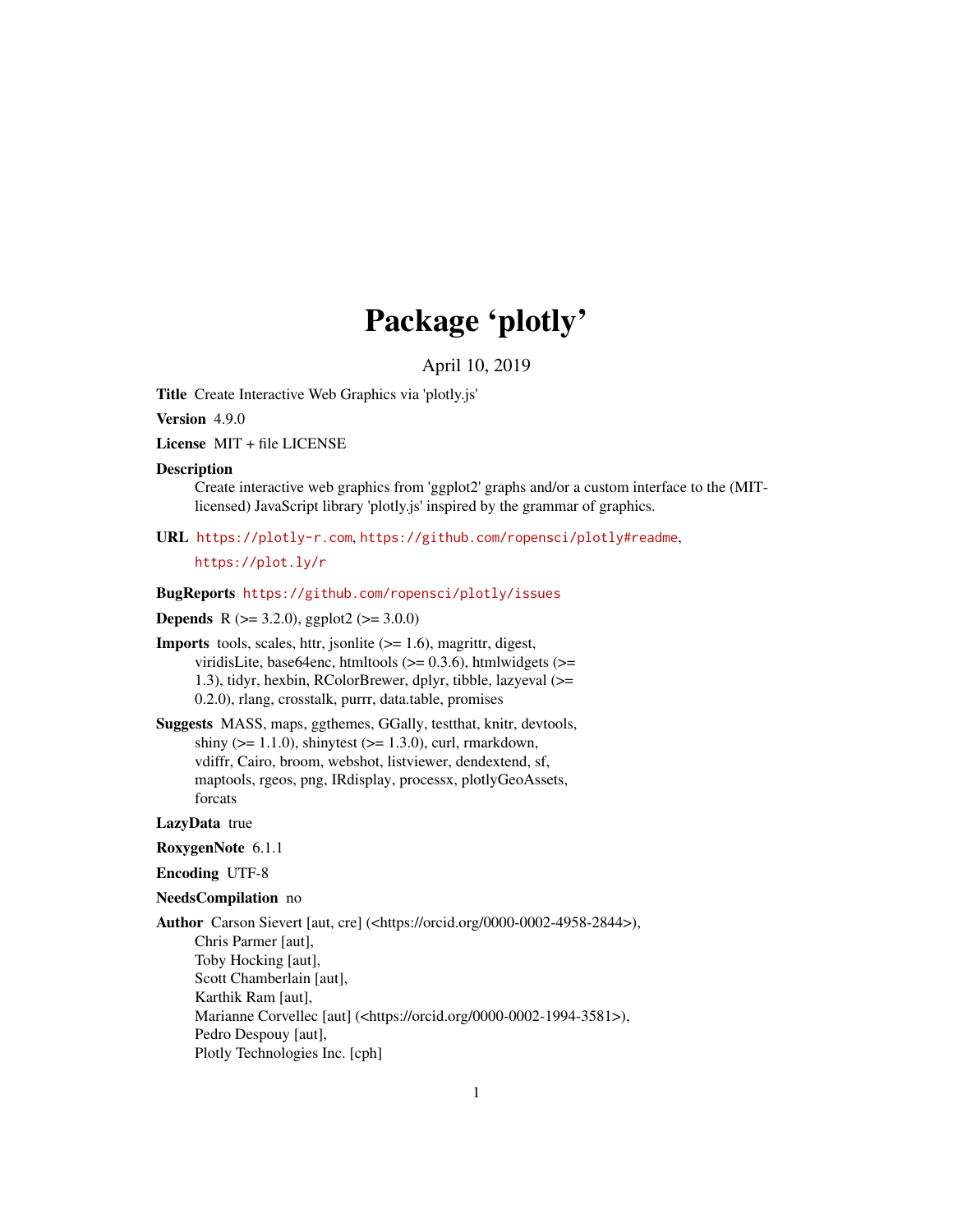Maintainer Carson Sievert <cpsievert1@gmail.com> **Repository CRAN** Date/Publication 2019-04-10 19:33:05 UTC

# R topics documented:

|      | 3                |
|------|------------------|
|      | $\overline{4}$   |
|      | $\overline{4}$   |
|      | 5                |
|      | $\boldsymbol{Q}$ |
|      | 11               |
|      | 13               |
|      | 14               |
|      | 14               |
|      | 15               |
|      | 15               |
|      | 16               |
|      | 18               |
|      | 18               |
|      | 19               |
|      | 20               |
|      | 20               |
|      | 21               |
|      | 22               |
|      | 22               |
|      | 23               |
|      | 25               |
|      | 26               |
|      | 26               |
|      | 27               |
|      | 27               |
|      | 29               |
|      | 30               |
|      | 30               |
|      | 31               |
|      | 31               |
|      | 32               |
|      | 32               |
| mic  | 33               |
|      | 33               |
| orca | 34               |
|      | 36               |
|      | 37               |
|      |                  |
|      | 39               |
|      | 39               |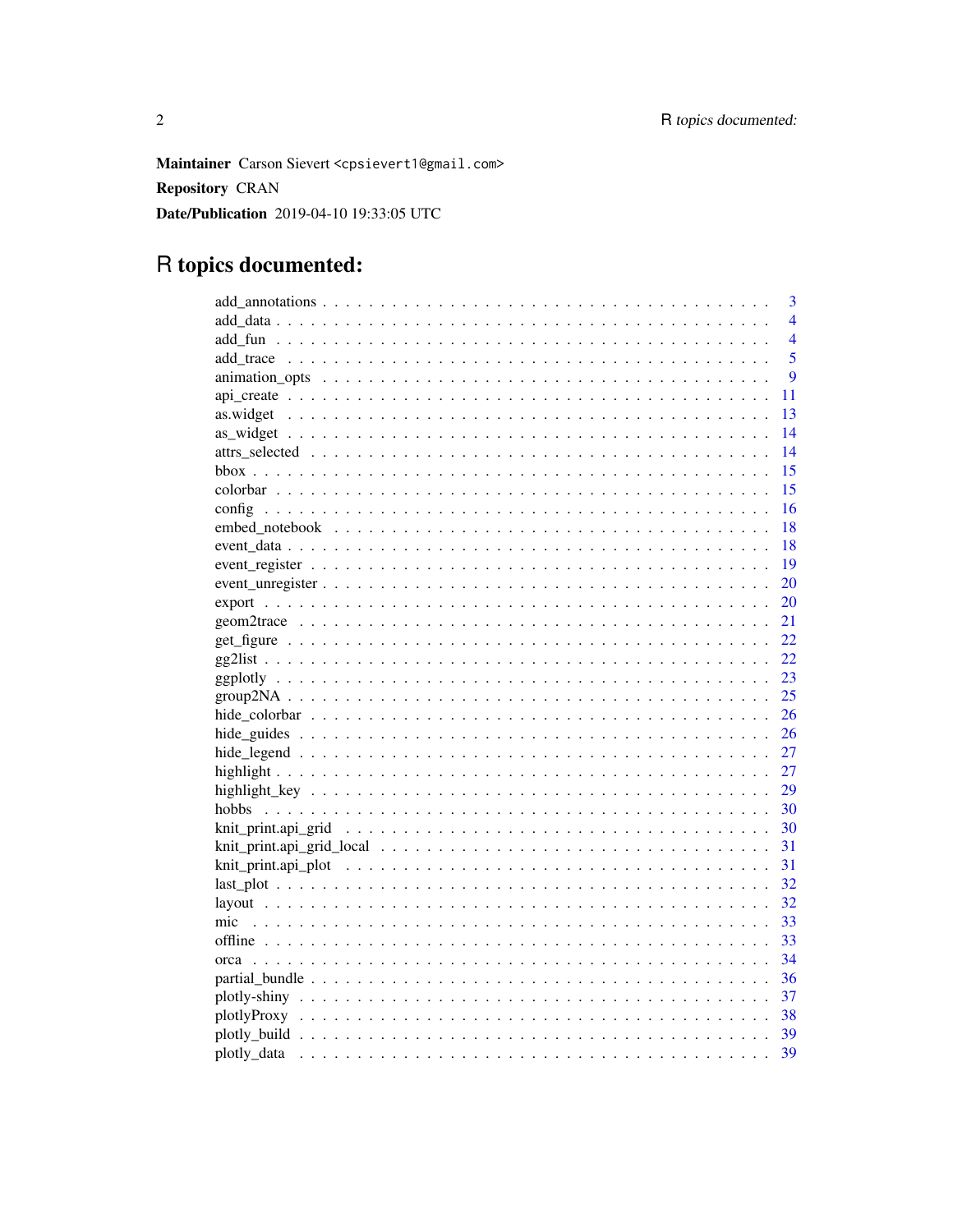<span id="page-2-0"></span>

|                                                                                                                           | 42 |
|---------------------------------------------------------------------------------------------------------------------------|----|
|                                                                                                                           | 42 |
|                                                                                                                           | 43 |
| plotly json                                                                                                               | 43 |
| plotly_POST $\dots \dots \dots \dots \dots \dots \dots \dots \dots \dots \dots \dots \dots \dots \dots \dots \dots \dots$ | 44 |
|                                                                                                                           | 45 |
|                                                                                                                           | 46 |
|                                                                                                                           | 47 |
|                                                                                                                           | 50 |
| 51                                                                                                                        |    |
| 51                                                                                                                        |    |
|                                                                                                                           | 52 |
|                                                                                                                           | 52 |
|                                                                                                                           | 53 |
|                                                                                                                           | 54 |
|                                                                                                                           | 55 |
|                                                                                                                           | 55 |
| schema                                                                                                                    | 56 |
|                                                                                                                           | 57 |
|                                                                                                                           | 57 |
|                                                                                                                           | 58 |
|                                                                                                                           | 59 |
| 61                                                                                                                        |    |
|                                                                                                                           | 62 |
|                                                                                                                           | 63 |
|                                                                                                                           | 63 |
|                                                                                                                           | 64 |
|                                                                                                                           |    |

#### **Index** [65](#page-64-0)

add\_annotations *Add an annotation(s) to a plot*

## Description

Add an annotation(s) to a plot

### Usage

```
add_annotations(p, text = NULL, ..., data = NULL, inherit = TRUE)
```

|                         | a plotly object                                                                                                                  |
|-------------------------|----------------------------------------------------------------------------------------------------------------------------------|
| text                    | annotation text (required).                                                                                                      |
| $\cdot$ $\cdot$ $\cdot$ | these arguments are documented at $https://github.com/plotly/plotly.is/$<br>blob/master/src/components/annotations/attributes.js |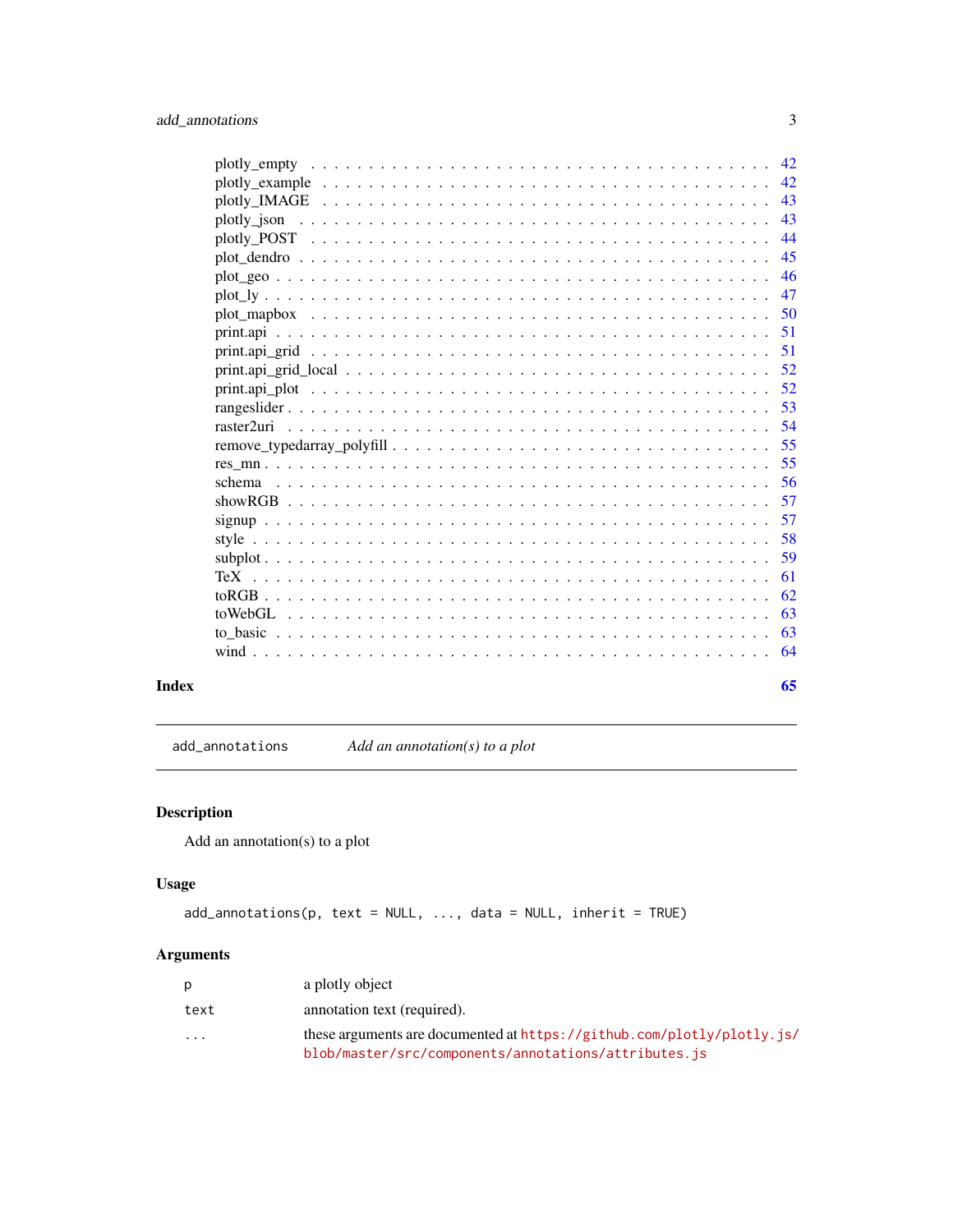<span id="page-3-0"></span>

| data    | a data frame.                         |
|---------|---------------------------------------|
| inherit | inherit attributes from $plot_l(y)$ ? |

#### Author(s)

Carson Sievert

add\_data *Add data to a plotly visualization*

#### Description

Add data to a plotly visualization

#### Usage

add\_data(p, data = NULL)

### Arguments

| p    | a plotly visualization |
|------|------------------------|
| data | a data frame.          |

### Examples

plot\_ly() %>% add\_data(economics) %>% add\_trace( $x = \text{ }$ date,  $y = \text{ }$ pce)

add\_fun *Apply function to plot, without modifying data*

### Description

Useful when you need two or more layers that apply a summary statistic to the original data.

#### Usage

add\_fun(p, fun, ...)

| p                       | a plotly object.                                                                         |
|-------------------------|------------------------------------------------------------------------------------------|
| fun                     | a function. Should take a plotly object as input and return a modified plotly<br>object. |
| $\cdot$ $\cdot$ $\cdot$ | arguments passed to fun.                                                                 |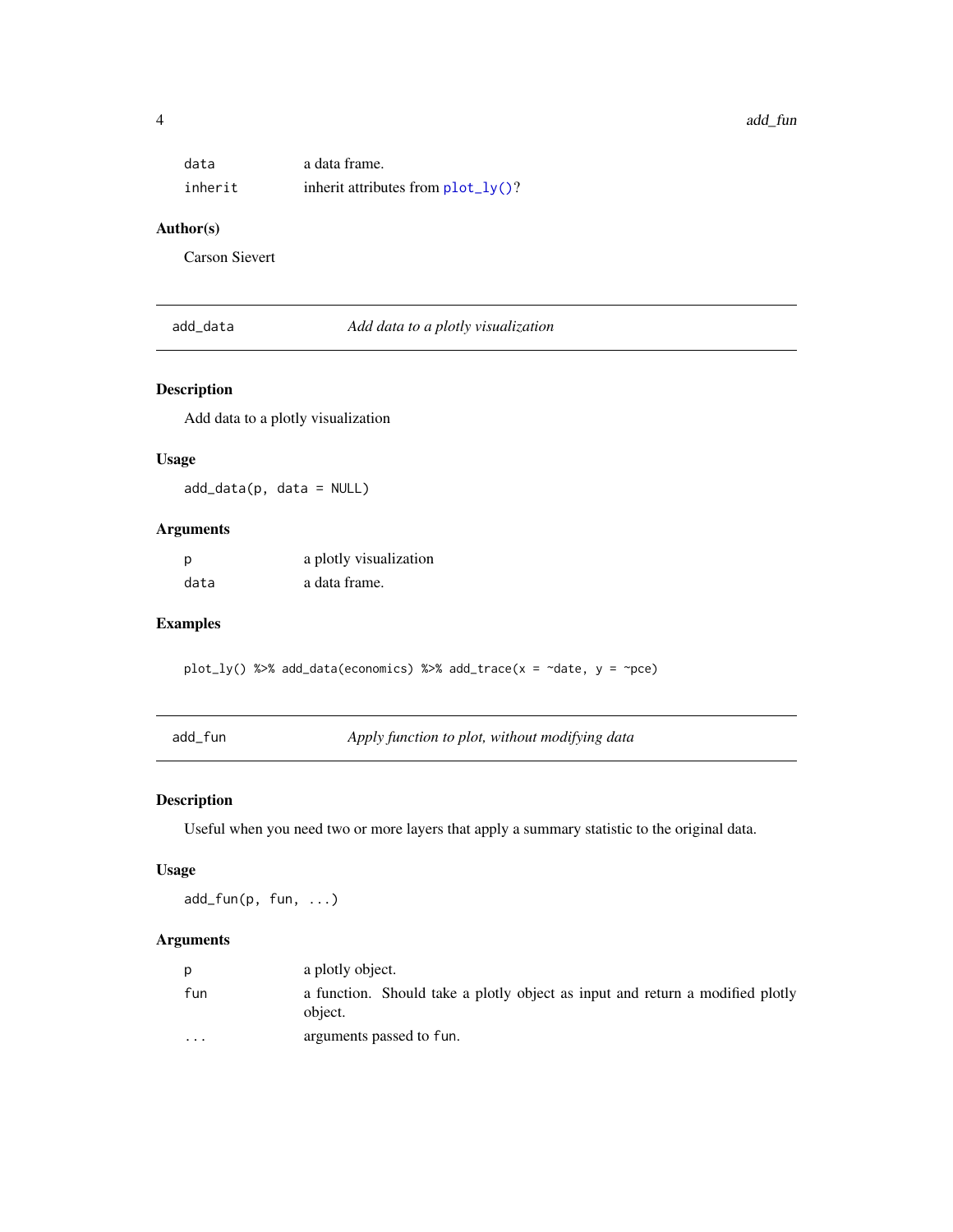<span id="page-4-2"></span><span id="page-4-1"></span><span id="page-4-0"></span>

Add trace(s) to a plotly visualization

#### Usage

```
add\_trace(p, ..., data = NULL, inherit = TRUE)add\_marks(p, x = NULL, y = NULL, z = NULL, ..., data = NULL,inherit = TRUE)
add\_text(p, x = NULL, y = NULL, z = NULL, text = NULL, ...data = NULL, inherit = TRUE)
add\_paths(p, x = NULL, y = NULL, z = NULL, ..., data = NULL,inherit = TRUE)
add\_lines(p, x = NULL, y = NULL, z = NULL, ..., data = NULL,inherit = TRUE)
add\_segments(p, x = NULL, y = NULL, xend = NULL, yend = NULL, yend = NULL, ...data = NULL, inherit = TRUE)
add\_polygons(p, x = NULL, y = NULL, ..., data = NULL,inherit = TRUE)
add_s f(p, ..., x = \gamma x, y = \gamma y, data = NULL, inherit = TRUE)add\_table(p, ..., rownames = TRUE, data = NULL, inherit = TRUE)add\_ribbons(p, x = NULL, ymin = NULL, ymax = NULL, ...data = NULL, inherit = TRUE)
add\_area(p, r = NULL, t = NULL, ..., data = NULL, inherit = TRUE)add\_pie(p, values = NULL, labels = NULL, ..., data = NULL,inherit = TRUE)
add\_bars(p, x = NULL, y = NULL, ..., data = NULL, inherit = TRUE)add\_histogram(p, x = NULL, y = NULL, ..., data = NULL,inherit = TRUE)
add\_histogram2d(p, x = NULL, y = NULL, z = NULL, ..., data = NULL,
```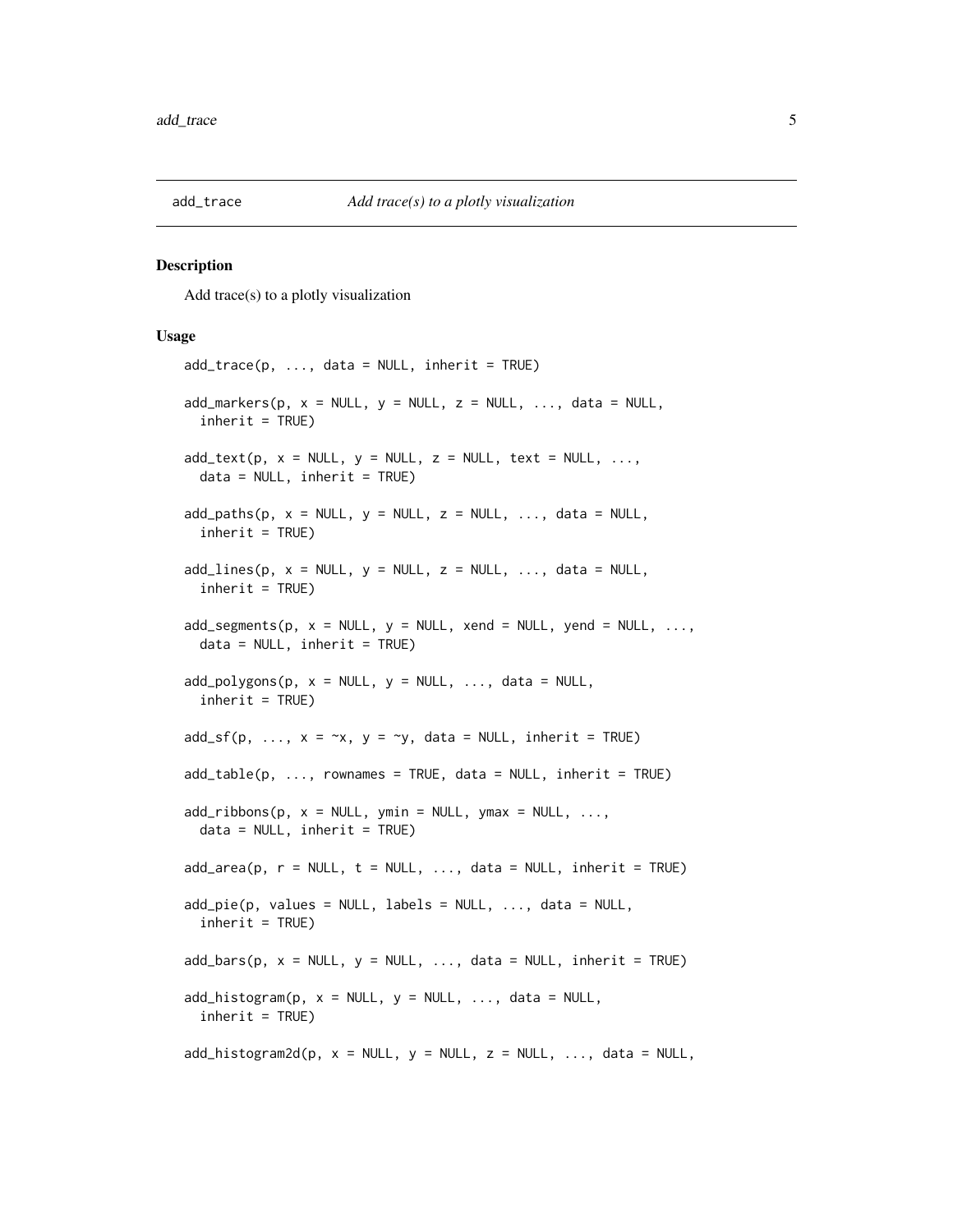```
inherit = TRUE)
add_histogram2dcontour(p, x = NULL, y = NULL, z = NULL, ...,
 data = NULL, inherit = TRUE)
add\_heatmap(p, x = NULL, y = NULL, z = NULL, ..., data = NULL,inherit = TRUE)
add\_contour(p, z = NULL, ..., data = NULL, inherit = TRUE)add\_boxplot(p, x = NULL, y = NULL, ..., data = NULL,inherit = TRUE)
add\_surface(p, z = NULL, ..., data = NULL, inherit = TRUE)add\_mesh(p, x = NULL, y = NULL, z = NULL, ..., data = NULL,inherit = TRUE)
add_scattergeo(p, ...)
add\_choropleth(p, z = NULL, ..., data = NULL, inherit = TRUE)
```

| р        | a plotly object                                                                                                                                                                                                                                                                                                                                              |
|----------|--------------------------------------------------------------------------------------------------------------------------------------------------------------------------------------------------------------------------------------------------------------------------------------------------------------------------------------------------------------|
|          | Arguments (i.e., attributes) passed along to the trace type. See schema() for a<br>list of acceptable attributes for a given trace type (by going to traces -> type -><br>attributes). Note that attributes provided at this level may override other argu-<br>ments (e.g. plot_ly(x = 1:10, y = 1:10, color = $I("red")$ , marker = list(color = "blue"))). |
| data     | A data frame (optional) or crosstalk::SharedData object.                                                                                                                                                                                                                                                                                                     |
| inherit  | inherit attributes from $plot_l(y)$ ?                                                                                                                                                                                                                                                                                                                        |
| X        | the x variable.                                                                                                                                                                                                                                                                                                                                              |
| у        | the y variable.                                                                                                                                                                                                                                                                                                                                              |
| z        | a numeric matrix                                                                                                                                                                                                                                                                                                                                             |
| text     | textual labels.                                                                                                                                                                                                                                                                                                                                              |
| xend     | "final" x position (in this context, x represents "start")                                                                                                                                                                                                                                                                                                   |
| yend     | "final" y position (in this context, y represents "start")                                                                                                                                                                                                                                                                                                   |
| rownames | whether or not to display the rownames of data.                                                                                                                                                                                                                                                                                                              |
| ymin     | a variable used to define the lower boundary of a polygon.                                                                                                                                                                                                                                                                                                   |
| ymax     | a variable used to define the upper boundary of a polygon.                                                                                                                                                                                                                                                                                                   |
| r        | For polar chart only. Sets the radial coordinates.                                                                                                                                                                                                                                                                                                           |
| t        | For polar chart only. Sets the radial coordinates.                                                                                                                                                                                                                                                                                                           |
| values   | the value to associated with each slice of the pie.                                                                                                                                                                                                                                                                                                          |
| labels   | the labels (categories) corresponding to values.                                                                                                                                                                                                                                                                                                             |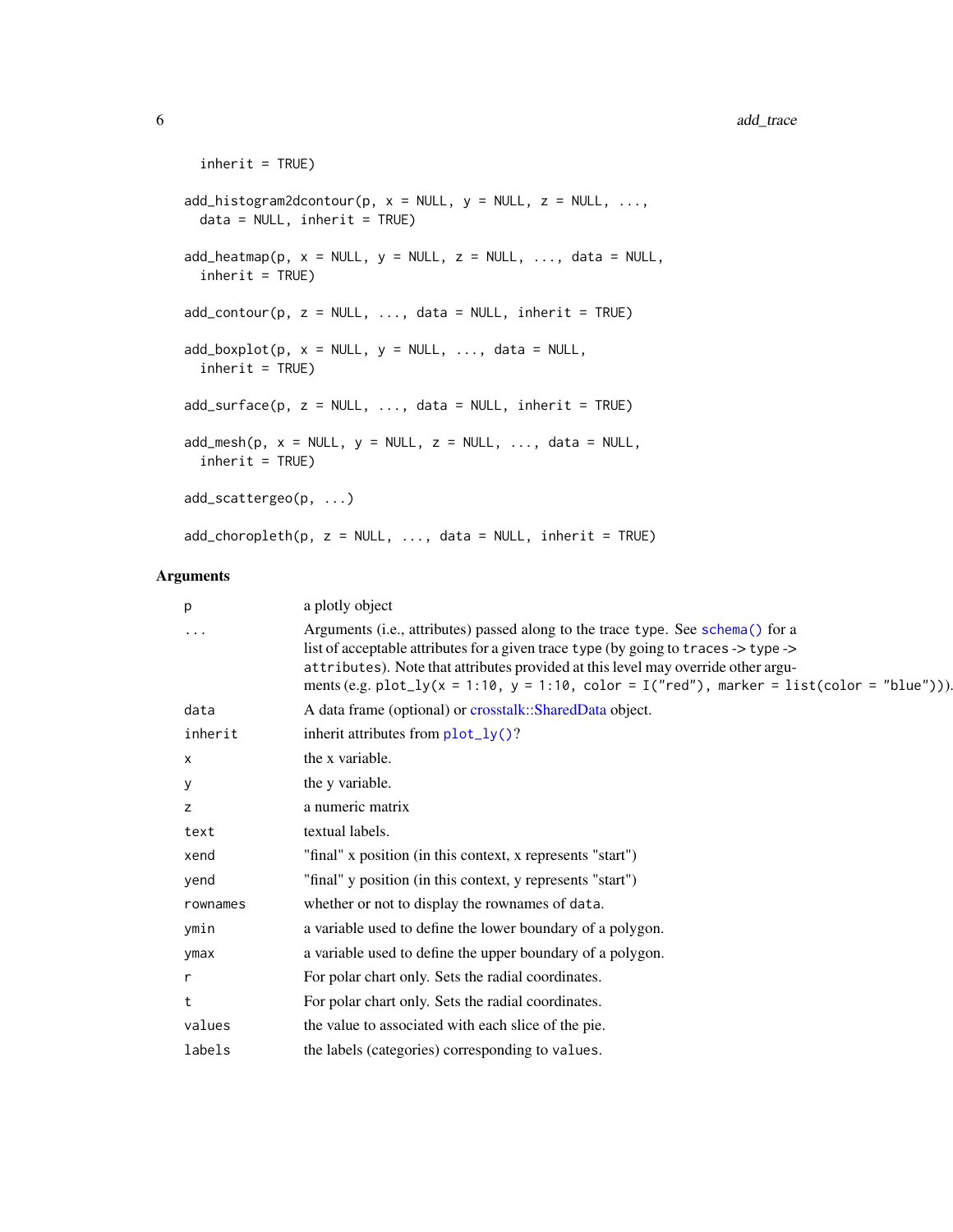<span id="page-6-0"></span>add\_trace 7 7

#### Author(s)

Carson Sievert

#### References

<https://plotly-r.com/overview.html> <https://plot.ly/r> <https://plot.ly/r/reference/>

#### See Also

[plot\\_ly\(\)](#page-46-1)

```
# the `plot_ly()` function initiates an object, and if no trace type
# is specified, it sets a sensible default
p <- plot_ly(economics, x = ~date, y = ~uempmed)
p
# some `add_*()` functions are a specific case of a trace type
# for example, `add_markers()` is a scatter trace with mode of markers
add_markers(p)
# scatter trace with mode of text
add\_text(p, text = "X")# scatter trace with mode of lines
add_paths(p)
# like 'add_paths()', but ensures points are connected according to 'x'
add_lines(p)
# if you prefer to work with plotly. is more directly, can always
# use 'add_trace()' and specify the type yourself
add_trace(p, type = "scatter", mode = "markers+lines")
# mappings provided to `plot_ly()` are "global", but can be overwritten
plot_ly(economics, x = ~date, y = ~uempmed, color = I("red"), showlegend = FALSE) %>%
  add_lines() %>%
  add_markers(color = ~pop)
# a number of `add_*()` functions are special cases of the scatter trace
plot_ly(economics, x = ~date) %>%
  add\_ribbons(ymin = ~pce - 1e3, ymax = ~pce + 1e3)# use `group_by()` (or `group2NA()`) to apply visual mapping
# once per group (e.g. one line per group)
txhousing %>%
  group_by(city) %>%
```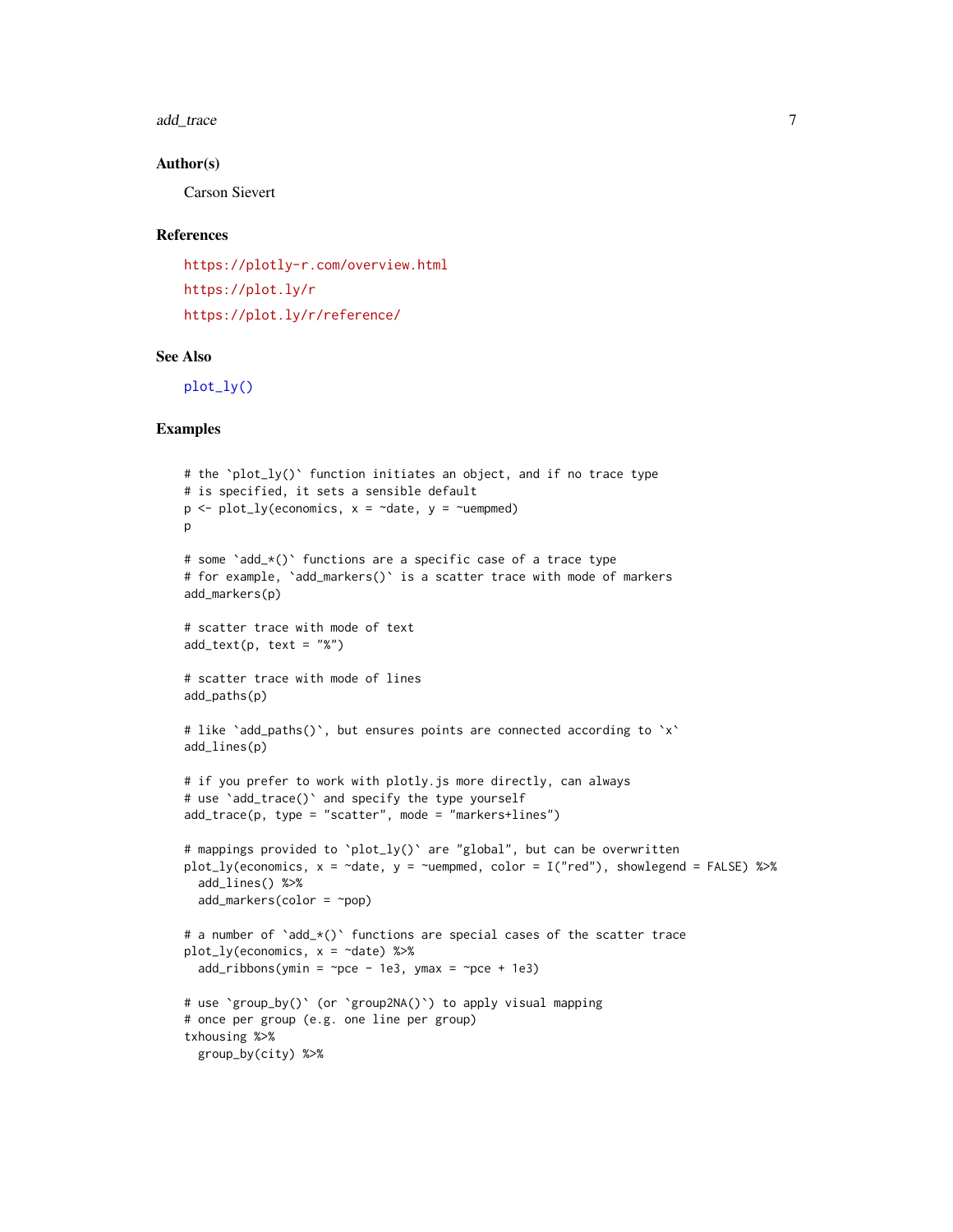```
plot_ly(x = ~date, y = ~median) %>%
  add_lines(color = I("black"))
## Not run:
# use `add_sf()` or `add_polygons()` to create geo-spatial maps
# http://blog.cpsievert.me/2018/03/30/visualizing-geo-spatial-data-with-sf-and-plotly/
if (requireNamespace("sf", quietly = TRUE)) {
  nc <- sf::st_read(system.file("shape/nc.shp", package = "sf"), quiet = TRUE)
  plot_{1}y() %>% add_sf(data = nc)
}
# univariate summary statistics
plot_ly(mtcars, x = \text{``factor}(vs), y = \text{``mpg)} %>%
  add_boxplot()
plot_ly(mtcars, x = \text{``factor}(vs), y = \text{``mpg)} %add_trace(type = "violin")
# `add_histogram()` does binning for you...
mtcars %>%
  plot_{1}y(x = -factor(vs)) %>%
  add_histogram()
# ...but you can 'pre-compute' bar heights in R
mtcars %>%
  dplyr::count(vs) %>%
  plot_{1}y(x = -vs, y = -n) %>%
  add_bars()
# the 2d analogy of add_histogram() is add_histogram2d()/add_histogram2dcontour()
library(MASS)
(p \le plot_ly(geyser, x = \simwaiting, y = \simduration))
add_histogram2d(p)
add_histogram2dcontour(p)
# the 2d analogy of add_bars() is add_heatmap()/add_contour()
# (i.e., bin counts must be pre-specified)
den <- kde2d(geyser$waiting, geyser$duration)
p \leq -\text{plot\_ly}(x = \text{den}\ x, y = \text{den}\ y, z = \text{den}\ z)add_heatmap(p)
add_contour(p)
# `add_table()` makes it easy to map a data frame to the table trace type
plot_ly(economics) %>%
  add_table()
# pie charts!
ds \le data.frame(labels = c("A", "B", "C"), values = c(10, 40, 60))
plot_ly(ds, labels = ~labels, values = ~values) %>%
  add_pie() %>%
  layout(title = "Basic Pie Chart using Plotly")
data(wind)
plot_ly(wind, r = \gamma r, t = \gamma t) %>%
```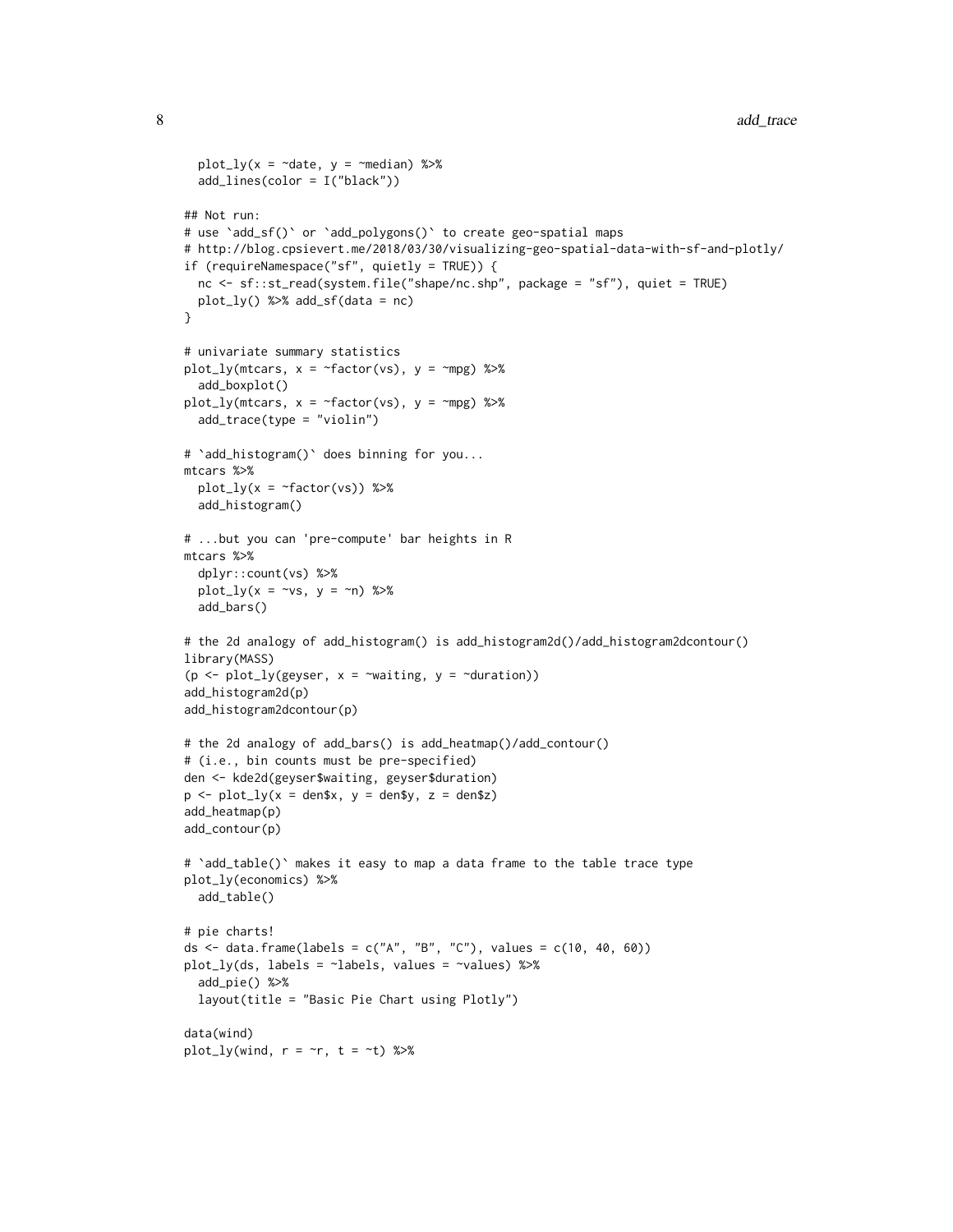### <span id="page-8-0"></span>animation\_opts 9

```
add\_area(color = \sim nms) %>%
 layout(radialaxis = list(ticksuffix = "%"), orientation = 270)
# ------------------------------------------------------------
# 3D chart types
# ------------------------------------------------------------
plot_{ly}(z = \simvolcano) %>%
 add_surface()
plot_{1}y(x = c(0, 0, 1), y = c(0, 1, 0), z = c(0, 0, 0)) %>%
 add_mesh()
## End(Not run)
```
<span id="page-8-1"></span>animation\_opts *Animation configuration options*

#### <span id="page-8-2"></span>Description

Animations can be created by either using the frame argument in  $plot_{1}y()$  or the (unofficial) frame ggplot2 aesthetic in [ggplotly\(\)](#page-22-1). By default, animations populate a play button and slider component for controlling the state of the animation (to pause an animation, click on a relevant location on the slider bar). Both the play button and slider component transition between frames according rules specified by [animation\\_opts\(\)](#page-8-1).

#### Usage

```
animation_opts(p, frame = 500, transition = frame, easing = "linear",
  redraw = TRUE, mode = "immediate")animation_slider(p, hide = FALSE, ...)
```
animation\_button(p, ..., label)

| p          | a plotly object.                                                                                                                                                                                   |
|------------|----------------------------------------------------------------------------------------------------------------------------------------------------------------------------------------------------|
| frame      | The amount of time between frames (in milliseconds). Note that this amount<br>should include the transition.                                                                                       |
| transition | The duration of the smooth transition between frames (in milliseconds).                                                                                                                            |
| easing     | The type of transition easing. See the list of options here https://github.com/<br>plotly/plotly.js/blob/master/src/plots/animation_attributes.js                                                  |
| redraw     | Trigger a redraw of the plot at completion of the transition? A redraw may<br>significantly impact performance, but may be necessary to update graphical el-<br>ements that can't be transitioned. |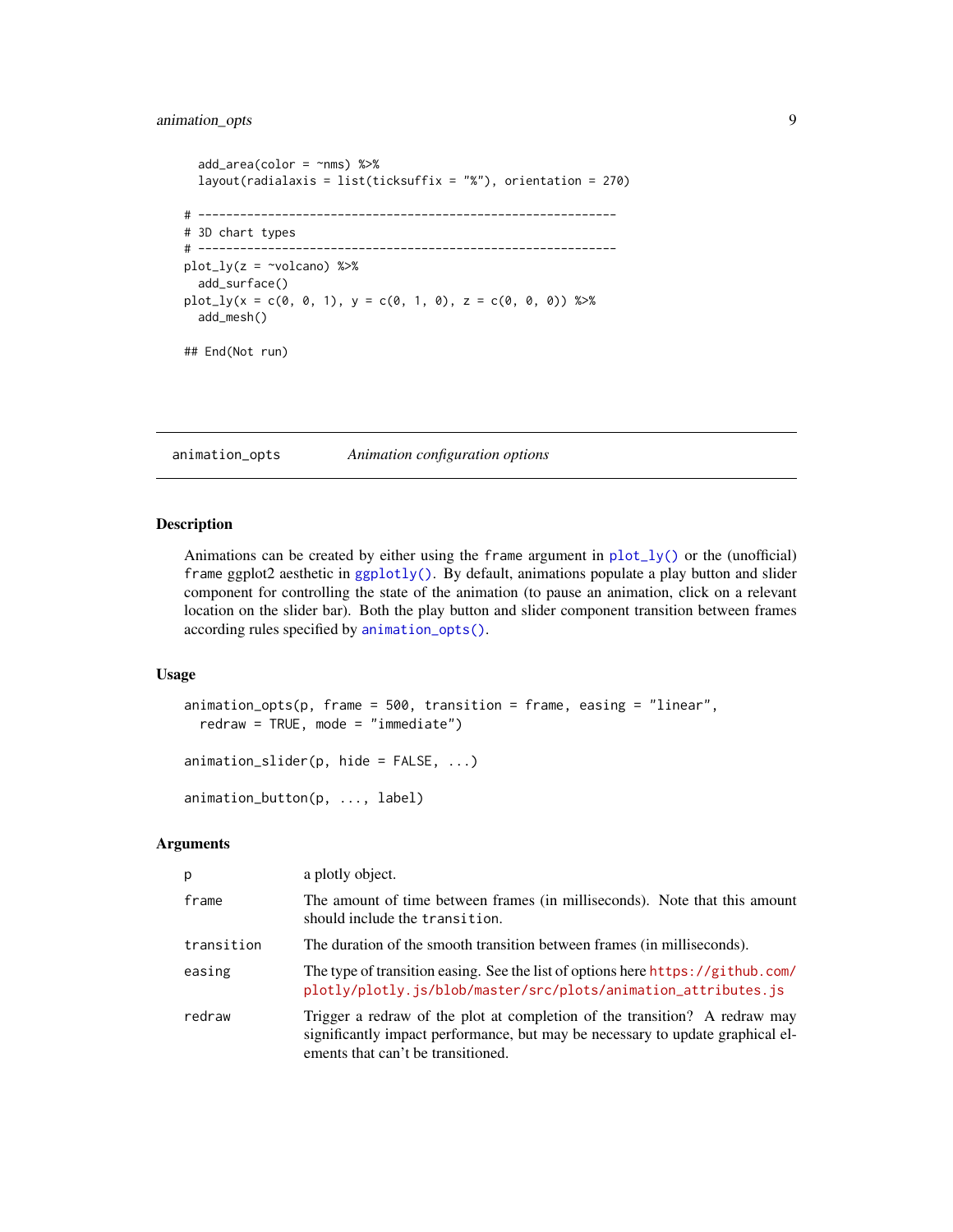| mode       | Describes how a new animate call interacts with currently-running animations.      |
|------------|------------------------------------------------------------------------------------|
|            | If immediate, current animations are interrupted and the new animation is started. |
|            | If next, the current frame is allowed to complete, after which the new animation   |
|            | is started. If afterall all existing frames are animated to completion before the  |
|            | new animation is started.                                                          |
| hide       | remove the animation slider?                                                       |
| $\ddots$ . | for animation_slider, attributes are passed to a special layout. sliders object    |
|            | tied to the animation frames. The definition of these attributes may be found here |
|            | https://github.com/plotly/plotly.js/blob/master/src/components/sliders/            |
|            | attributes. js For animation_button, arguments are passed to a special lay-        |
|            | out.updatemenus button object tied to the animation https://github.com/            |
|            | plotly/plotly.js/blob/master/src/components/updatemenus/attributes.                |
|            | js                                                                                 |
| label      | a character string used for the animation button's label                           |
|            |                                                                                    |

### Author(s)

Carson Sievert

### Examples

```
df <- data.frame(
 x = c(1, 2, 2, 1, 1, 2),
 y = c(1, 2, 2, 1, 1, 2),
 z = c(1, 1, 2, 2, 3, 3)\lambdaplot_ly(df) %>%
  add_markers(x = 1.5, y = 1.5) %>%
  add_markers(x = x, y = y, frame = -z)
# it's a good idea to remove smooth transitions when there is
# no relationship between objects in each view
plot_{ly}(mtcars, x = ~wt, y = ~mpg, frame = ~cyl) %>%
  animation_opts(transition = 0)
# works the same way with ggplotly
if (interactive()) {
  p <- ggplot(txhousing, aes(month, median)) +
   geom\_line(aes(group = year), alpha = 0.3) +geom_smooth() +
   geom_line(aes(frame = year, ids = month), color = "red") +
   facet_wrap(~ city)
  ggplotly(p, width = 1200, height = 900) %>%
    animation_opts(1000)
}
```
#' # for more, see https://cpsievert.github.io/plotly\_book/key-frame-animations.html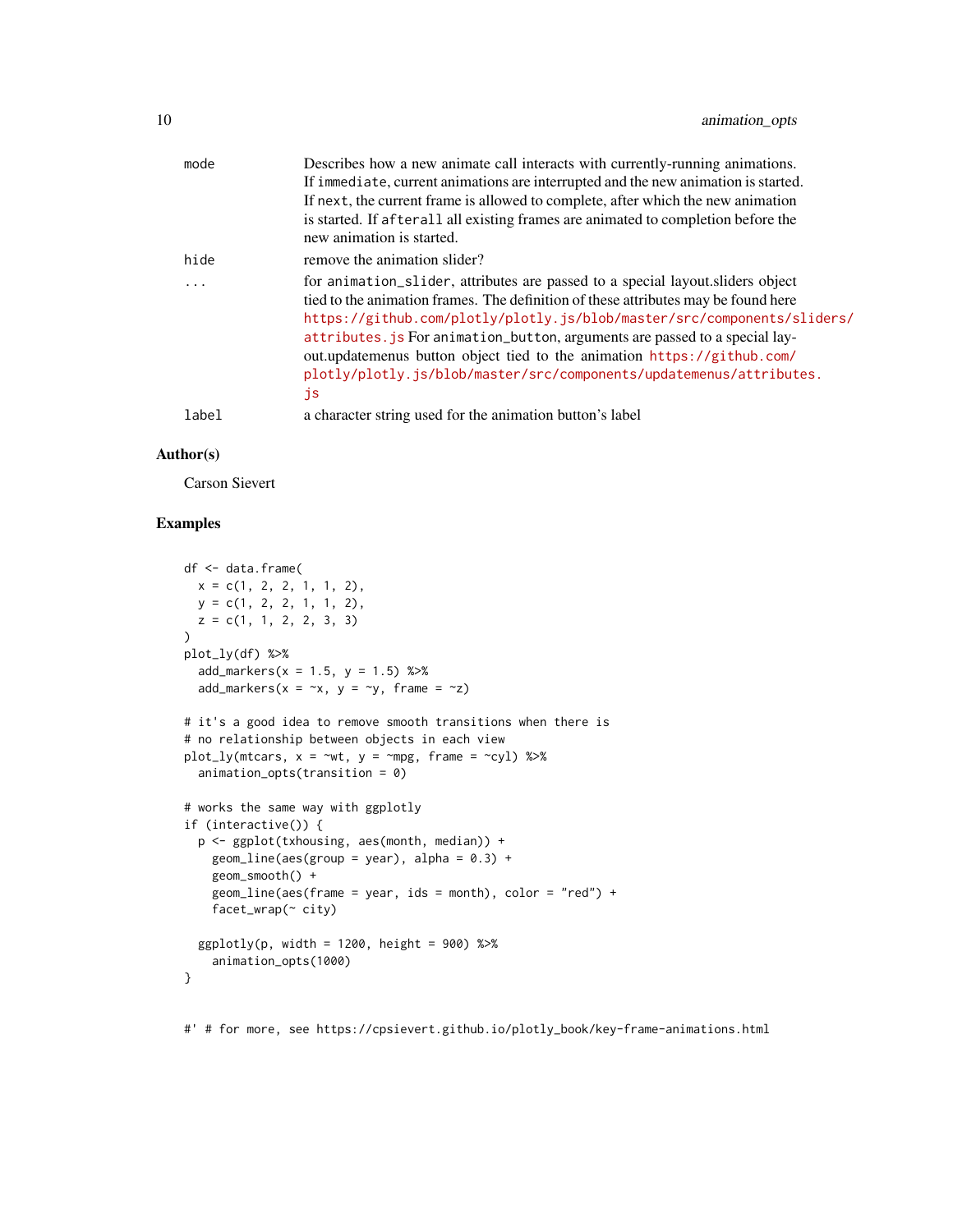<span id="page-10-2"></span><span id="page-10-1"></span><span id="page-10-0"></span>

Convenience functions for working with version 2 of plotly's REST API. Upload R objects to a plotly account via api\_create() and download plotly objects via api\_download\_plot()/api\_download\_grid(). For anything else, use api().

#### Usage

```
api\_create(x = last.plot(), filename = NULL, fileopt = c("overwrite","new"), sharing = c("public", "private", "secret"), ...## S3 method for class 'plotly'
api\_create(x = last\_plot(), filename = NULL,
  fileopt = "overwrite", sharing = "public", \ldots)
## S3 method for class 'ggplot'
api\_create(x = last\_plot(), filename = NULL,
  fileopt = "overwrite", sharing = "public", \dots)
## S3 method for class 'data.frame'
api_create(x, filename = NULL,
  fileopt = "overwrite", sharing = "public", \ldots)
api_download_plot(id, username)
api_download_grid(id, username)
api(endpoint = "I", verb = "GET", body = NULL, ...)
```

| $\mathsf{x}$ | An R object to hosted on plotly's web platform. Can be a plotly/ggplot2 object<br>or a data frame.                                                                                                                                                                                                                                                                                                                                                                                                              |
|--------------|-----------------------------------------------------------------------------------------------------------------------------------------------------------------------------------------------------------------------------------------------------------------------------------------------------------------------------------------------------------------------------------------------------------------------------------------------------------------------------------------------------------------|
| filename     | character vector naming file(s). If x is a plot, can be a vector of length 2 naming<br>both the plot AND the underlying grid.                                                                                                                                                                                                                                                                                                                                                                                   |
| fileopt      | character string describing whether to "overwrite" existing files or ensure "new"<br>$file(s)$ are always created.                                                                                                                                                                                                                                                                                                                                                                                              |
| sharing      | If 'public', anyone can view this graph. It will appear in your profile and can<br>appear in search engines. You do not need to be logged in to Plotly to view this<br>chart. If 'private', only you can view this plot. It will not appear in the Plotly<br>feed, your profile, or search engines. You must be logged in to Plotly to view<br>this graph. You can privately share this graph with other Plotly users in your<br>online Plotly account and they will need to be logged in to view this plot. If |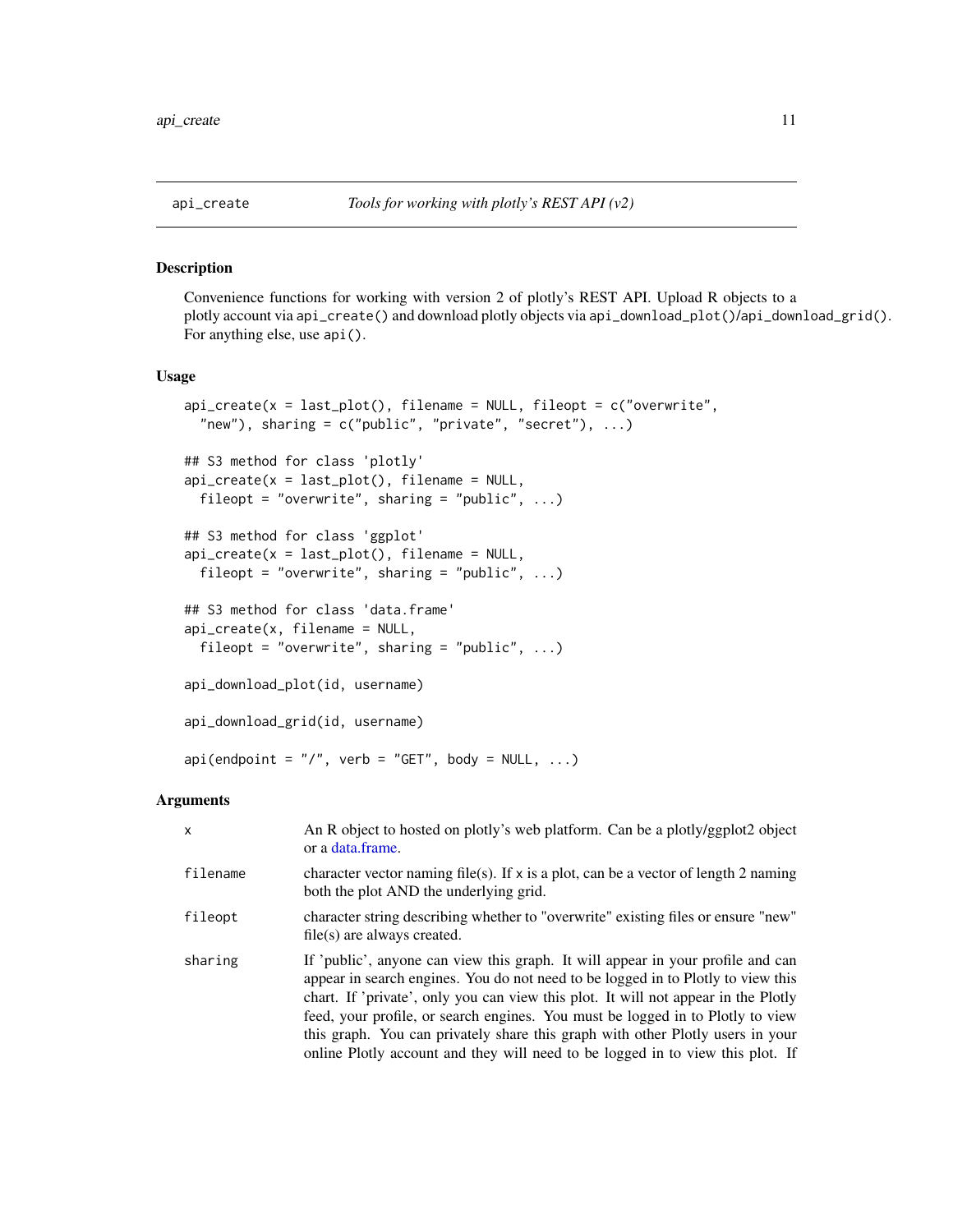<span id="page-11-0"></span>

|          | secret, anyone with this secret link can view this chart. It will not appear in the<br>Plotly feed, your profile, or search engines. If it is embedded inside a webpage<br>or an IPython notebook, anybody who is viewing that page will be able to view<br>the graph. You do not need to be logged in to view this plot. |
|----------|---------------------------------------------------------------------------------------------------------------------------------------------------------------------------------------------------------------------------------------------------------------------------------------------------------------------------|
|          | For $api()$ , these arguments are passed onto $http://ERB()$ . For $api\_create(),$<br>these arguments are included in the body of the HTTP request.                                                                                                                                                                      |
| id       | a filename id.                                                                                                                                                                                                                                                                                                            |
| username | a plotly username.                                                                                                                                                                                                                                                                                                        |
| endpoint | the endpoint ( <i>i.e.</i> , location) for the request. To see a list of all available end-<br>points, call api (). Any relevant query parameters should be included here (see<br>examples).                                                                                                                              |
| verb     | name of the HTTP verb to use $(as in, http://ERB()).$                                                                                                                                                                                                                                                                     |
| body     | body of the HTTP request (as in, $http://ERB())$ ). If this value is not already<br>converted to JSON (via jsonlite::toJSON()), it uses the internal to_JSON()<br>to ensure values are "automatically unboxed" (i.e., vec.                                                                                                |

### Author(s)

Carson Sievert

#### References

<https://api.plot.ly/v2>

#### See Also

[signup\(\)](#page-56-1)

### Examples

## Not run:

```
# ------------------------------------------------------------
# api_create() makes it easy to upload ggplot2/plotly objects
# and/or data frames to your plotly account
# ------------------------------------------------------------
# A data frame creates a plotly "grid". Printing one will take you
# to the it's web address so you can start creating!
(m <- api_create(mtcars))
# A plotly/ggplot2 object create a plotly "plot".
p \leftarrow plot_{ly(mtcars, x = \neg factor(vs))(r <- api_create(p))
# api_create() returns metadata about the remote "file". Here is
# one way you could use that metadata to download a plot for local use:
fileID <- strsplit(r$file$fid, ":")[[1]]
```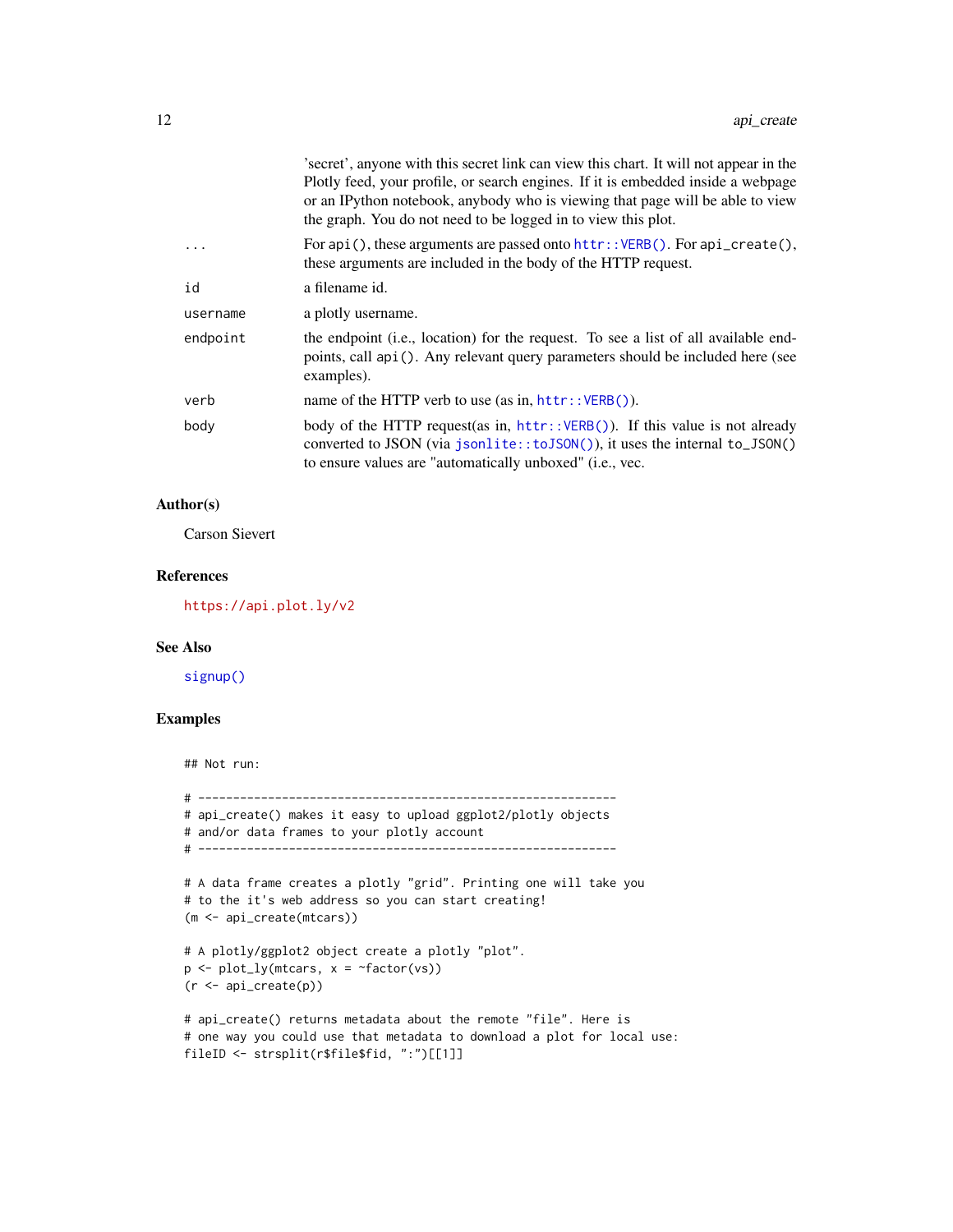#### <span id="page-12-0"></span>as.widget 13

```
layout(
 api_download_plot(fileID[2], fileID[1]),
 title = sprintf("Local version of <a href='%s'>this</a> plot", r$file$web_url)
\lambda------------------------------------------------------------
# The api() function provides a low-level interface for performing
# any action at any endpoint! It always returns a list.
# ------------------------------------------------------------
# list all the endpoints
api()
# search the entire platform!
# see https://api.plot.ly/v2/search
api("search?q=overdose")
api("search?q=plottype:pie trump fake")
# these examples will require a user account
usr <- Sys.getenv("plotly_username", NA)
if (!is.na(usr)) {
 # your account info https://api.plot.ly/v2/#users
 api(sprintf("users/%s", usr))
 # your folders/files https://api.plot.ly/v2/folders#user
 api(sprintf("folders/home?user=%s", usr))
}
# Retrieve a specific file https://api.plot.ly/v2/files#retrieve
api("files/cpsievert:14681")
# change the filename https://api.plot.ly/v2/files#update
# (note: this won't work unless you have proper credentials to the relevant account)
api("files/cpsievert:14681", "PATCH", list(filename = "toy file"))
# Copy a file https://api.plot.ly/v2/files#lookup
api("files/cpsievert:14681/copy", "POST")
# Create a folder https://api.plot.ly/v2/folders#create
api("folders", "POST", list(path = "/starts/at/root/and/ends/here"))
## End(Not run)
```
as.widget *Convert a plotly object to an htmlwidget object*

#### Description

This function was deprecated in 4.0.0, as plotly objects are now htmlwidget objects, so there is no need to convert them.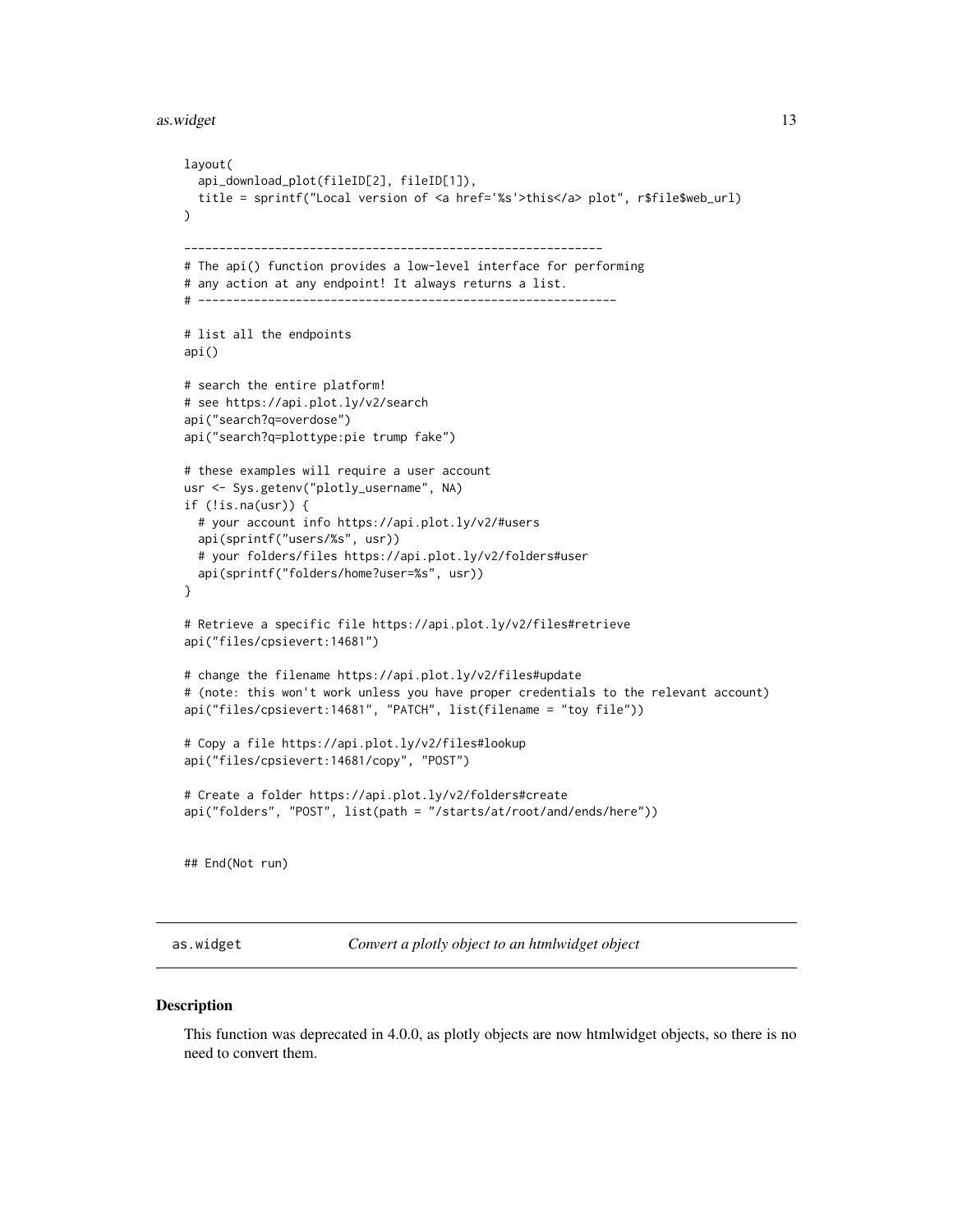### Usage

as.widget $(x, \ldots)$ 

#### Arguments

|          | a plotly object.                                    |
|----------|-----------------------------------------------------|
| $\cdots$ | other options passed onto htmlwidgets::createWidget |

|  | as widget |
|--|-----------|
|  |           |

dget **Convert a list to a plotly htmlwidget object** 

### Description

Convert a list to a plotly htmlwidget object

### Usage

as\_widget(x, ...)

### Arguments

|                   | a plotly object.                                    |
|-------------------|-----------------------------------------------------|
| $\cdot\cdot\cdot$ | other options passed onto htmlwidgets::createWidget |

### Examples

```
trace \leftarrow list(x = 1, y = 1)
obj <- list(data = list(trace), layout = list(title = "my plot"))
as_widget(obj)
```
<span id="page-13-1"></span>

### Description

By default the name of the selection trace derives from the selected values.

#### Usage

```
attrs_selected(opacity = 1, ...)
```
<span id="page-13-0"></span>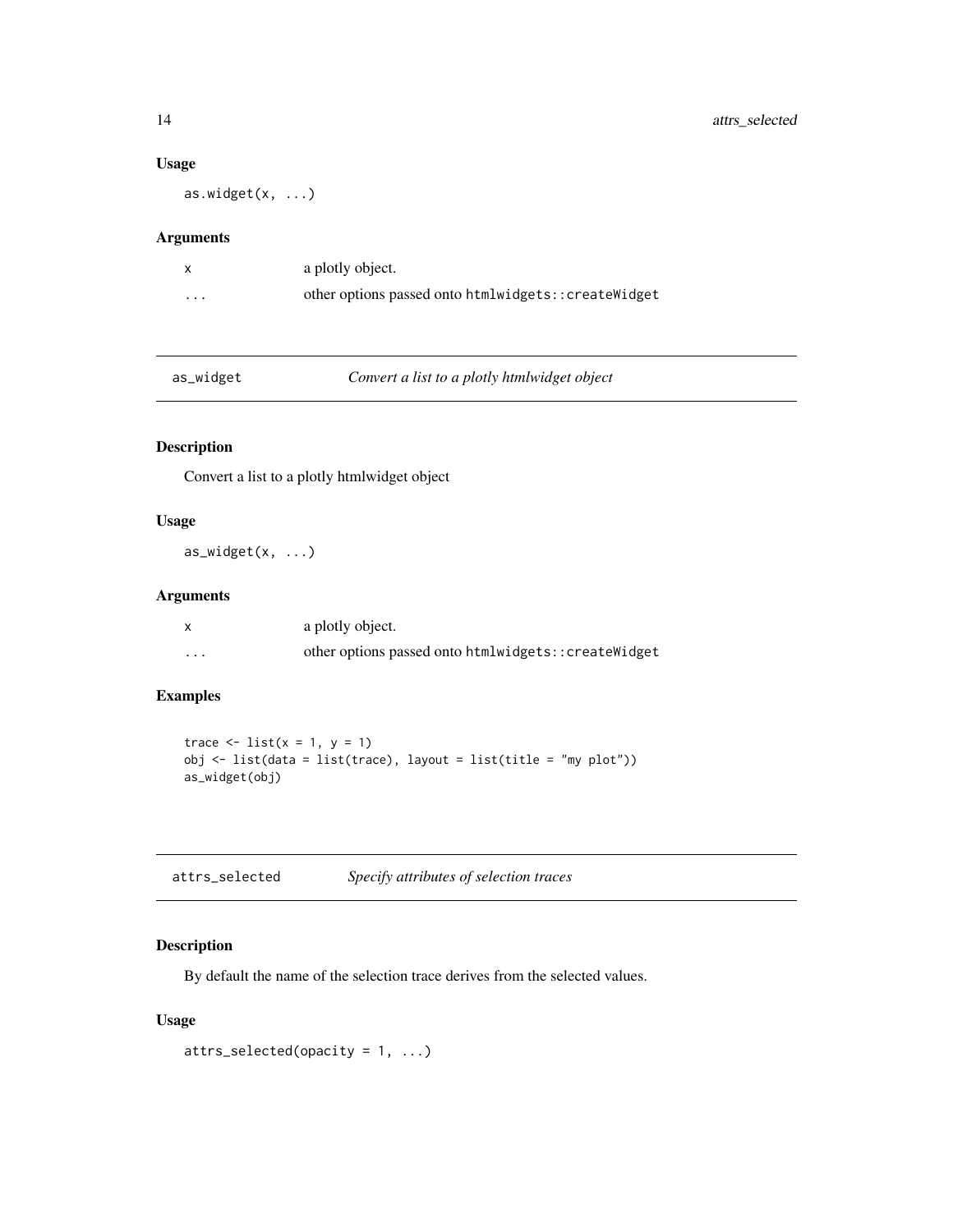#### <span id="page-14-0"></span> $bbox$  15

### Arguments

| opacity | a number between 0 and 1 specifying the overall opacity of the selected trace |
|---------|-------------------------------------------------------------------------------|
| .       | other trace attributes attached to the selection trace.                       |

### Author(s)

Carson Sievert

| ю<br>١C |
|---------|
|---------|

bbox *Estimate bounding box of a rotated string*

### Description

Estimate bounding box of a rotated string

### Usage

bbox(txt = "foo", angle =  $0$ , size = 12)

### Arguments

| txt   | a character string of length 1                                                                                                |
|-------|-------------------------------------------------------------------------------------------------------------------------------|
| angle | sets the angle of the tick labels with respect to the horizontal (e.g., tickangle<br>of -90 draws the tick labels vertically) |
| size  | vertical size of a character                                                                                                  |

### References

https://www.dropbox.com/s/nc6968prgw8ne4w/bbox.pdf?dl=0

colorbar *Modify the colorbar*

### Description

Modify the colorbar

#### Usage

 $colorbar(p, ..., limits = NULL, which = 1)$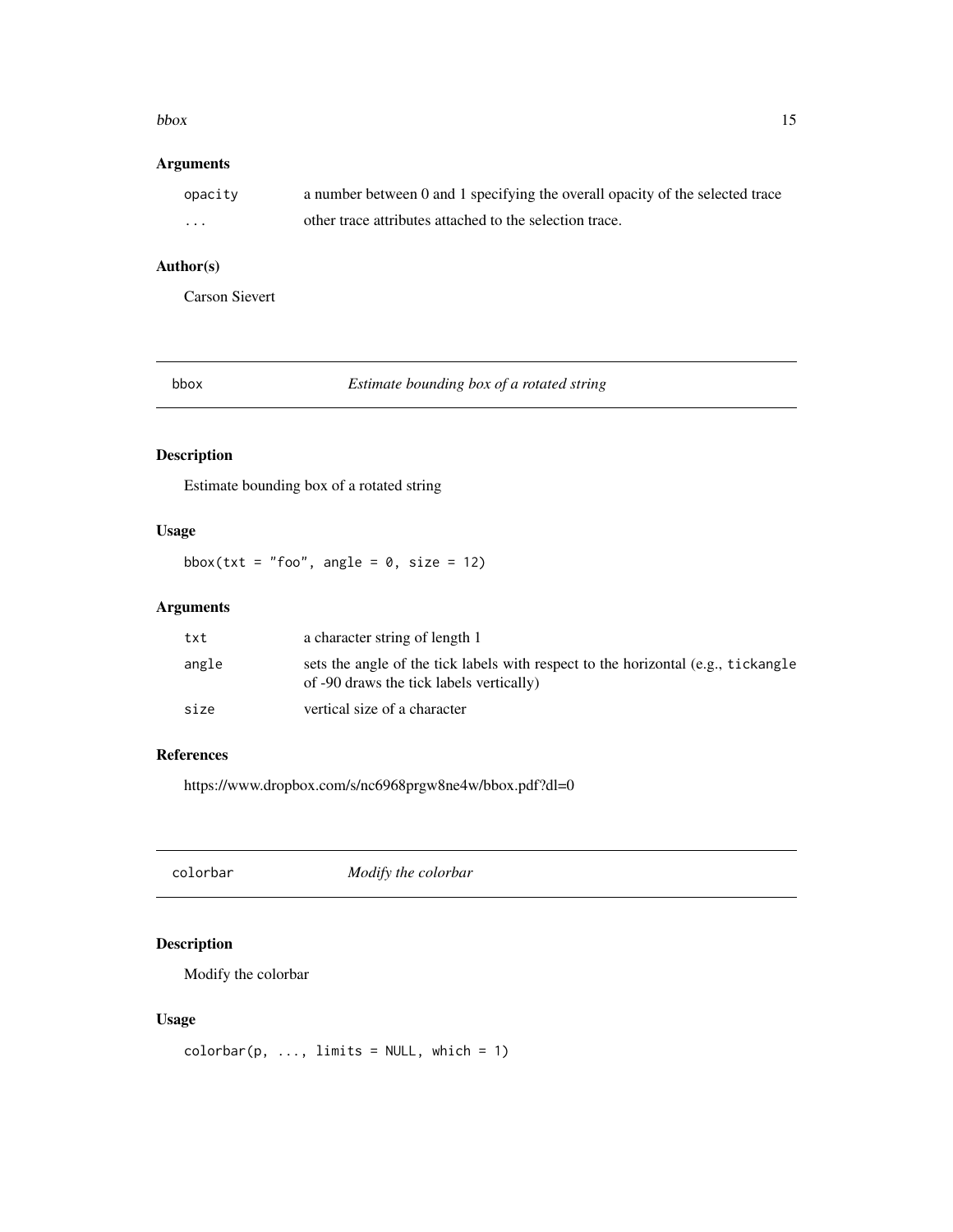<span id="page-15-0"></span>16 configuration of the configuration of the configuration of the configuration of the configuration of the configuration of the configuration of the configuration of the configuration of the configuration of the configura

#### Arguments

| р        | a plotly object                                                                        |
|----------|----------------------------------------------------------------------------------------|
| $\ddots$ | arguments are documented here https://plot.ly/r/reference/#scatter-marker-colorbar.    |
| limits   | numeric vector of length 2. Set the extent of the colorbar scale.                      |
| which    | colorbar to modify? Should only be relevant for subplots with multiple color-<br>bars. |

### Author(s)

Carson Sievert

### Examples

```
p \leftarrow plot\_ly(mtcars, x = \sim wt, y = \sim mpg, color = \sim cyl)# pass any colorbar attribute --
# https://plot.ly/r/reference/#scatter-marker-colorbar
colorbar(p, len = 0.5)# Expand the limits of the colorbar
colorbar(p, limits = c(0, 20))# values outside the colorbar limits are considered "missing"
colorbar(p, limits = c(5, 6))# also works on colorbars generated via a z value
corr <- cor(diamonds[vapply(diamonds, is.numeric, logical(1))])
plot_{ly}(x = rownames(corr), y = colnames(corr), z = corr) %add_heatmap() %>%
 colorbar(limits = c(-1, 1))
```
<span id="page-15-1"></span>config *Set the default configuration for plotly*

### Description

Set the default configuration for plotly

#### Usage

```
config(p, ..., cloud = FALSE, showSendToCloud = cloud, locale = NULL,math
```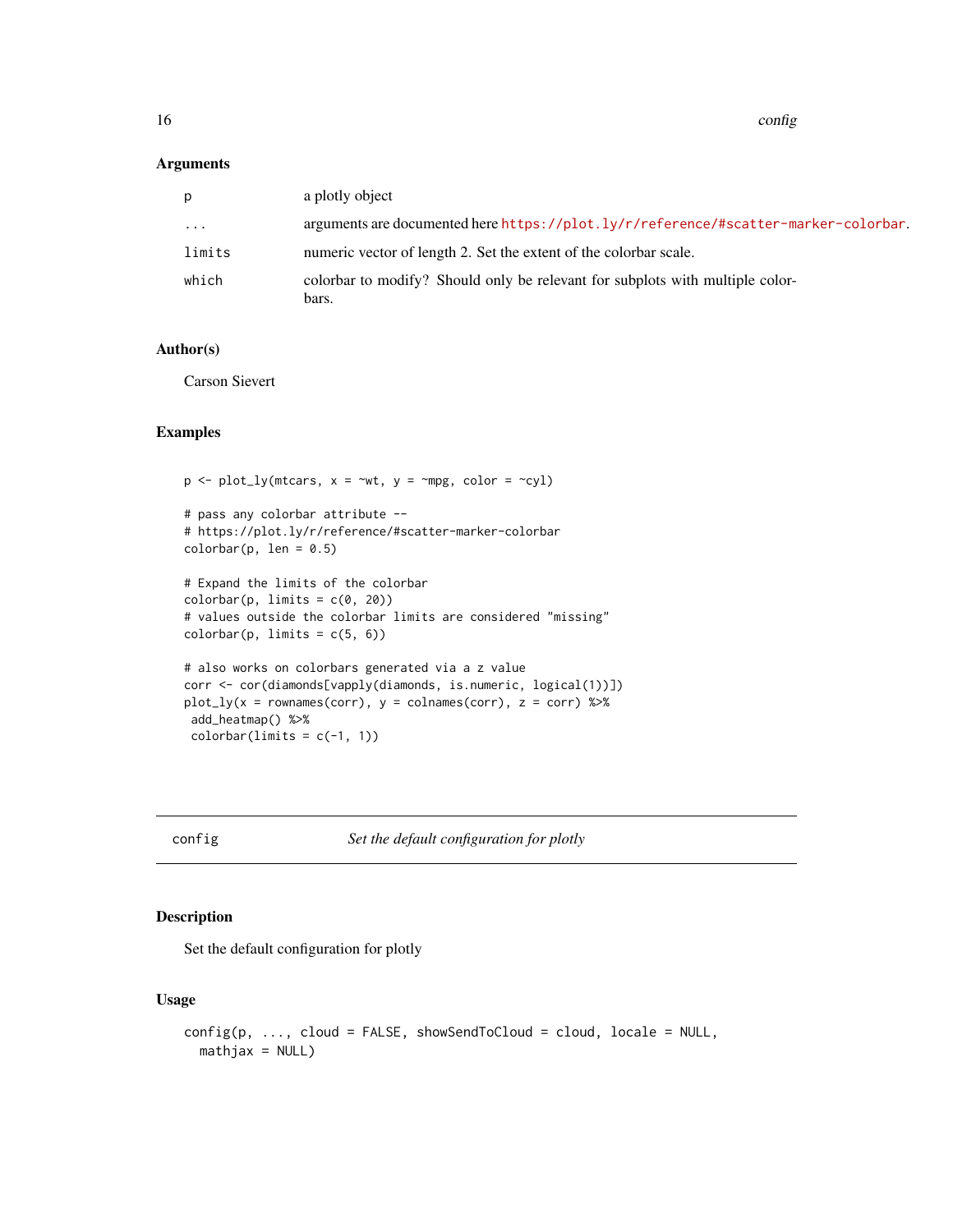#### config to the configuration of the configuration of the configuration of the configuration of the configuration of the configuration of the configuration of the configuration of the configuration of the configuration of th

#### Arguments

| p               | a plotly object                                                                                                                                                                                                                                                                                                                                                                                                                                                                                                                                                                                                           |
|-----------------|---------------------------------------------------------------------------------------------------------------------------------------------------------------------------------------------------------------------------------------------------------------------------------------------------------------------------------------------------------------------------------------------------------------------------------------------------------------------------------------------------------------------------------------------------------------------------------------------------------------------------|
| .               | these arguments are documented at https://github.com/plotly/plotly.js/<br>blob/master/src/plot_api/plot_config.js                                                                                                                                                                                                                                                                                                                                                                                                                                                                                                         |
| cloud           | deprecated. Use showSendToCloud instead.                                                                                                                                                                                                                                                                                                                                                                                                                                                                                                                                                                                  |
| showSendToCloud |                                                                                                                                                                                                                                                                                                                                                                                                                                                                                                                                                                                                                           |
|                 | include the send data to cloud button?                                                                                                                                                                                                                                                                                                                                                                                                                                                                                                                                                                                    |
| locale          | locale to use. See here for more info.                                                                                                                                                                                                                                                                                                                                                                                                                                                                                                                                                                                    |
| mathjax         | add MathJax rendering support. If "cdn", mathjax is loaded externally (meaning<br>an internet connection is needed for TeX rendering). If "local", the PLOTLY_MATHJAX_PATH<br>environment variable must be set to the location (a local file path) of MathJax.<br>IMPORTANT: plotly uses SVG-based mathjax rendering which doesn't play<br>nicely with HTML-based rendering (e.g., rmarkdown documents and shiny<br>apps). To leverage both types of rendering, you must <iframe> your plotly<br/>graph(s) into the larger document (see here for an <b>rmarkdown</b> example and<br/>here for a shiny example).</iframe> |

#### Author(s)

Carson Sievert

```
# remove the plotly logo and collaborate button from modebar
config(plot_ly(), displaylogo = FALSE, collaborate = FALSE)
# enable mathjax
# see more examples at https://plot.ly/r/LaTeX/
plot_{1}y(x = c(1, 2, 3, 4), y = c(1, 4, 9, 16)) %>%
  layout(title = TeX("\\text{Some mathjax: }\\alpha+\\beta x")) %>%
  config(mathjax = "cdn")
# change the language used to render date axes and on-graph text
# (e.g., modebar buttons)
today <- Sys.Date()
x \le - seq.Date(today, today + 360, by = "day")
p \leftarrow plot_{ly(x = x, y = \text{norm}(\text{length}(x))) %>%
  add_lines()
# japanese
config(p, locale = "ja")
# german
config(p, locale = "de")# spanish
config(p, locale = "es")# chinese
config(p, locale = "zh-CN")
```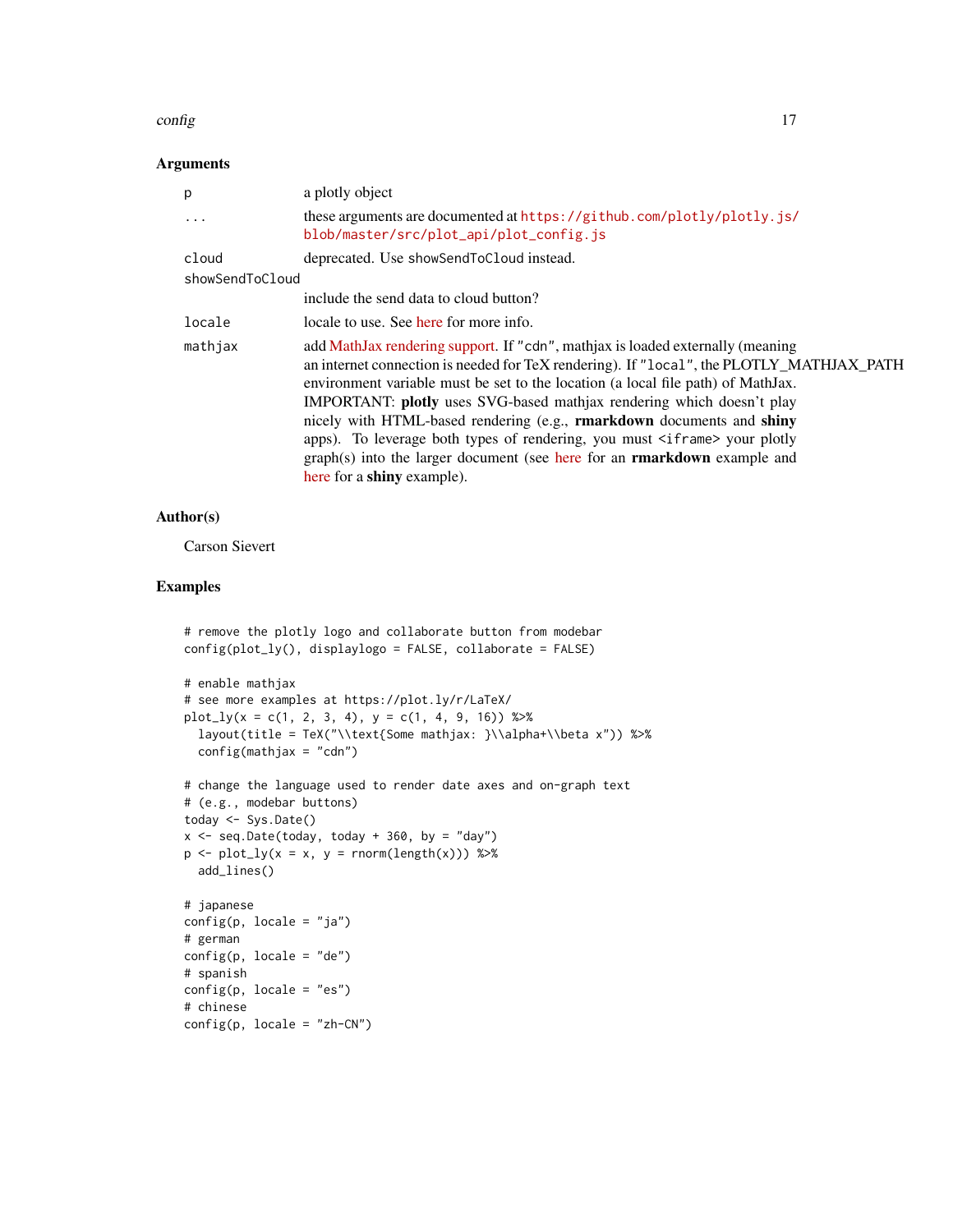<span id="page-17-0"></span>

Embed a plot as an iframe into a Jupyter Notebook

#### Usage

embed\_notebook(x, width = NULL, height = NULL, file = NULL)

#### Arguments

| $\mathsf{x}$ | a plotly object                                                                                                     |
|--------------|---------------------------------------------------------------------------------------------------------------------|
| width        | attribute of the iframe. If NULL, the width in plot_ly is used. If that is also<br>NULL, $100\%$ is the default.    |
| height       | attribute of the iframe. If NULL, the height in plot_ly is used. If that is also<br>NULL, $'400px'$ is the default. |
| file         | deprecated.                                                                                                         |

#### Author(s)

Carson Sievert

<span id="page-17-1"></span>event\_data *Access plotly user input event data in shiny*

#### Description

This function must be called within a reactive shiny context.

#### Usage

```
event_data(event = c("plotly_hover", "plotly_unhover", "plotly_click",
  "plotly_doubleclick", "plotly_selected", "plotly_selecting",
  "plotly_brushed", "plotly_brushing", "plotly_deselect",
 "plotly_relayout", "plotly_restyle", "plotly_legendclick",
  "plotly_legenddoubleclick", "plotly_clickannotation",
  "plotly_afterplot"), source = "A",
  session = shiny::getDefaultReactiveDomain(), priority = c("input",
  "event"))
```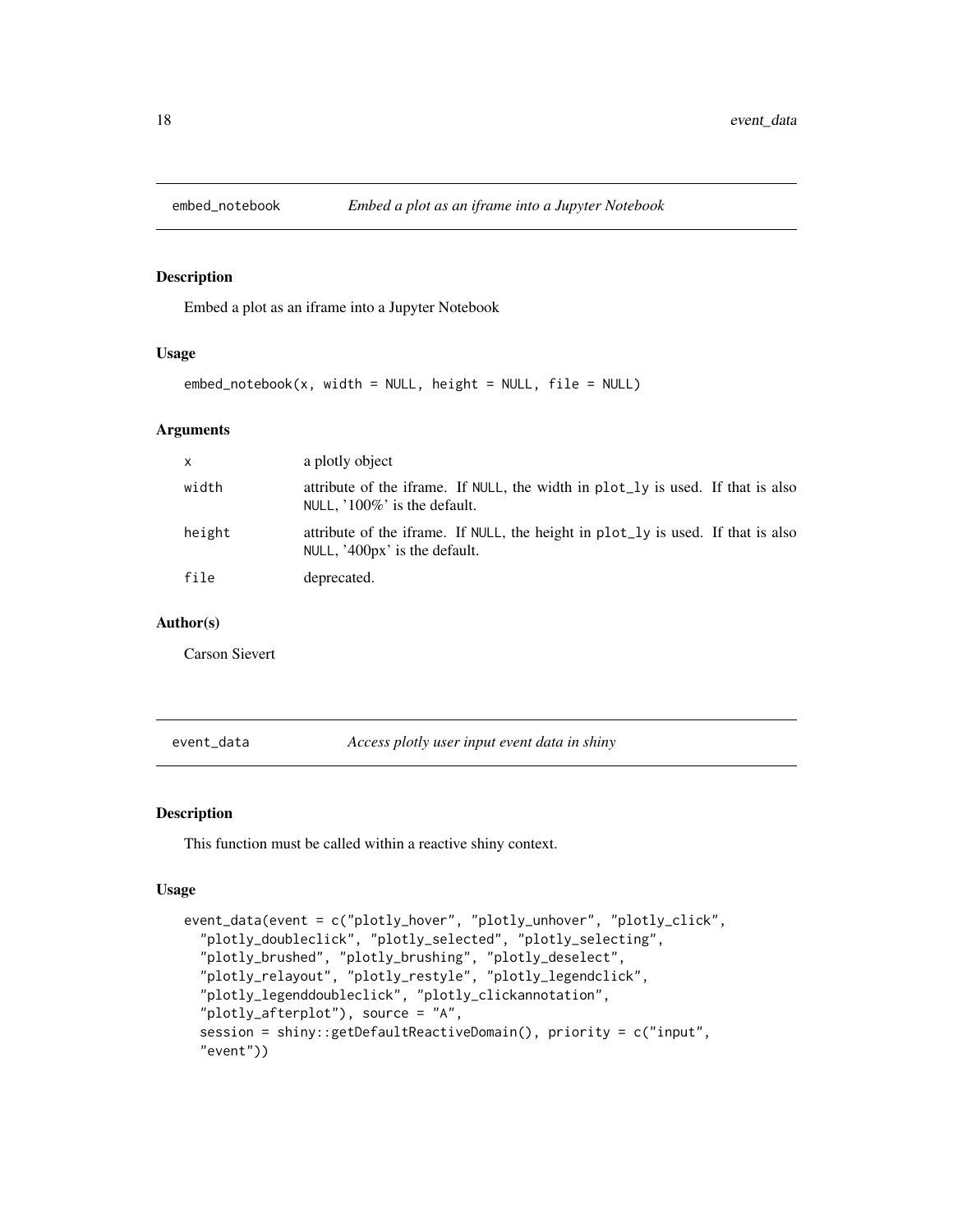### <span id="page-18-0"></span>event\_register 19

### Arguments

| event    | The type of plotly event. All supported events are listed in the function signature<br>above ( <i>i.e.</i> , the usage section).                                                                                        |
|----------|-------------------------------------------------------------------------------------------------------------------------------------------------------------------------------------------------------------------------|
| source   | a character string of length 1. Match the value of this string with the source<br>argument in $plot_{1}y()$ (or $ggplot1y()$ ) to respond to events emitted from that<br>specific plot.                                 |
| session  | a shiny session object (the default should almost always be used).                                                                                                                                                      |
| priority | the priority of the corresponding shiny input value. If equal to "event", then<br>event_data() always triggers re-execution, instead of re-executing only when<br>the relevant shiny input value changes (the default). |

#### Author(s)

Carson Sievert

#### References

- <https://plotly-r.com/linking-views-with-shiny.html#shiny-plotly-inputs>
- <https://plot.ly/javascript/plotlyjs-function-reference/>

#### See Also

[event\\_register,](#page-18-1) [event\\_unregister](#page-19-1)

### Examples

```
## Not run:
plotly_example("shiny", "event_data")
```

```
## End(Not run)
```
<span id="page-18-1"></span>event\_register *Register a shiny input value*

### Description

Register a shiny input value

#### Usage

```
event_register(p, event = NULL)
```

| D     | a plotly object.                                                                    |
|-------|-------------------------------------------------------------------------------------|
| event | The type of plotly event. All supported events are listed in the function signature |
|       | above (i.e., the usage section).                                                    |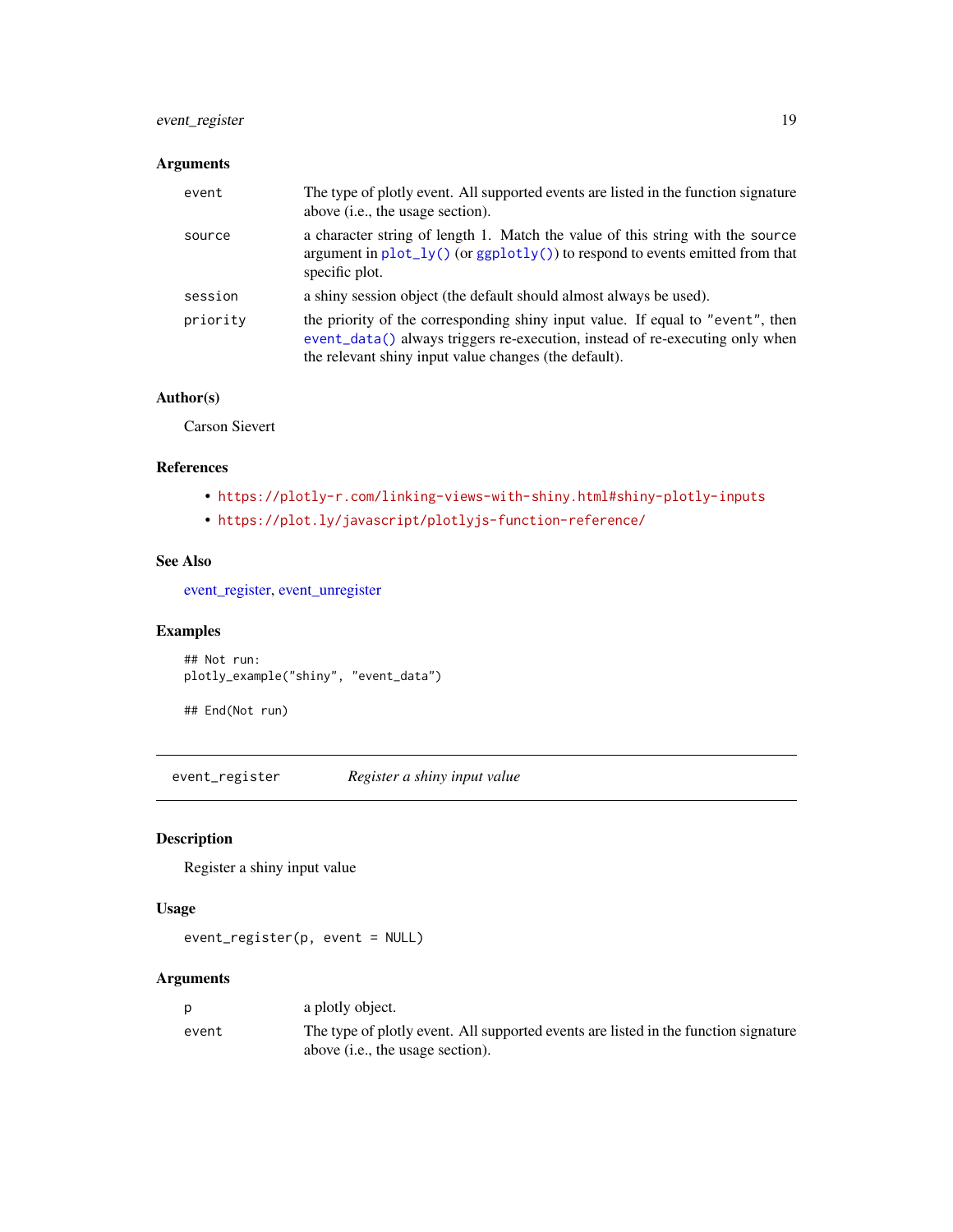<span id="page-19-0"></span>20 export

### Author(s)

Carson Sievert

### See Also

[event\\_data](#page-17-1)

<span id="page-19-1"></span>event\_unregister *Un-register a shiny input value*

### Description

Un-register a shiny input value

### Usage

event\_unregister(p, event = NULL)

### Arguments

| <b>D</b> | a plotly object.                                                                                                                 |
|----------|----------------------------------------------------------------------------------------------------------------------------------|
| event    | The type of plotly event. All supported events are listed in the function signature<br>above ( <i>i.e.</i> , the usage section). |

### Author(s)

Carson Sievert

### See Also

[event\\_data](#page-17-1)

export *Export a plotly graph to a static file*

### Description

This function is in the process of being deprecated (use [orca](#page-33-1) instead).

### Usage

```
export(p = last_plot(), file = "plotly.png", selenium = NULL, ...)
```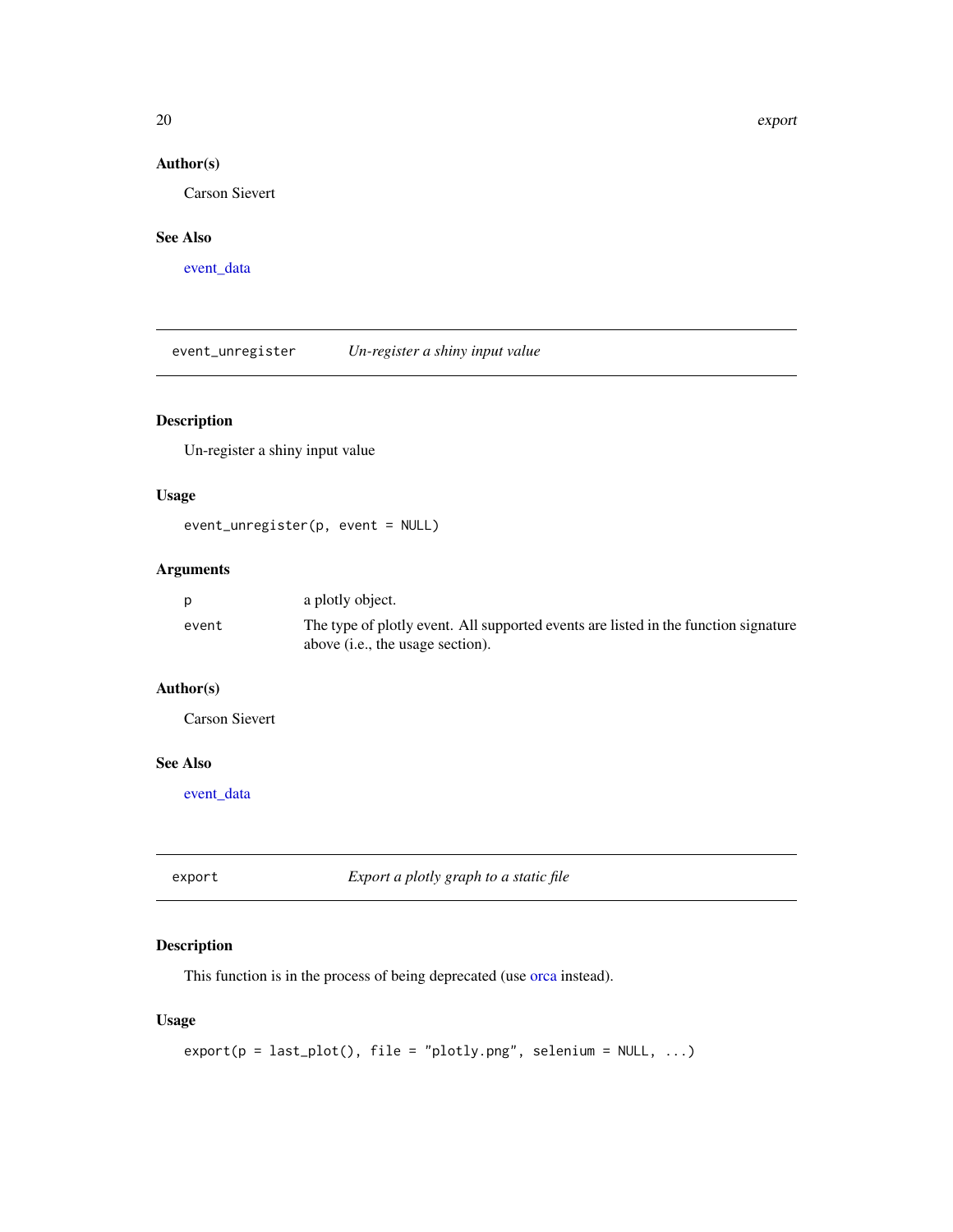### <span id="page-20-0"></span>geom2trace 21

#### Arguments

| p        | a plotly or ggplot object.                                                                                                                                    |
|----------|---------------------------------------------------------------------------------------------------------------------------------------------------------------|
| file     | a filename. The file type is inferred from the file extension. Valid extensions<br>include 'ipeg'   'png'   'webp'   'svg'   'pdf'                            |
| selenium | used only when p is a WebGL plot or the output format is 'webp' or 'svg'.<br>Should be an object of class "rsClientServer" returned by RSelenium: : rsDriver. |
| $\cdot$  | if p is non-WebGL and the output file format is jpeg/png/pdf arguments are<br>passed along to webshot:: webshot(). Otherwise, they are ignored.               |

### Details

For SVG plots, a screenshot is taken via webshot::webshot(). Since phantomjs (and hence webshot) does not support WebGL, the RSelenium package is used for exporting WebGL plots.

#### Author(s)

Carson Sievert

geom2trace *Convert a "basic" geoms to a plotly.js trace.*

### Description

This function makes it possible to convert ggplot2 geoms that are not included with ggplot2 itself. Users shouldn't need to use this function. It exists purely to allow other package authors to write their own conversion method(s).

#### Usage

geom2trace(data, params, p)

| data   | the data returned by $plotly$ : $to$ $\&basic$ .                      |
|--------|-----------------------------------------------------------------------|
| params | parameters for the geom, statistic, and 'constant' aesthetics         |
| D      | a ggplot2 object (the conversion may depend on scales, for instance). |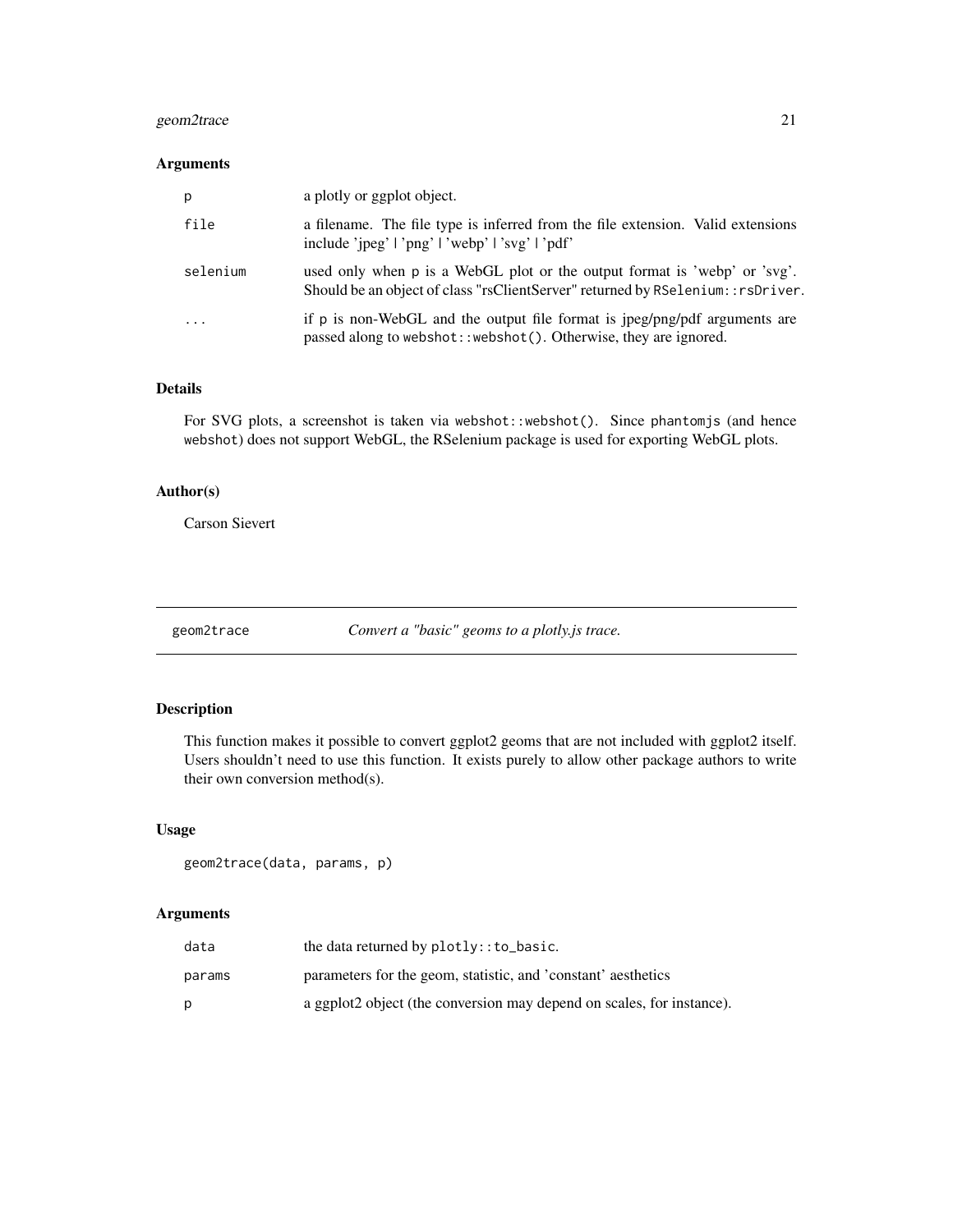<span id="page-21-1"></span><span id="page-21-0"></span>

Deprecated: see [api\\_download\\_plot\(\)](#page-10-1).

### Usage

```
get_figure(username, id)
```
### Arguments

| username | corresponding username for the figure. |
|----------|----------------------------------------|
| id       | of the Plotly figure.                  |

| eg2lis. | т |
|---------|---|
|         |   |

gg2list *Convert a ggplot to a list.*

### Description

Convert a ggplot to a list.

### Usage

```
gg2list(p, width = NULL, height = NULL, tooltip = "all",
  dynamicTicks = FALSE, layerData = 1, originalData = TRUE,
  source = "A", \ldots)
```

| p            | ggplot2 plot.                                                                                                                                                                                                                                                            |
|--------------|--------------------------------------------------------------------------------------------------------------------------------------------------------------------------------------------------------------------------------------------------------------------------|
| width        | Width of the plot in pixels (optional, defaults to automatic sizing).                                                                                                                                                                                                    |
| height       | Height of the plot in pixels (optional, defaults to automatic sizing).                                                                                                                                                                                                   |
| tooltip      | a character vector specifying which aesthetic tooltips to show in the tooltip.<br>The default, "all", means show all the aesthetic tooltips (including the unofficial<br>"text" aesthetic).                                                                              |
| dynamicTicks | accepts the following values: FALSE, TRUE, "x", or "y". Dynamic ticks are<br>useful for updating ticks in response to zoom/pan/filter interactions; however,<br>there is no guarantee they reproduce axis tick text as they would appear in the<br>static ggplot2 image. |
| layerData    | data from which layer should be returned?                                                                                                                                                                                                                                |
| originalData | should the "original" or "scaled" data be returned?                                                                                                                                                                                                                      |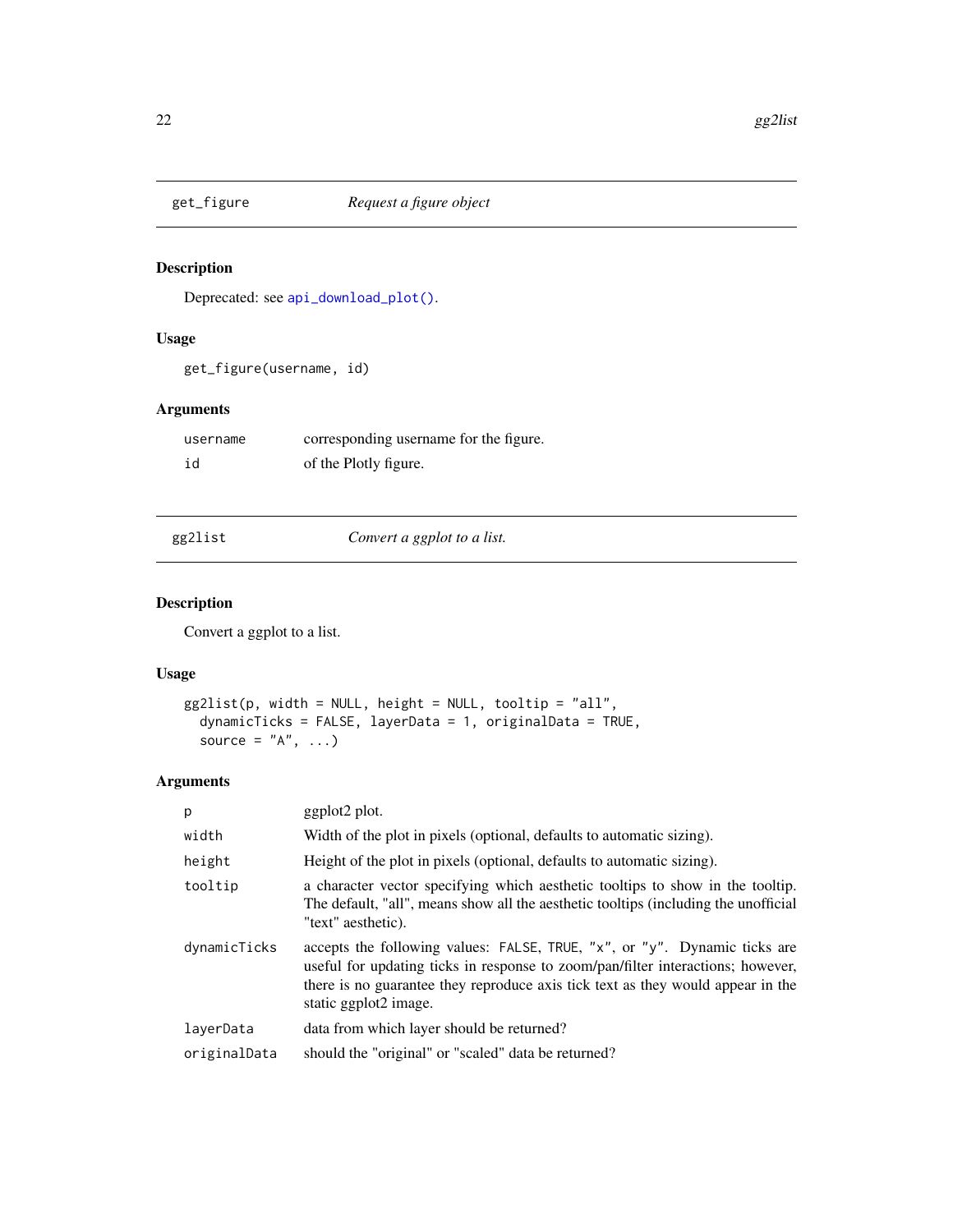#### <span id="page-22-0"></span>ggplotly 23

| source   | a character string of length 1. Match the value of this string with the source          |
|----------|-----------------------------------------------------------------------------------------|
|          | argument in event $\lnot$ data() to retrieve the event data corresponding to a specific |
|          | plot (shiny apps can have multiple plots).                                              |
| $\cdots$ | currently not used                                                                      |

### Value

a 'built' plotly object (list with names "data" and "layout").

<span id="page-22-1"></span>

| ggplotly | Convert ggplot2 to plotly |  |
|----------|---------------------------|--|

### Description

This function converts a [ggplot2::ggplot\(\)](#page-0-0) object to a plotly object.

### Usage

```
ggplotly(p = ggplot2::last_plot(), width = NULL, height = NULL,
  tooltip = "all", dynamicTicks = FALSE, layerData = 1,
 originalData = TRUE, source = ^nA^n, ...)
```

| p            | a ggplot object.                                                                                                                                                                                                                                                                                                                                                            |
|--------------|-----------------------------------------------------------------------------------------------------------------------------------------------------------------------------------------------------------------------------------------------------------------------------------------------------------------------------------------------------------------------------|
| width        | Width of the plot in pixels (optional, defaults to automatic sizing).                                                                                                                                                                                                                                                                                                       |
| height       | Height of the plot in pixels (optional, defaults to automatic sizing).                                                                                                                                                                                                                                                                                                      |
| tooltip      | a character vector specifying which aesthetic mappings to show in the tooltip.<br>The default, "all", means show all the aesthetic mappings (including the unoffi-<br>cial "text" aesthetic). The order of variables here will also control the order they<br>appear. For example, use tooltip = $c("y", "x", "colour")$ if you want y<br>first, x second, and colour last. |
| dynamicTicks | should plotly is dynamically generate axis tick labels? Dynamic ticks are useful<br>for updating ticks in response to zoom/pan interactions; however, they can not<br>always reproduce labels as they would appear in the static ggplot2 image.                                                                                                                             |
| layerData    | data from which layer should be returned?                                                                                                                                                                                                                                                                                                                                   |
| originalData | should the "original" or "scaled" data be returned?                                                                                                                                                                                                                                                                                                                         |
| source       | a character string of length 1. Match the value of this string with the source<br>argument in event_data() to retrieve the event data corresponding to a specific<br>plot (shiny apps can have multiple plots).                                                                                                                                                             |
|              | arguments passed onto methods.                                                                                                                                                                                                                                                                                                                                              |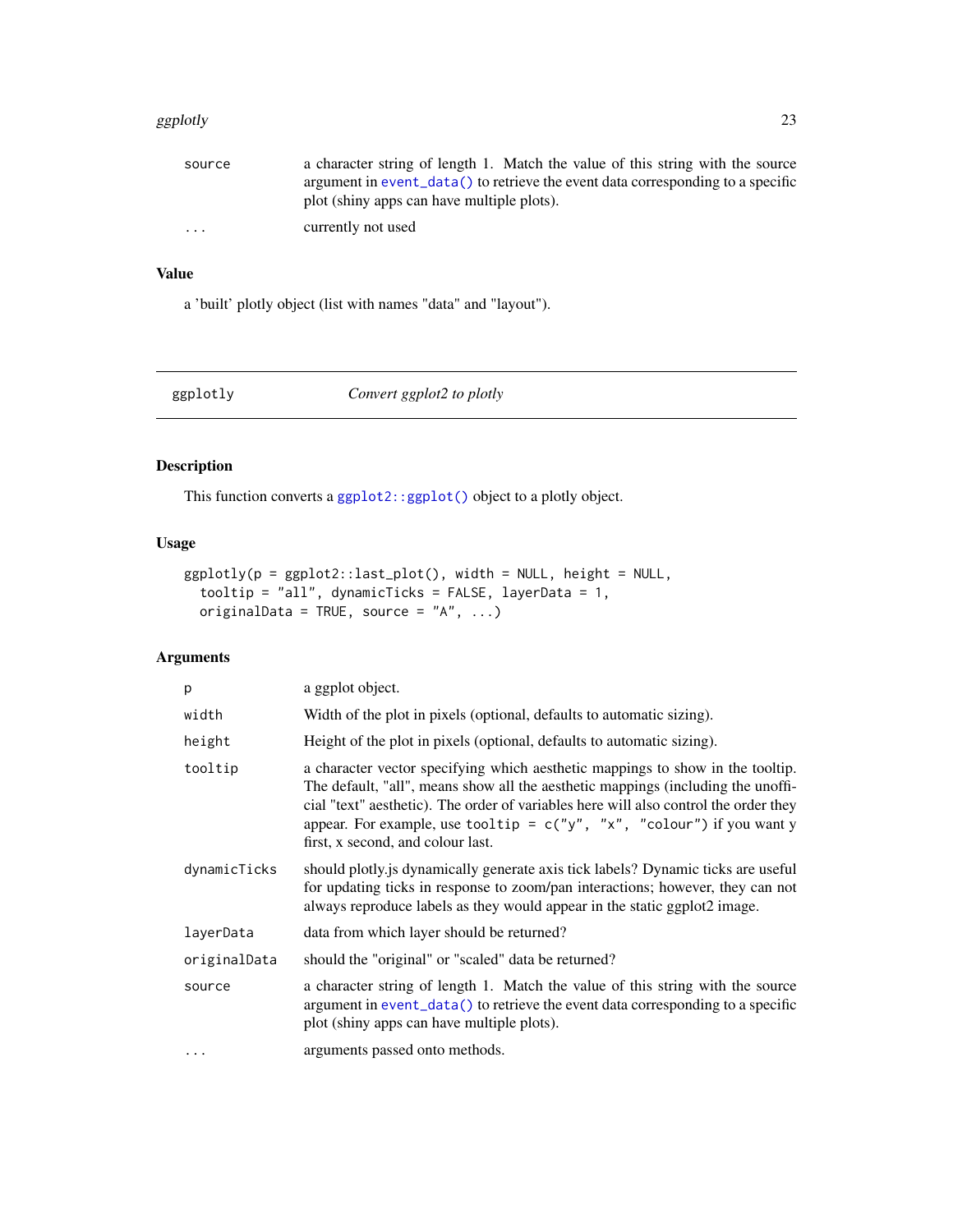#### <span id="page-23-0"></span>Details

Conversion of relative sizes depends on the size of the current graphics device (if no device is open, width/height of a new (off-screen) device defaults to 640/480). In other words, height and width must be specified at runtime to ensure sizing is correct. For examples on how to specify the output container's height/width in a shiny app, see plotly\_example("shiny", "ggplotly\_sizing").

#### Author(s)

Carson Sievert

### References

<https://plot.ly/ggplot2>

#### See Also

[plot\\_ly\(\)](#page-46-1)

```
## Not run:
# simple example
ggiris <- qplot(Petal.Width, Sepal.Length, data = iris, color = Species)
ggplotly(ggiris)
data(canada.cities, package = "maps")
viz <- ggplot(canada.cities, aes(long, lat)) +
  borders(regions = "canada") +
  coord_equal() +
  geom\_point(aes(text = name, size = pop), colour = "red", alpha = 1/2)ggplotly(viz, tooltip = c("text", "size"))
# linked scatterplot brushing
d <- highlight_key(mtcars)
qplot(data = d, x = mpg, y = wt) %>%
  subplot(qplot(data = d, x = mpg, y = vs)) %>%
  layout(title = "Click and drag to select points") %>%
  highlight("plotly_selected")
# more brushing (i.e. highlighting) examples
demo("crosstalk-highlight-ggplotly", package = "plotly")
# client-side linked brushing in a scatterplot matrix
highlight_key(iris) %>%
  GGally::ggpairs(aes(colour = Species), columns = 1:4) %>%
  ggplotly(tooltip = c("x", "y", "colour")) %>%
  highlight("plotly_selected")
## End(Not run)
```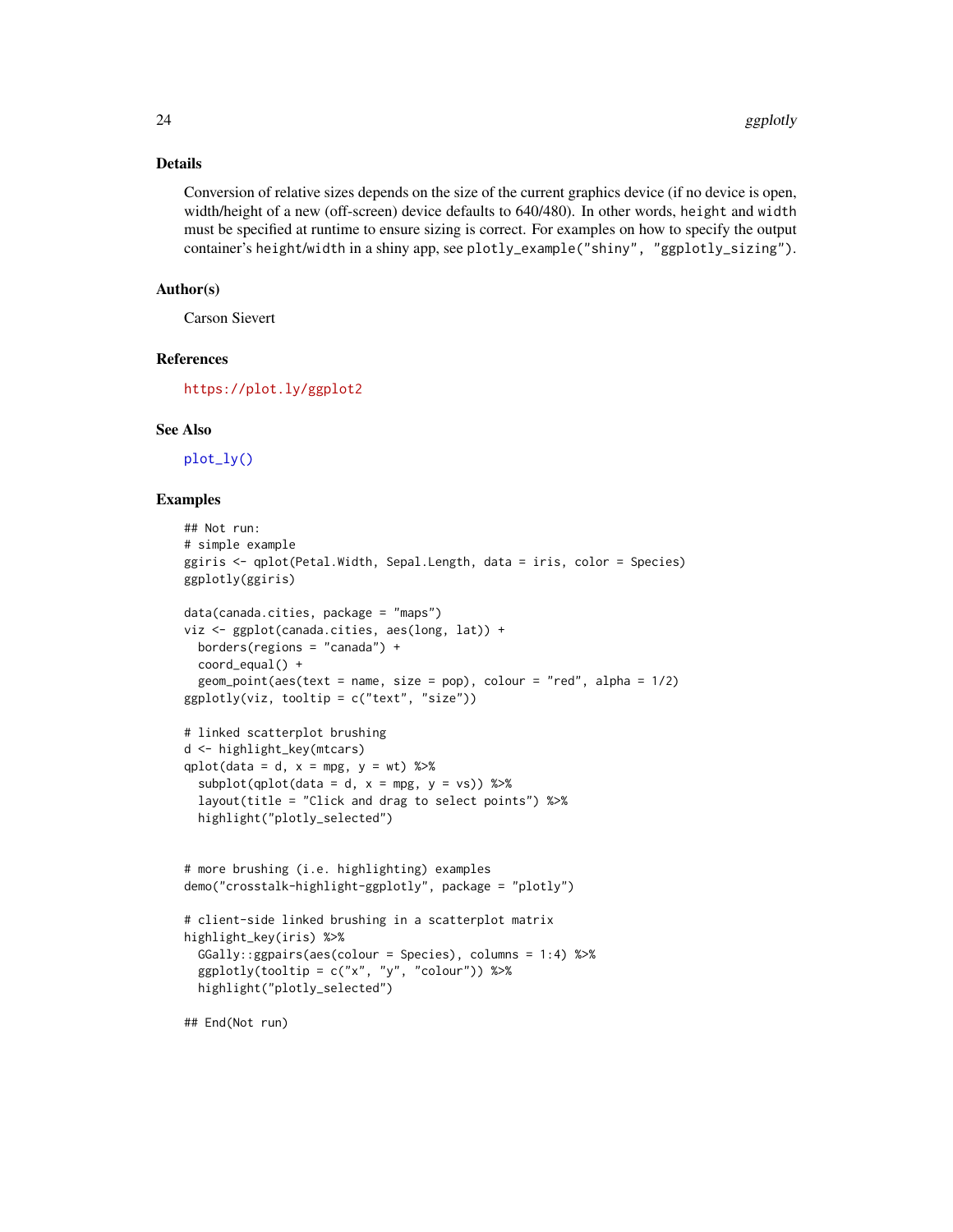<span id="page-24-0"></span>

This function is used internally by plotly, but may also be useful to some power users. The details section explains when and why this function is useful.

#### Usage

```
group2NA(data, groupNames = "group", nested = NULL, ordered = NULL,
  retrace.first = inherits(data, "GeomPolygon"))
```
#### Arguments

| data          | a data frame.                                                                                                        |
|---------------|----------------------------------------------------------------------------------------------------------------------|
| groupNames    | character vector of grouping variable(s)                                                                             |
| nested        | other variables that group should be nested ( <i>i.e.</i> , ordered) within.                                         |
| ordered       | a variable to arrange by (within nested $\&$ groupNames). This is useful primarily<br>for ordering by x              |
| retrace.first | should the first row of each group be appended to the last row? This is useful<br>for enclosing polygons with lines. |

#### Details

If a group of scatter traces share the same non-positional characteristics (i.e., color, fill, etc), it is more efficient to draw them as a single trace with missing values that separate the groups (instead of multiple traces), In this case, one should also take care to make sure [connectgaps](https://plot.ly/r/reference/#scatter-connectgaps) is set to FALSE.

#### Value

a data.frame with rows ordered by: nested, then groupNames, then ordered. As long as groupNames contains valid variable names, new rows will also be inserted to separate the groups.

```
# note the insertion of new rows with missing values
group2NA(mtcars, "vs", "cyl")
# need to group lines by city somehow!
plot_ly(txhousing, x = ~date, y = ~median) %>% add_lines()
# instead of using group_by(), you could use group2NA()
tx <- group2NA(txhousing, "city")
plot_ly(tx, x = ~date, y = ~median) %>% add_lines()
```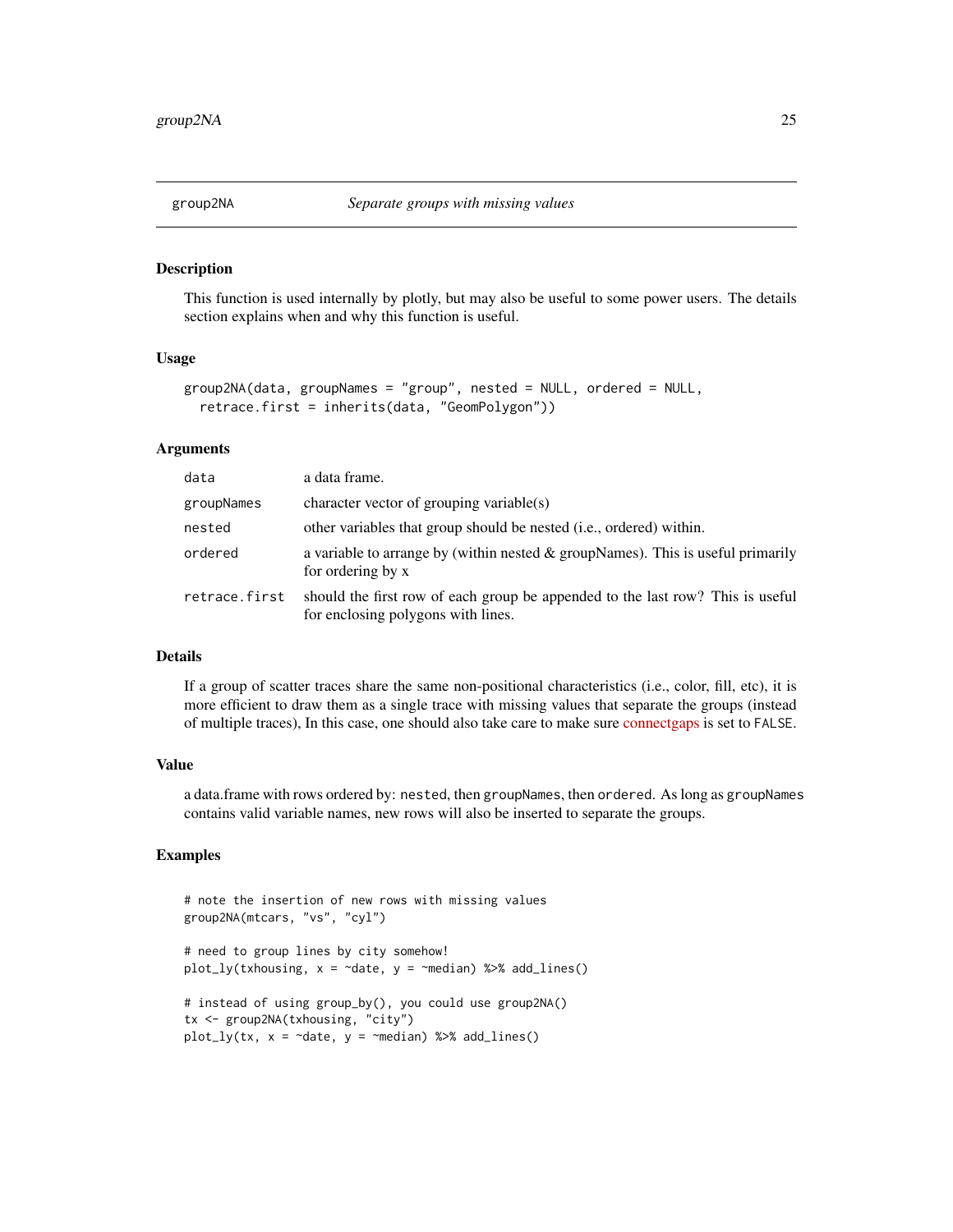```
# add_lines() will ensure paths are sorted by x, but this is equivalent
tx <- group2NA(txhousing, "city", ordered = "date")
plot_{ly(tx, x = 'date, y = 'median)} %>% add_paths()
```
<span id="page-25-1"></span>hide\_colorbar *Hide color bar(s)*

### Description

Hide color bar(s)

#### Usage

hide\_colorbar(p)

### Arguments

p a plotly object.

#### See Also

[hide\\_legend\(\)](#page-26-1)

### Examples

 $p \leftarrow plot_{ly}(\text{mtcars}, x = \text{wrt}, y = \text{Cyl}, \text{color} = \text{Cyl})$ hide\_colorbar(p)

hide\_guides *Hide guides (legends and colorbars)*

### Description

Hide guides (legends and colorbars)

#### Usage

hide\_guides(p)

#### Arguments

p a plotly object.

### See Also

[hide\\_legend\(\)](#page-26-1), [hide\\_colorbar\(\)](#page-25-1)

<span id="page-25-0"></span>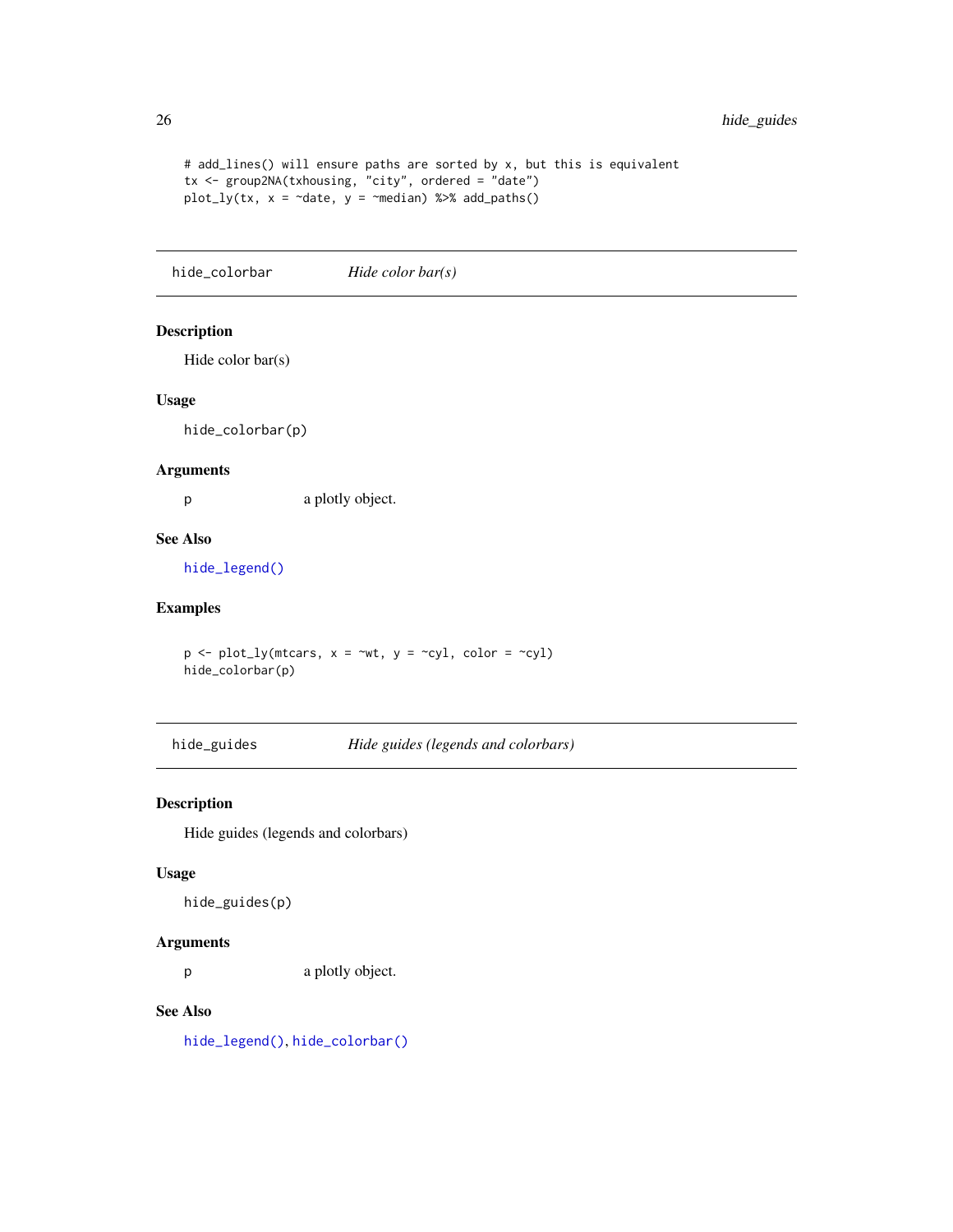<span id="page-26-1"></span><span id="page-26-0"></span>hide\_legend *Hide legend*

#### Description

Hide legend

#### Usage

hide\_legend(p)

#### Arguments

p a plotly object.

#### See Also

[hide\\_colorbar\(\)](#page-25-1)

#### Examples

 $p \leftarrow plot_{ly(mtcars, x = \sim wt, y = \sim cy1, color = \sim factor(cyl))$ hide\_legend(p)

<span id="page-26-2"></span>highlight *Query graphical elements in multiple linked views*

#### Description

This function sets a variety of options for brushing (i.e., highlighting) multiple plots. These options are primarily designed for linking multiple plotly graphs, and may not behave as expected when linking plotly to another htmlwidget package via crosstalk. In some cases, other htmlwidgets will respect these options, such as persistent selection in leaflet (see demo("highlight-leaflet", package = "plotly")).

#### Usage

```
highlight(p, on = "plotly_click", off,
 persistent = getOption("persistent", FALSE), dynamic = FALSE,
 color = NULL, selectize = FALSE, defaultValues = NULL,
 opacityDim = getOption("opacityDim", 0.2),
  selected = attrs_selected(), debounce = 0, ...)
```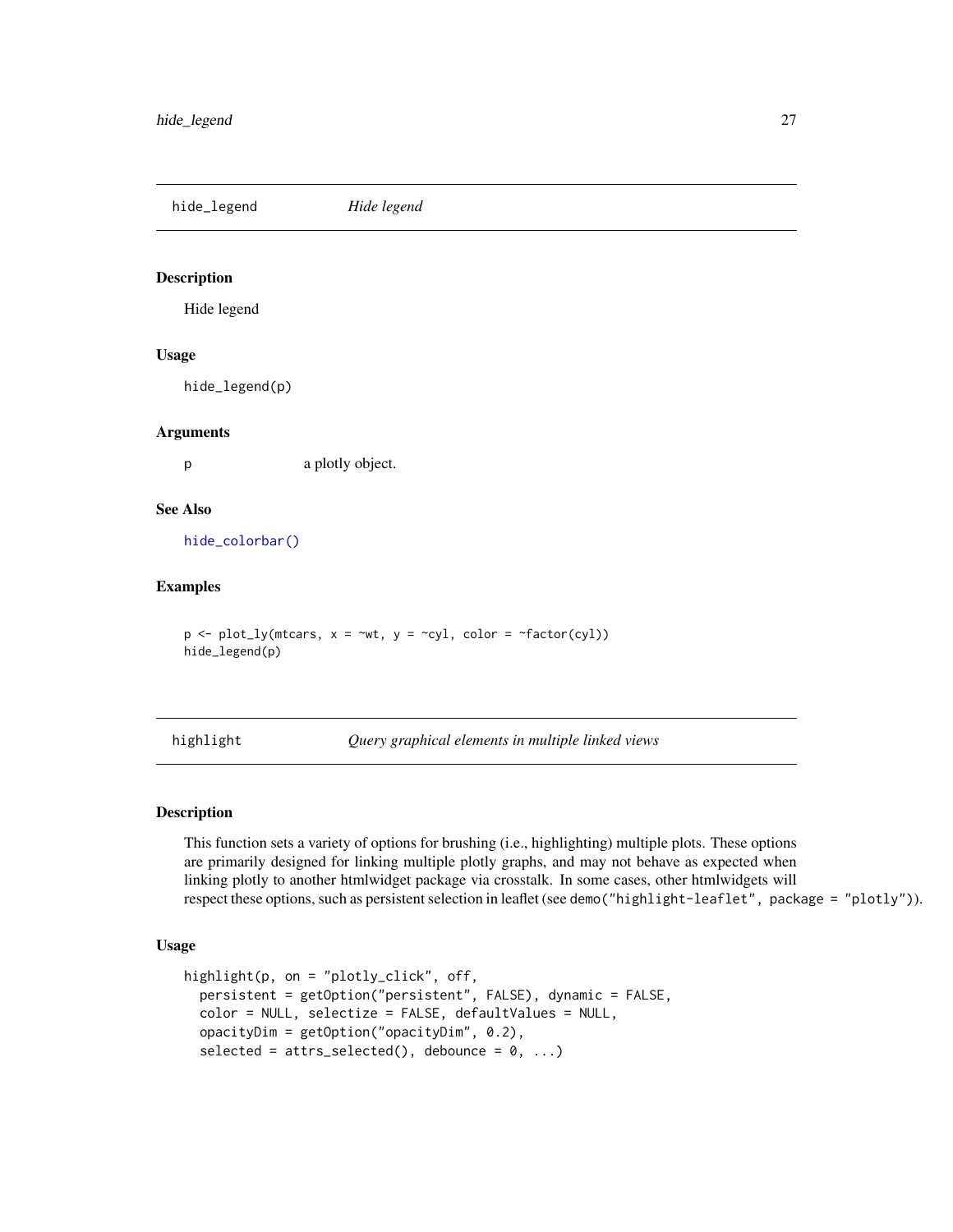### <span id="page-27-0"></span>Arguments

| р             | a plotly visualization.                                                                                                                                                                                                                                                        |
|---------------|--------------------------------------------------------------------------------------------------------------------------------------------------------------------------------------------------------------------------------------------------------------------------------|
| on            | turn on a selection on which event(s)? To disable on events altogether, use $NULL$ .<br>Currently the following are supported:                                                                                                                                                 |
|               | • 'plotly_click'                                                                                                                                                                                                                                                               |
|               | • 'plotly_hover'                                                                                                                                                                                                                                                               |
|               | • 'plotly_selected': triggered through rectangular (layout.dragmode =<br>'select') or lasso (layout.dragmode = 'lasso') brush.                                                                                                                                                 |
| off           | turn off a selection on which event(s)? To disable off events altogether, use<br>NULL. Currently the following are supported:                                                                                                                                                  |
|               | • 'plotly_doubleclick': triggered on a double mouse click while (lay-<br>out.dragmode = 'zoom') or $(layout.dragmode = 'pan')$                                                                                                                                                 |
|               | • 'plotly_deselect': triggered on a double mouse click while (layout.dragmode<br>$=$ 'select') or (layout.dragmode $=$ 'lasso')                                                                                                                                                |
|               | · 'plotly_relayout': triggered whenever axes are rescaled (i.e., clicking<br>the home button in the modebar) or whenever the height/width of the plot<br>changes.                                                                                                              |
| persistent    | should selections persist (i.e., accumulate)? We often refer to the default (FALSE)<br>as a 'transient' selection mode; which is recommended, because one may switch<br>from 'transient' to 'persistent' selection by holding the shift key.                                   |
| dynamic       | should a widget for changing selection colors be included?                                                                                                                                                                                                                     |
| color         | character string of $color(s)$ to use for highlighting selections. See $toRGE()$ for<br>valid color specifications. If NULL (the default), the color of selected marks are<br>not altered.                                                                                     |
| selectize     | provide a selectize.js widget for selecting keys? Note that the label used for this<br>widget derives from the groupName of the SharedData object.                                                                                                                             |
| defaultValues | a vector of values for setting a "default selection". These values should match<br>the key attribute.                                                                                                                                                                          |
| opacityDim    | a number between 0 and 1 used to reduce the opacity of non-selected traces (by<br>multiplying with the existing opacity).                                                                                                                                                      |
| selected      | attributes of the selection, see attrs_selected().                                                                                                                                                                                                                             |
| debounce      | amount of time to wait before firing an event (in milliseconds). The default of 0<br>means do not debounce at all. Debouncing is mainly useful when on = "plotly_hover"<br>to avoid firing too many events when users clickly move the mouse over relevant<br>graphical marks. |
| $\cdots$      | currently not supported.                                                                                                                                                                                                                                                       |
|               |                                                                                                                                                                                                                                                                                |

### Author(s)

Carson Sievert

### References

<https://plotly-r.com/client-side-linking.html>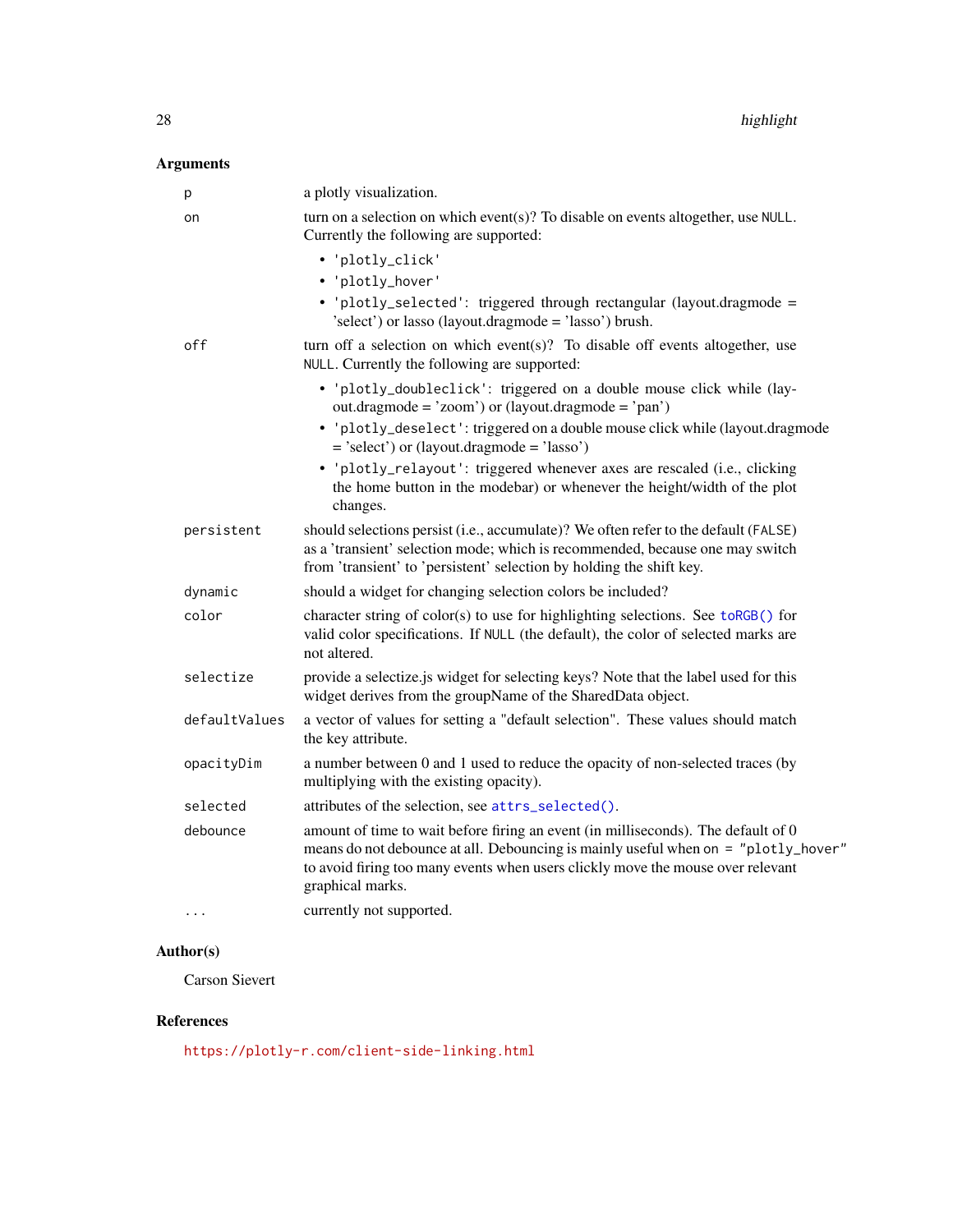### <span id="page-28-0"></span>highlight\_key 29

#### See Also

[attrs\\_selected\(\)](#page-13-1)

#### Examples

```
# These examples are designed to show you how to highlight/brush a \starsingle\star# view. For examples of multiple linked views, see `demo(package = "plotly")`
d <- highlight_key(txhousing, ~city)
p \leftarrow \text{ggplot}(d, \text{aes}(date, \text{median}, \text{group} = city)) + \text{geom\_line}()gg \leftarrow ggplotly(p, tooltip = "city")highlight(gg, dynamic = TRUE)
# supply custom colors to the brush
cols <- toRGB(RColorBrewer::brewer.pal(3, "Dark2"), 0.5)
highlight(gg, on = "plotly_hover", color = cols, dynamic = TRUE)
# Use attrs_selected() for complete control over the selection appearance
# note any relevant colors you specify here should override the color argument
s <- attrs_selected(
  showlegend = TRUE,
  mode = "lines+markers",
  marker = list(symbol = "x"))
highlight(layout(gg, showlegend = TRUE), selected = s)
```
highlight\_key *Highlight/query data based on primary key*

#### Description

This function simply creates an object of class [crosstalk::SharedData.](#page-0-0) The reason it exists is to make it easier to teach others how to leverage it's functionality in plotly. It also makes it more discoverable if one is already aware of [highlight.](#page-26-2)

#### Usage

```
highlight_key(...)
```
### Arguments

... arguments passed to crosstalk::SharedData\$new()

#### Value

An object of class [crosstalk::SharedData](#page-0-0)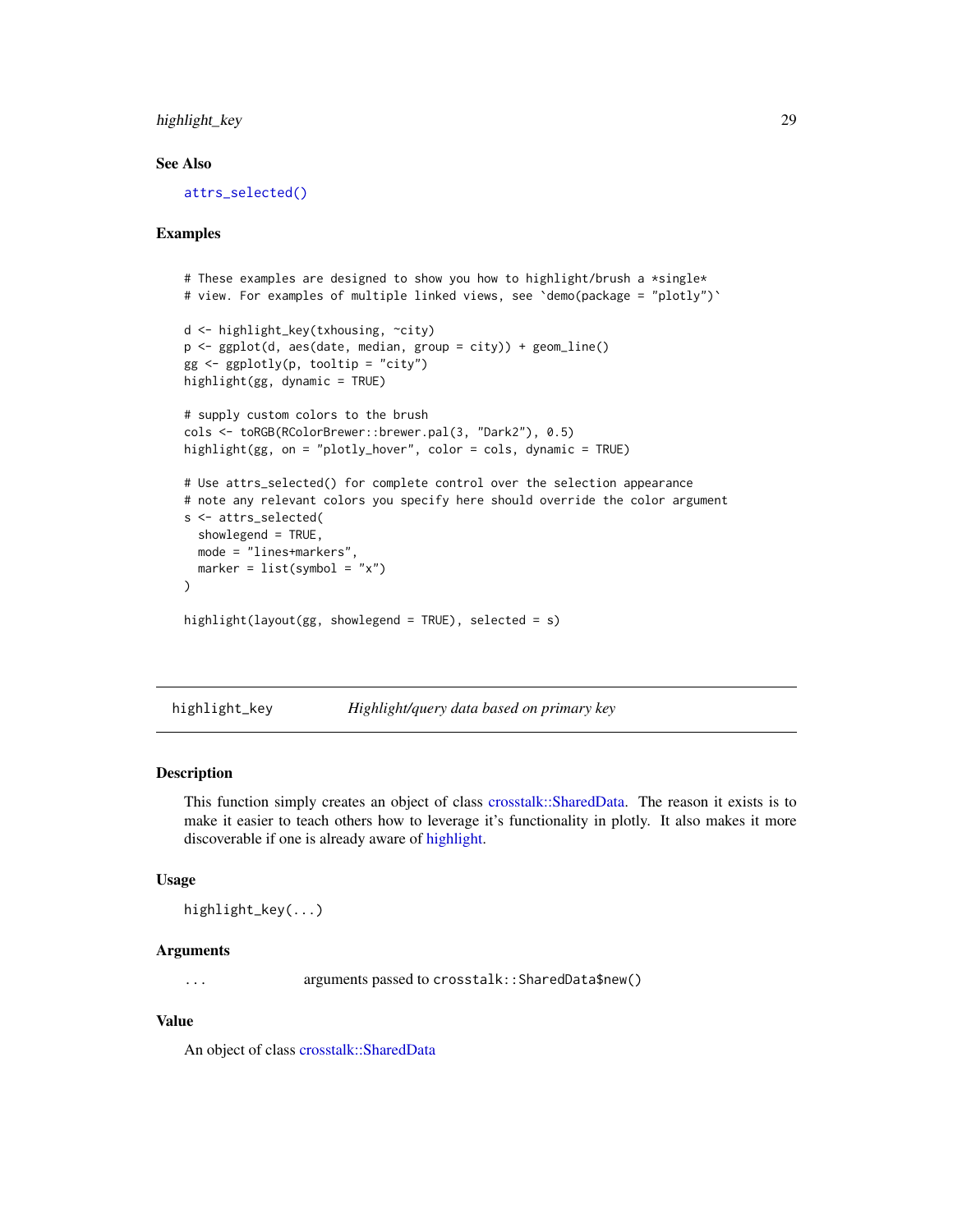### <span id="page-29-0"></span>Author(s)

Carson Sievert

### See Also

[highlight](#page-26-2)

hobbs *Hobbs data*

### Description

Description TBD.

### Usage

hobbs

### Format

A data frame with three variables: r, t, nms.

knit\_print.api\_grid *Embed a plotly grid as an iframe in a knitr doc*

### Description

Embed a plotly grid as an iframe in a knitr doc

#### Usage

```
knit_print.api_grid(x, options, ...)
```
### Arguments

| X       | a plotly figure object |
|---------|------------------------|
| options | knitr options.         |
| .       | placeholder.           |

### References

https://github.com/yihui/knitr/blob/master/vignettes/knit\_print.Rmd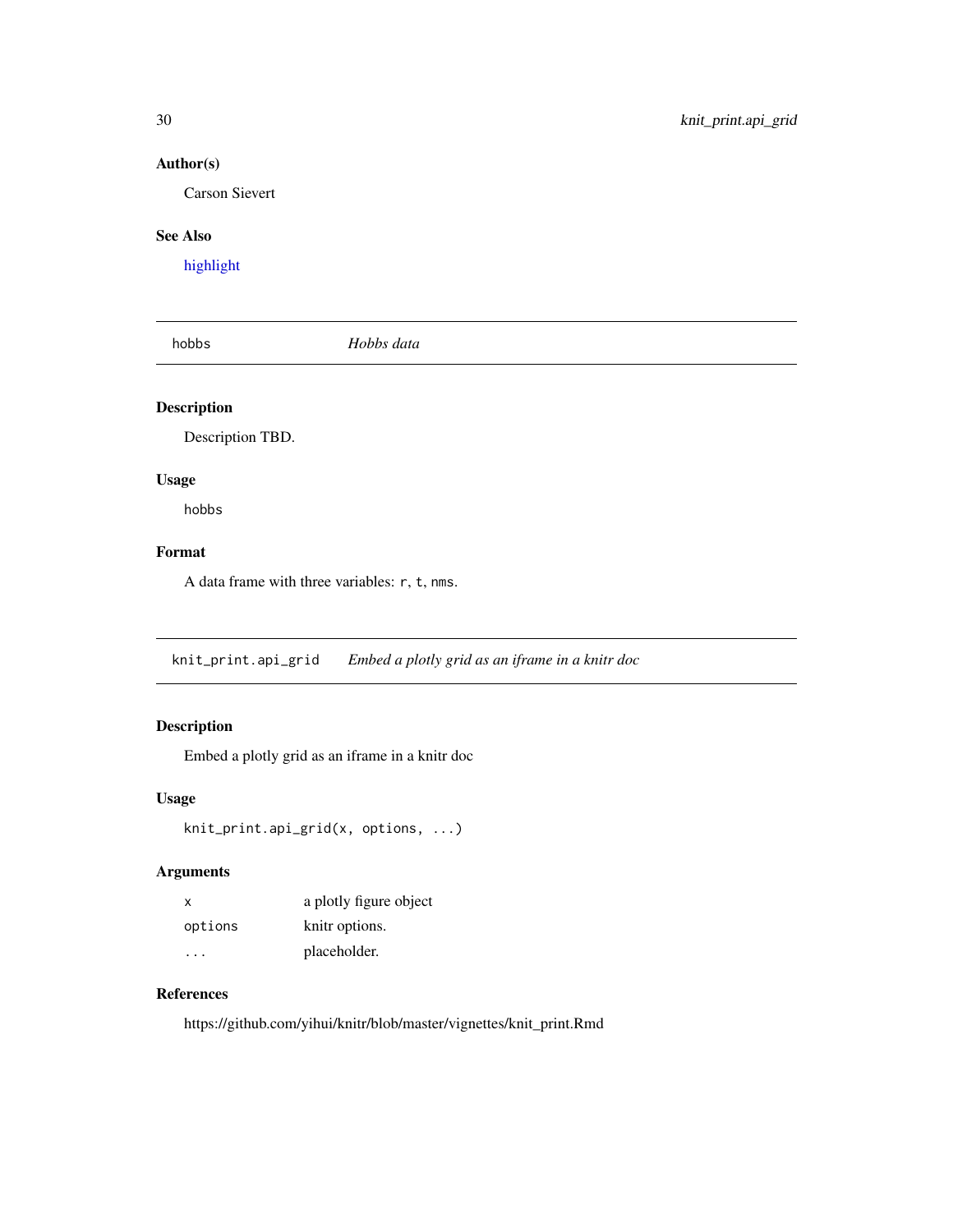<span id="page-30-0"></span>knit\_print.api\_grid\_local

*Embed a plotly grid as an iframe in a knitr doc*

#### Description

Embed a plotly grid as an iframe in a knitr doc

#### Usage

```
knit_print.api_grid_local(x, options, ...)
```
### Arguments

| x       | a plotly figure object |
|---------|------------------------|
| options | knitr options.         |
|         | placeholder.           |

### References

https://github.com/yihui/knitr/blob/master/vignettes/knit\_print.Rmd

knit\_print.api\_plot *Embed a plotly figure as an iframe in a knitr doc*

### Description

Embed a plotly figure as an iframe in a knitr doc

#### Usage

```
knit_print.api_plot(x, options, ...)
```
### Arguments

| x       | a plotly figure object |
|---------|------------------------|
| options | knitr options.         |
|         | placeholder.           |

### References

https://github.com/yihui/knitr/blob/master/vignettes/knit\_print.Rmd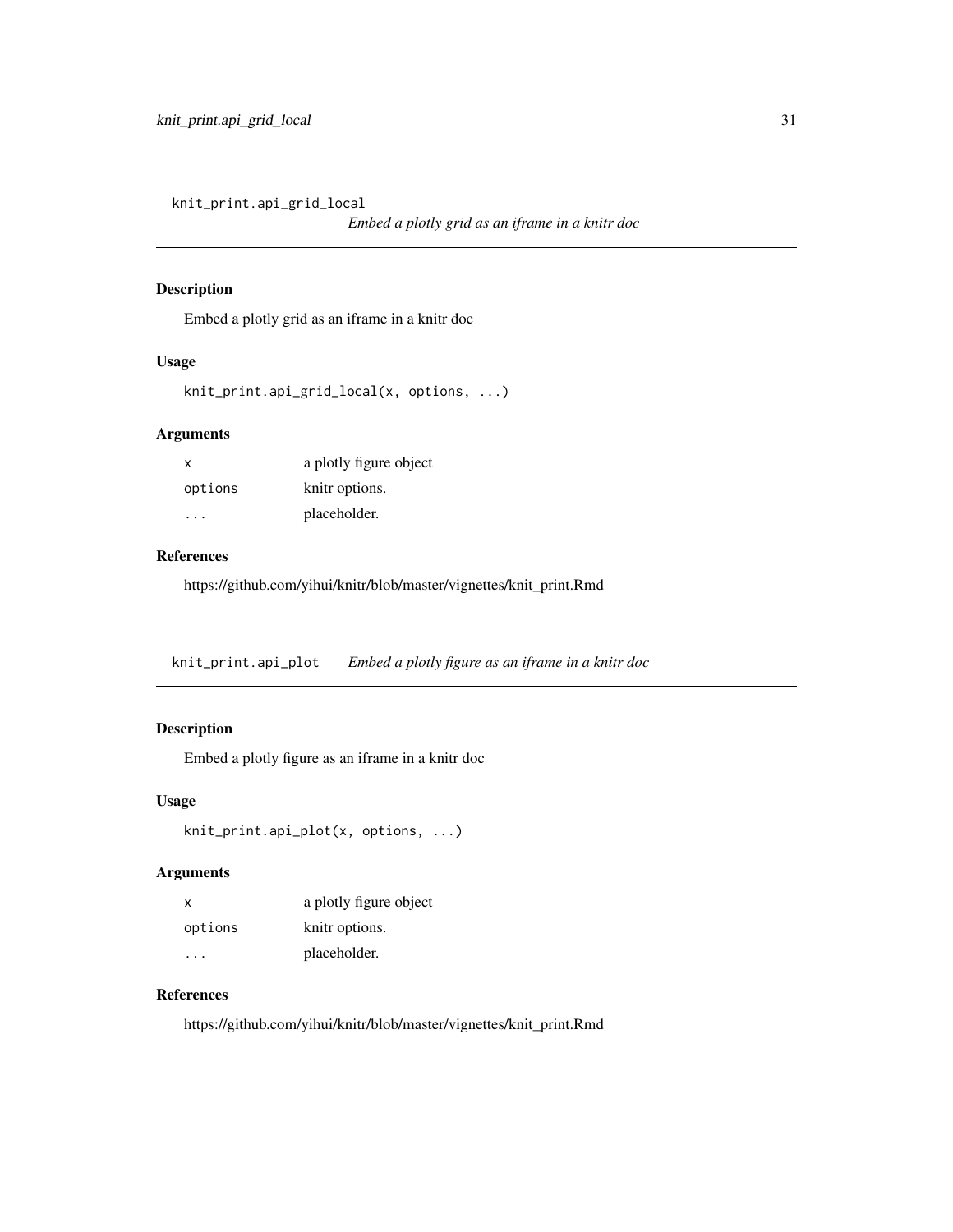<span id="page-31-0"></span>

Retrieve the last plot to be modified or created.

### Usage

last\_plot()

### See Also

[ggplot2::last\\_plot\(\)](#page-0-0)

<span id="page-31-1"></span>layout *Modify the layout of a plotly visualization*

### Description

Modify the layout of a plotly visualization

### Usage

 $l$ ayout(p, ..., data = NULL)

### Arguments

| p                       | A plotly object.                                                                                                                                  |
|-------------------------|---------------------------------------------------------------------------------------------------------------------------------------------------|
| $\cdot$ $\cdot$ $\cdot$ | Arguments to the layout object. For documentation, see https://plot.ly/r/<br>reference/#Layout_and_layout_style_objects                           |
| data                    | A data frame to associate with this layout (optional). If not provided, arguments<br>are evaluated using the data frame in $plot_l\mathbf{v}()$ . |

### Author(s)

Carson Sievert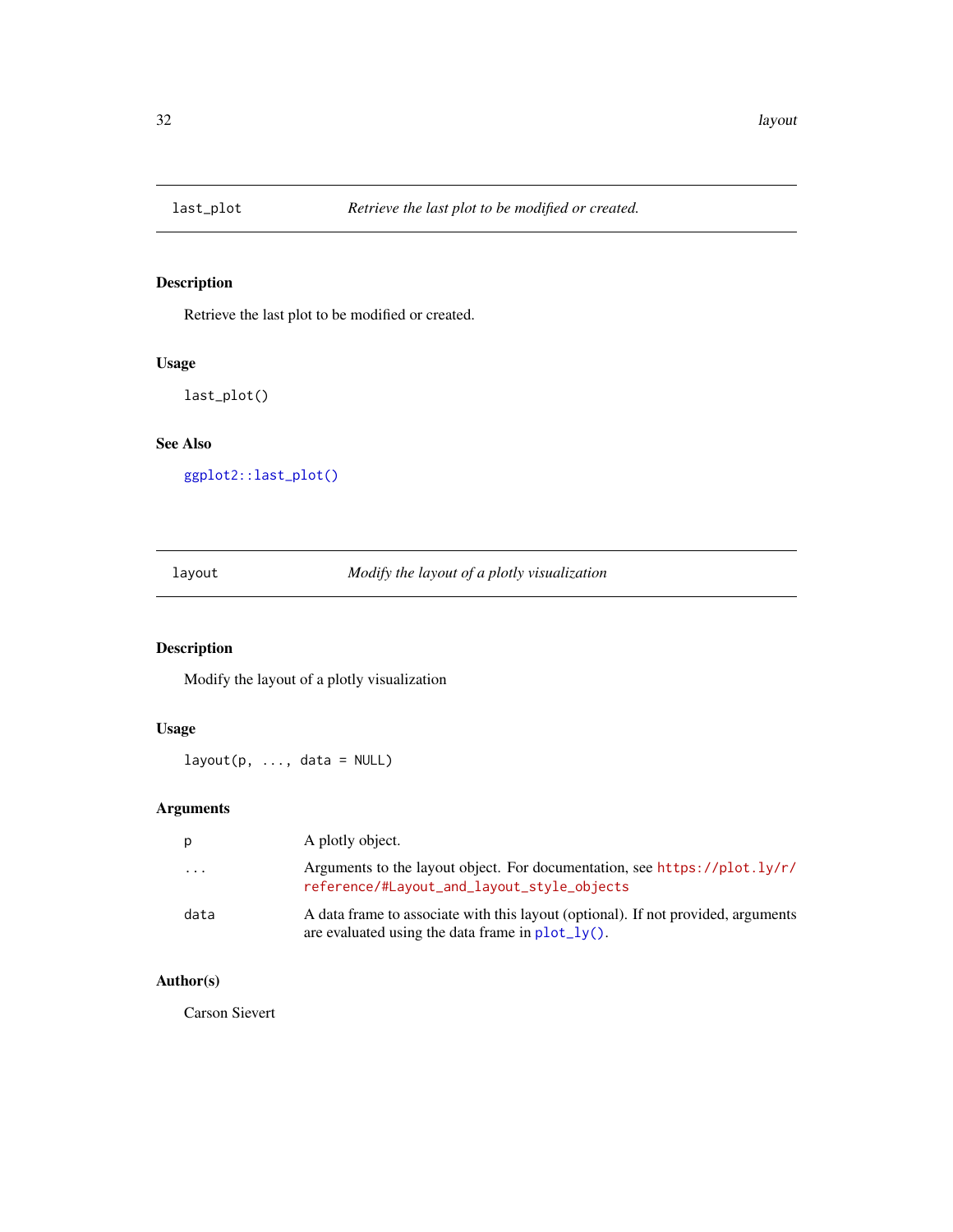<span id="page-32-0"></span>mic *Mic data*

### Description

Description TBD.

### Usage

mic

### Format

A data frame with three variables: r, t, nms.

offline *Plotly Offline*

### Description

Deprecated in version 2.0 (offline plots are now the default)

### Usage

offline(p, height, width, out\_dir, open\_browser)

### Arguments

| р            | a plotly object                                                                                                            |
|--------------|----------------------------------------------------------------------------------------------------------------------------|
| height       | A valid CSS unit. (like "100%", "600px", "auto") or a number, which will be<br>coerced to a string and have "px" appended. |
| width        | A valid CSS unit. (like "100%", "600px", "auto") or a number, which will be<br>coerced to a string and have "px" appended. |
| out_dir      | a directory to place the visualization. If NULL, a temporary directory is used<br>when the offline object is printed.      |
| open_browser | open the visualization after creating it?                                                                                  |

### Value

a plotly object of class "offline"

### Author(s)

Carson Sievert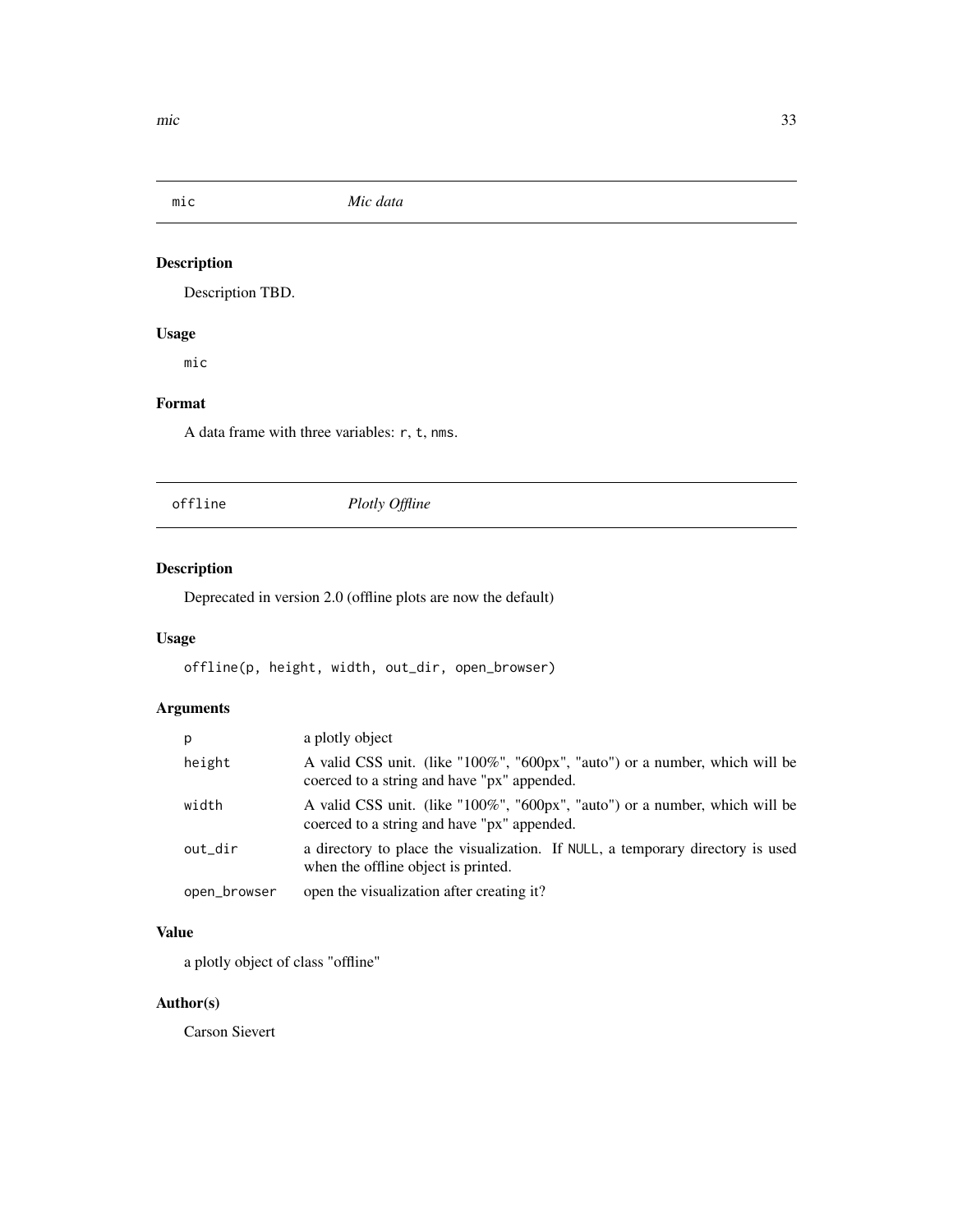<span id="page-33-1"></span><span id="page-33-0"></span>Export plotly objects to static images (e.g., pdf, png, jpeg, svg, etc) via the [orca command-line](https://github.com/plotly/orca#installation) [utility.](https://github.com/plotly/orca#installation)

#### Usage

```
orca(p, file = "plot.png", format = tools::file_ext(file),
  scale = NULL, width = NULL, height = NULL, mathjax = FALSE,
 parallel_limit = NULL, verbose = FALSE, debug = FALSE,
  safe = FALSE, more_{args} = NULL, ...)orca_serve(port = 5151, mathjax = FALSE, safe = FALSE,
  request_limit = NULL, keep_alive = TRUE, window_max_number = NULL,
  quiet = FALSE, debug = FALSE, more_args = NULL, ...)
```

| p             | a plotly object.                                                                                                                                                                                                                                              |
|---------------|---------------------------------------------------------------------------------------------------------------------------------------------------------------------------------------------------------------------------------------------------------------|
| file          | output filename.                                                                                                                                                                                                                                              |
| format        | the output format (png, jpeg, webp, svg, pdf, eps).                                                                                                                                                                                                           |
| scale         | Sets the image scale. Applies to all output images.                                                                                                                                                                                                           |
| width         | Sets the image width. If not set, defaults to layout width value. Applies to all<br>output images.                                                                                                                                                            |
| height        | Sets the image height. If not set, defaults to layout . height value. Applies to<br>all output images.                                                                                                                                                        |
| mathjax       | whether or not to include MathJax (required to render TeX). If TRUE, the PLOTLY_MATHJAX_PATH<br>environment variable must be set and point to the location of MathJax (this vari-<br>able is also used to render $T\in X$ in interactive graphs, see config). |
|               | parallel_limit Sets the limit of parallel tasks run.                                                                                                                                                                                                          |
| verbose       | Turn on verbose logging on stdout.                                                                                                                                                                                                                            |
| debug         | Starts app in debug mode and turn on verbose logs on stdout.                                                                                                                                                                                                  |
| safe          | Turns on safe mode: where figures likely to make browser window hang during<br>image generating are skipped.                                                                                                                                                  |
| more_args     | additional arguments to pass along to system command. This is useful for speci-<br>fying display and/or electron options, such as --enable-webgl or --disable-gpu.                                                                                            |
| $\cdots$      | for orca(), additional arguments passed along to processx: : run. For orca_serve(),<br>additional arguments passed along to processx:: process.                                                                                                               |
| port          | Sets the server's port number.                                                                                                                                                                                                                                |
| request_limit | Sets a request limit that makes orca exit when reached.                                                                                                                                                                                                       |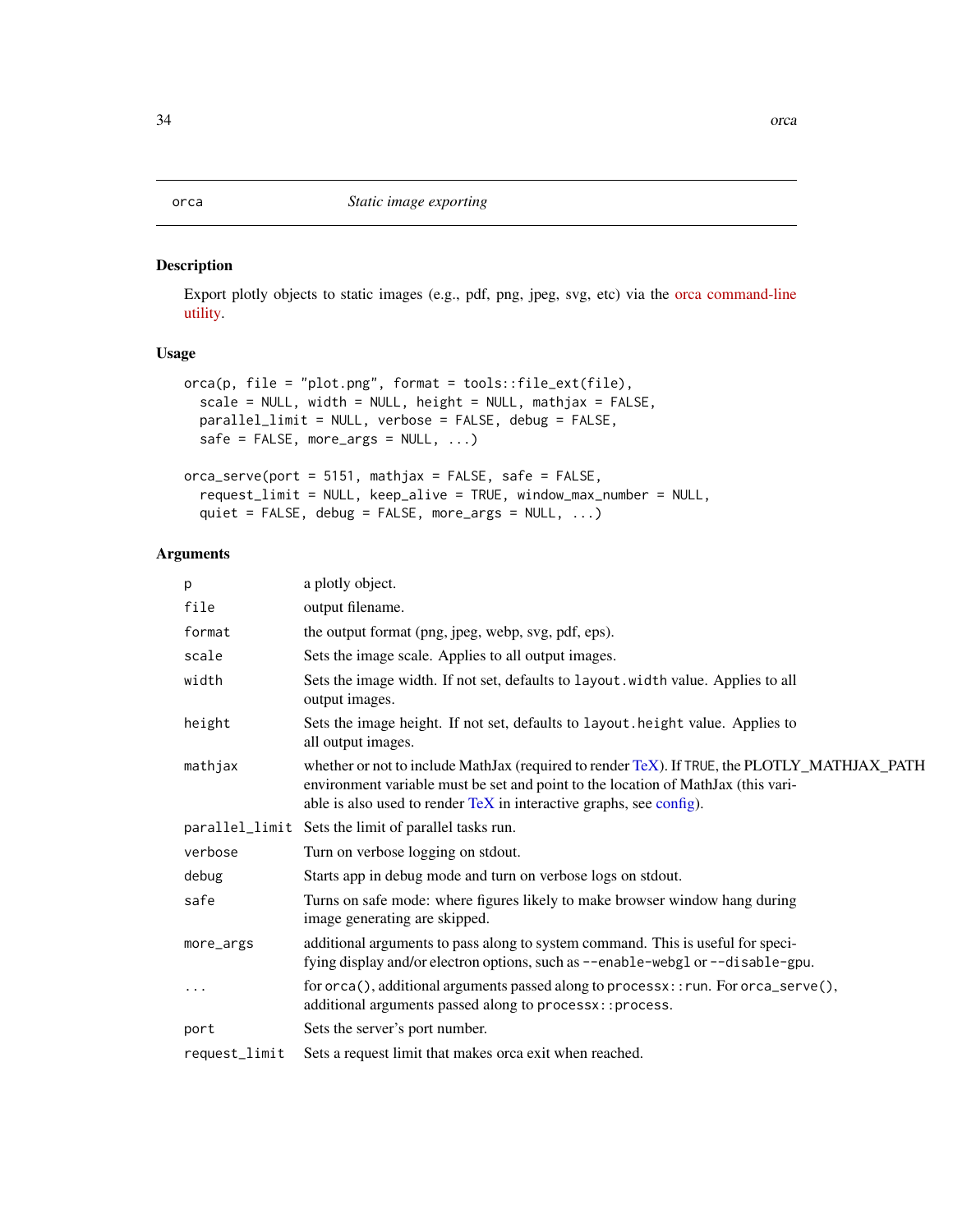| keep_alive        | Turn on keep alive mode where orca will (try to) relaunch server if process<br>unexpectedly exits. |
|-------------------|----------------------------------------------------------------------------------------------------|
| window_max_number |                                                                                                    |
|                   | Sets maximum number of browser windows the server can keep open at a given<br>time.                |
| quiet             | Suppress all logging info.                                                                         |

#### Details

The orca() function is designed for exporting one plotly graph whereas orca\_serve() is meant for exporting many graphs at once. The former starts and stops an external (nodejs) process everytime it is called whereas the latter starts up a process when called, then returns an export() method for exporting graphs as well as a close() method for stopping the external (background) process.

#### Methods

The orca\_serve() function returns an object with two methods:

 $export(p, file = "plot.png", format = tools::file\_ext(file), scale = NULL, width = NULL, height = N$ Export a static image of a plotly graph. Arguments found here are the same as those found in orca()

close() Close down the orca server and kill the underlying node process.

#### Fields

The orca\_serve() function returns an object with two fields:

port The port number that the server is listening to.

process An R6 class for controlling and querying the underlying node process.

#### Author(s)

Carson Sievert

```
## Not run:
# NOTE: in a headless environment, you may need to set `more_args="--enable-webgl"`
# to export webgl correctly
p \leftarrow plot_{ly}(z = \simvolcano) %>% add_surface()
orca(p, "surface-plot.svg")
#' # launch the server
server <- orca_serve()
# export as many graphs as you'd like
server$export(qplot(1:10), "test1.pdf")
server$export(plot_ly(x = 1:10, y = 1:10), "test2.pdf")
```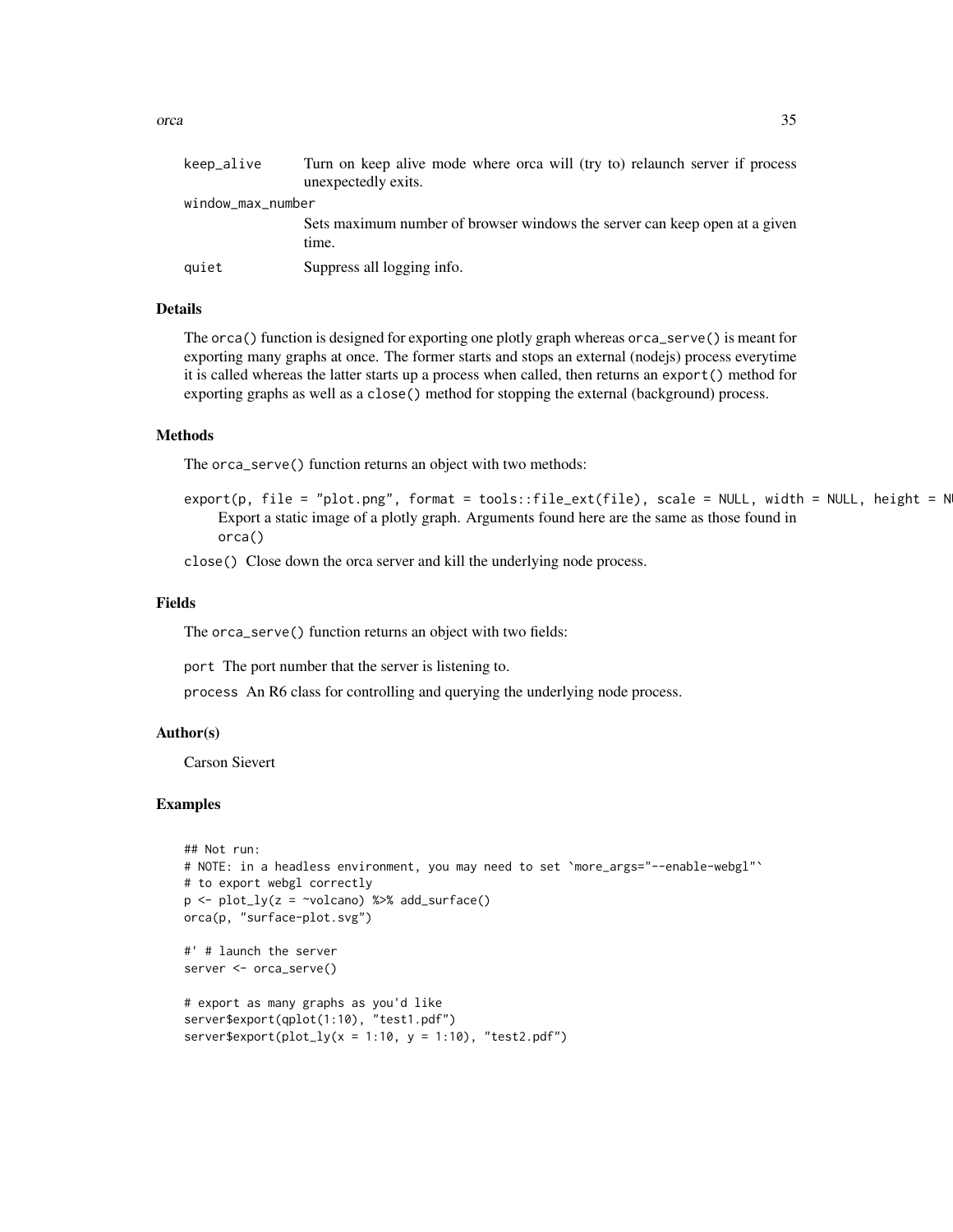```
# the underlying process is exposed as a field, so you
# have full control over the external process
server$process$is_alive()
# convenience method for closing down the server
server$close()
# remove the exported files from disk
unlink("test1.pdf")
unlink("test2.pdf")
## End(Not run)
```
partial\_bundle *Use a partial bundle of plotly.js*

#### Description

Leveraging plotly.js' partial bundles can lead to smaller file sizes and faster rendering. The full list of available bundles, and the trace types that they support, are available [here](https://github.com/plotly/plotly.js/blob/master/dist/README.md#partial-bundles)

#### Usage

```
partial_bundle(p, type = "auto", local = TRUE, minified = TRUE)
```
#### Arguments

| p        | a plotly object.                                                                                                                                                                                |
|----------|-------------------------------------------------------------------------------------------------------------------------------------------------------------------------------------------------|
| type     | name of the (partial) bundle. The default, 'auto', attempts to find the smallest<br>single bundle that can render p. If no single partial bundle can render p, then the<br>full bundle is used. |
| local    | whether or not to download the partial bundle so that it can be viewed later<br>without an internet connection.                                                                                 |
| minified | whether or not to use a minified is file (non-minified file can be useful for de-<br>bugging plotly.js)                                                                                         |

#### Details

WARNING: use this function with caution when rendering multiple plotly graphs on a single website. That's because, if multiple plotly.js bundles are used, the most recent bundle will override the other bundles. See the examples section for an example.

#### Author(s)

Carson Sievert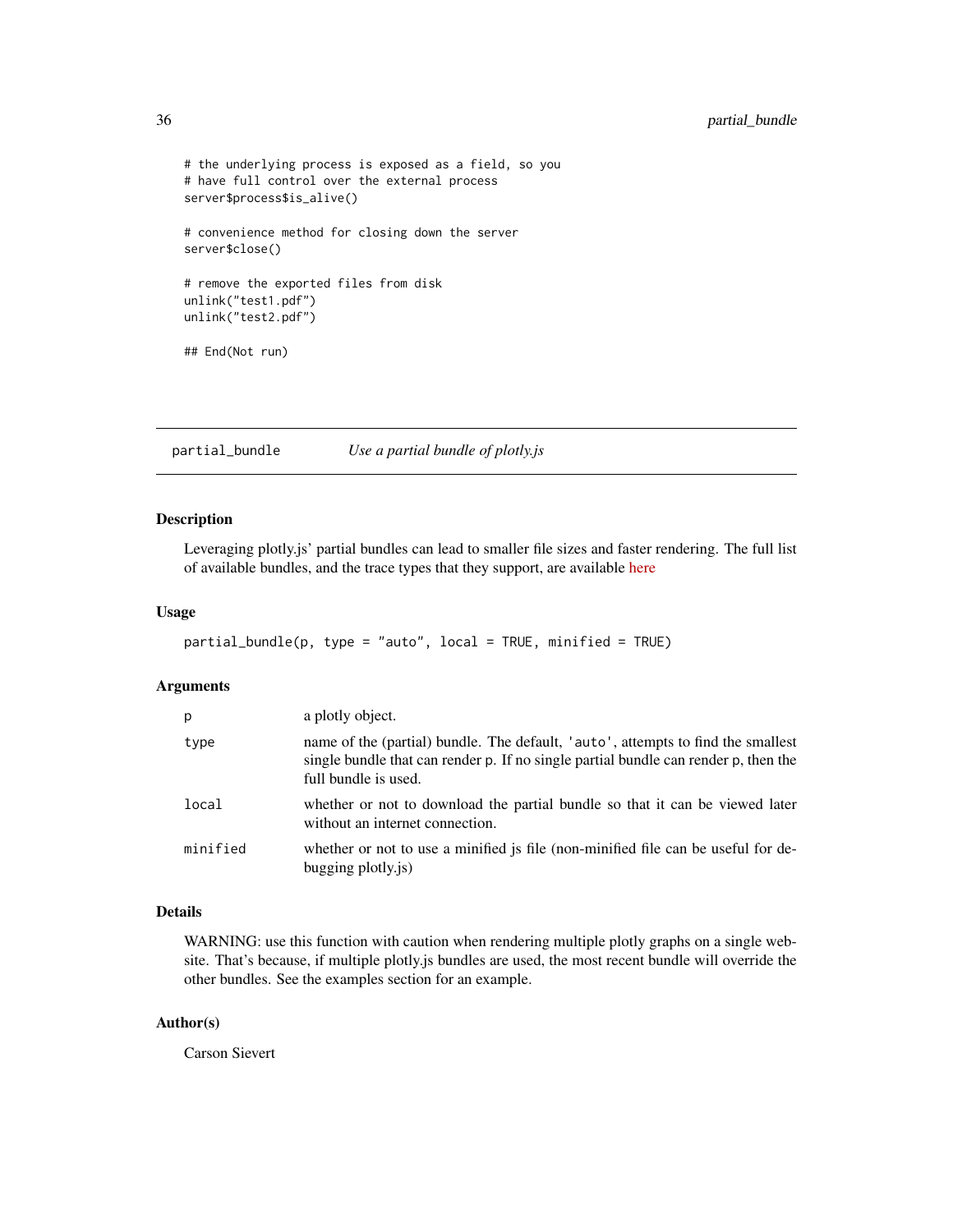#### <span id="page-36-0"></span>plotly-shiny 37

#### Examples

```
# ----------------------------------------------------------------------
# This function is always safe to use when rendering a single
# plotly graph. In this case, we get a 3x file reduction.
# ----------------------------------------------------------------------
library(plotly)
p \leq plot_{1y}(x = 1:10, y = 1:10) %>% add_markers()
save_widget <- function(p, f) {
  owd <- setwd(dirname(f))
  on.exit(setwd(owd))
 htmlwidgets::saveWidget(p, f)
  mb <- round(file.info(f)$size / 1e6, 3)
  message("File is: ", mb," MB")
}
f1 <- tempfile(fileext = ".html")
f2 <- tempfile(fileext = ".html")
save_widget(p, f1)
save_widget(partial_bundle(p), f2)
# ----------------------------------------------------------------------
# But, since plotly.js bundles override one another,
# be careful when putting multiple graphs in a larger document!
# Note how the surface (part of the gl3d bundle) renders, but the
# heatmap (part of the cartesian bundle) doesn't...
# ----------------------------------------------------------------------
## Not run:
library(htmltools)
p1 \leftarrow plot_{ly}(z = \simvolcano) %>%
  add_heatmap() %>%
  partial_bundle()
p2 \leq plot_{ly}(z = \inftyvolcano) %>%
  add_surface() %>%
  partial_bundle()
browsable(tagList(p1, p2))
## End(Not run)
```
plotly-shiny *Shiny bindings for plotly*

#### Description

Output and render functions for using plotly within Shiny applications and interactive Rmd documents.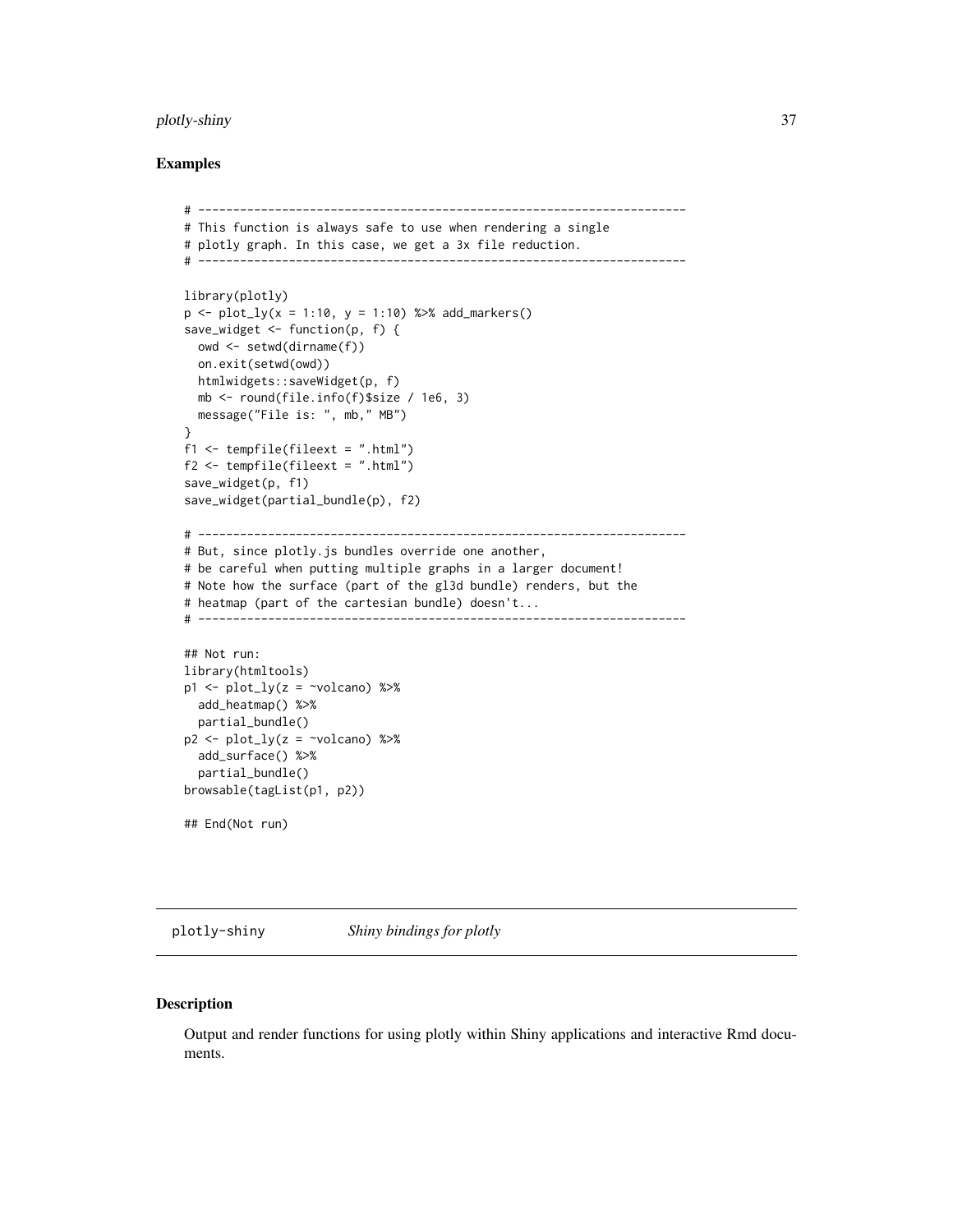### <span id="page-37-0"></span>Usage

```
plotlyOutput(outputId, width = "100%", height = "400px",
  inline = FALSE)
```

```
renderPlotly(expr, env = parent.frame(), quoted = FALSE)
```
### Arguments

| outputId      | output variable to read from                                                                                                                                                                                       |
|---------------|--------------------------------------------------------------------------------------------------------------------------------------------------------------------------------------------------------------------|
| width, height | Must be a valid CSS unit (like "100%", "400px", "auto") or a number, which<br>will be coerced to a string and have "px" appended. Note that, for height, using<br>"auto" or "100 height is computed with HTML/CSS. |
| inline        | use an inline $(\text{span}() )$ or block container $(\text{div}() )$ for the output                                                                                                                               |
| expr          | An expression that generates a plotly                                                                                                                                                                              |
| env           | The environment in which to evaluate expr.                                                                                                                                                                         |
| quoted        | Is expr a quoted expression (with $\text{quote}()$ )? This is useful if you want to save<br>an expression in a variable.                                                                                           |

plotlyProxy *Modify a plotly object inside a shiny app*

### Description

Modify a plotly object inside a shiny app

### Usage

```
plotlyProxy(outputId, session = shiny::getDefaultReactiveDomain(),
 deferUntilFlush = TRUE)
```
plotlyProxyInvoke(p, method, ...)

| outputId        | single-element character vector indicating the output ID map to modify (if in-<br>voked from a Shiny module, the namespace will be added automatically)                                    |  |
|-----------------|--------------------------------------------------------------------------------------------------------------------------------------------------------------------------------------------|--|
| session         | the Shiny session object to which the map belongs; usually the default value will<br>suffice.                                                                                              |  |
| deferUntilFlush |                                                                                                                                                                                            |  |
|                 | indicates whether actions performed against this instance should be carried out<br>right away, or whether they should be held until after the next time all of the<br>outputs are updated. |  |
| p               | a plotly proxy object (created with plotlyProxy)                                                                                                                                           |  |
| method          | a plotlyjs method to invoke. For a list of options, visit the plotlyjs function<br>reference                                                                                               |  |
|                 | unnamed arguments passed onto the plotly is method                                                                                                                                         |  |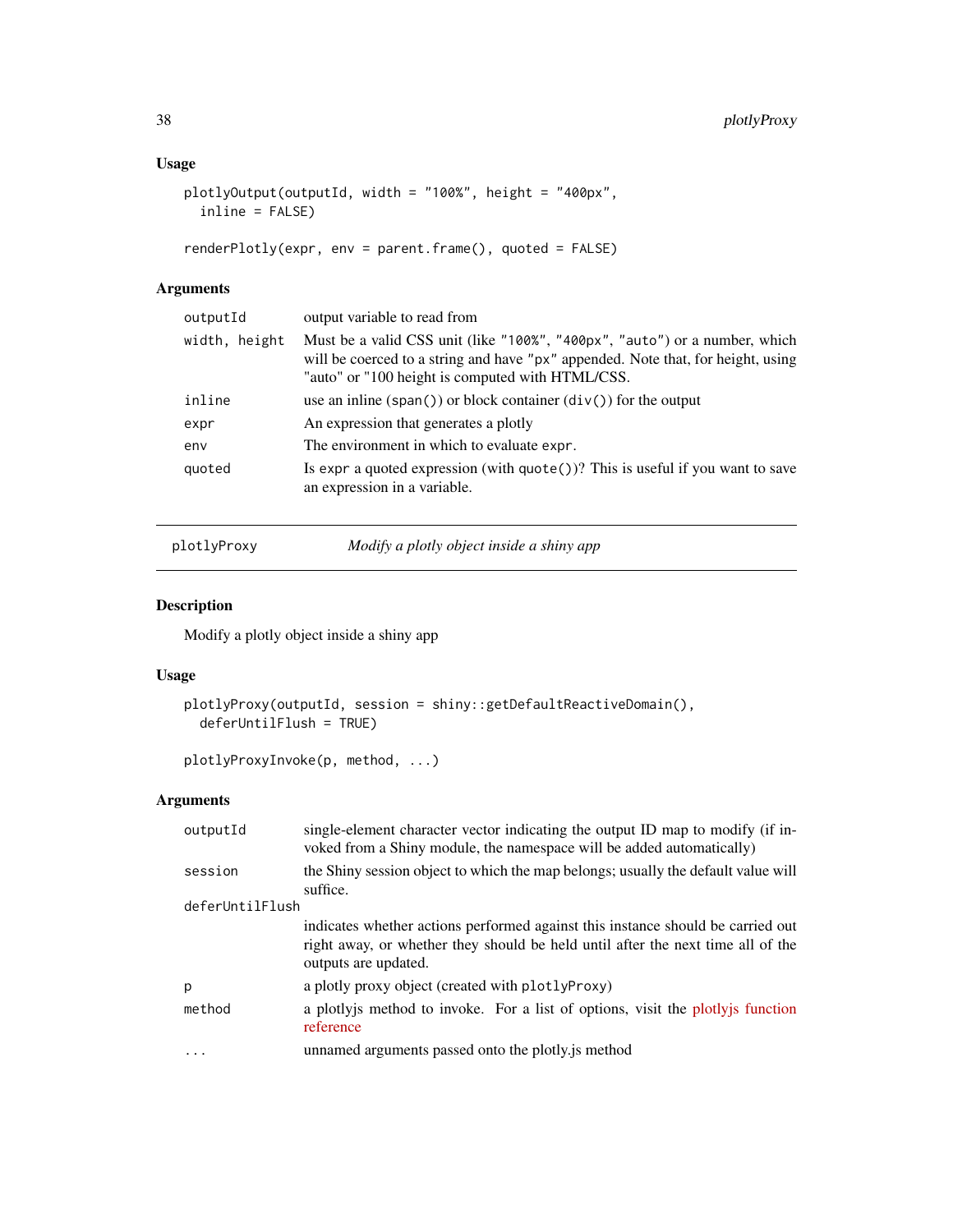### <span id="page-38-0"></span>plotly\_build 39

### Examples

```
if (require("shiny") && interactive()) {
  plotly_example("shiny", "proxy_relayout")
  plotly_example("shiny", "proxy_mapbox")
}
```
plotly\_build *'Build' (i.e., evaluate) a plotly object*

#### Description

This generic function creates the list object sent to plotly.js for rendering. Using this function can be useful for overriding defaults provided by ggplotly/plot\_ly or for debugging rendering errors.

#### Usage

plotly\_build(p, registerFrames = TRUE)

### Arguments

p a ggplot object, or a plotly object, or a list.

registerFrames should a frame trace attribute be interpreted as frames in an animation?

#### Examples

```
p \leftarrow plot_{ly}(economics, x = \neg date, y = \neg pce)# the unevaluated plotly object
str(p)
# the evaluated data
str(plotly_build(p)$x$data)
```
plotly\_data *Obtain data associated with a plotly graph*

#### Description

plotly\_data() returns data associated with a plotly visualization (if there are multiple data frames, by default, it returns the most recent one).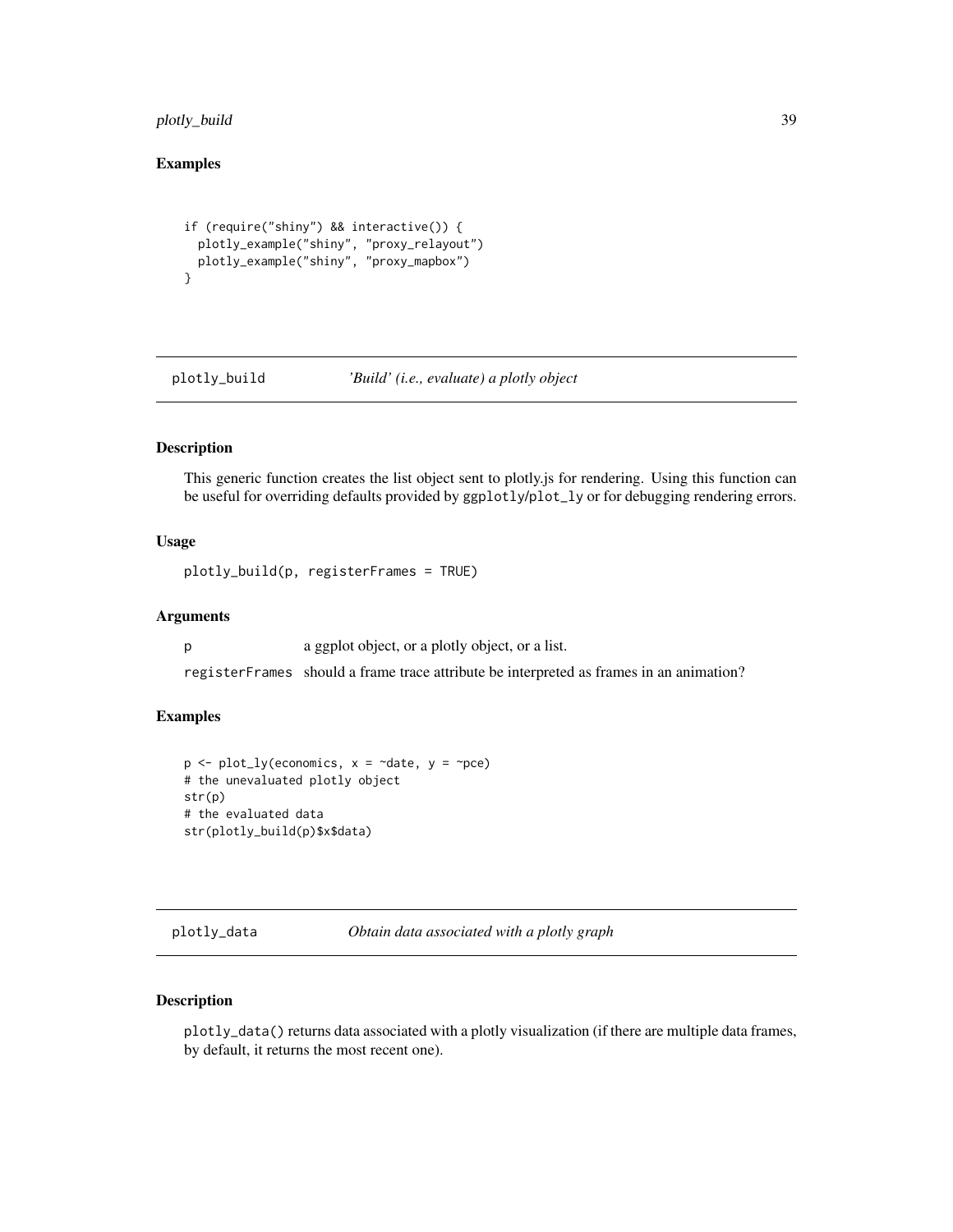#### Usage

```
plotly_data(p, id = p$x$cur_data)
## S3 method for class 'plotly'
groups(x)
## S3 method for class 'plotly'
ungroup(x, ...)## S3 method for class 'plotly'
group_by_(.data, ..., .dots, add = FALSE)
## S3 method for class 'plotly'
summarise_(.data, ..., .dots)
## S3 method for class 'plotly'
mutate_(.data, ..., .dots)
## S3 method for class 'plotly'
do_(.data, ..., .dots)
## S3 method for class 'plotly'
arrange_(.data, ..., .dots)
## S3 method for class 'plotly'
select_(.data, ..., .dots)
## S3 method for class 'plotly'
filter_(.data, ..., .dots)
## S3 method for class 'plotly'
distinct_(.data, ..., .dots)
## S3 method for class 'plotly'
slice_(.data, ..., .dots)
## S3 method for class 'plotly'
rename_(.data, ..., .dots)
## S3 method for class 'plotly'
transmute_(.data, ..., .dots)
```

|    | a plotly visualization                                         |
|----|----------------------------------------------------------------|
| id | a character string or number referencing an "attribute layer". |
|    | a plotly visualization                                         |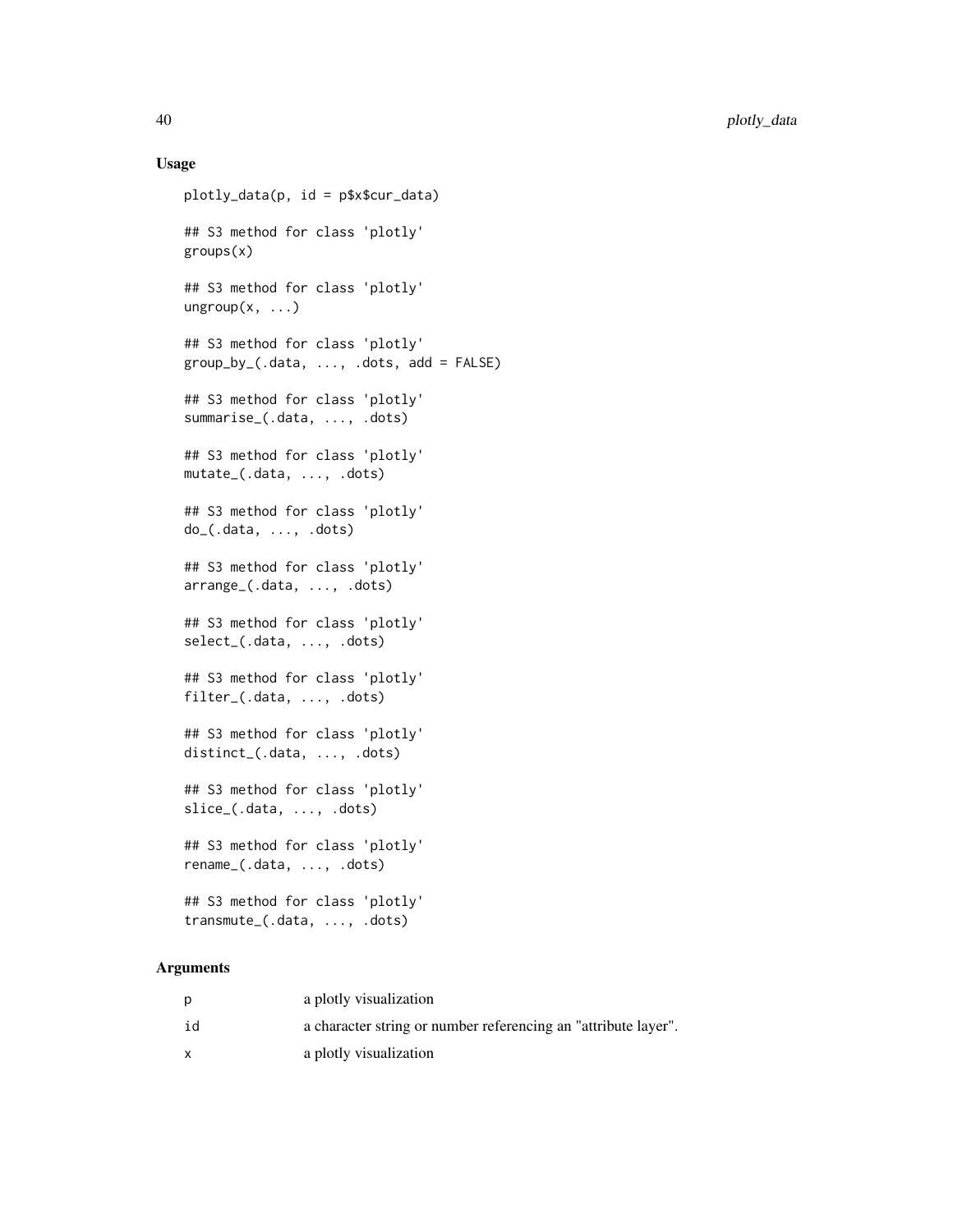| .     | stuff passed onto the relevant method                                                                                               |
|-------|-------------------------------------------------------------------------------------------------------------------------------------|
| .data | a plotly visualization                                                                                                              |
| .dots | Used to work around non-standard evaluation. See vignette ("nse") for details                                                       |
| add   | By default, when $add = FALSE$ , group by will override existing groups. To<br>instead add to the existing groups, use $add = TRUE$ |

```
# use group_by() to define groups of visual markings
p <- txhousing %>%
 group_by(city) %>%
 plot_{1}y(x = \text{ }^{\sim}date, y = \text{ }^{\sim}sales)
p
# plotly objects preserve data groupings
groups(p)
plotly_data(p)
# dplyr verbs operate on plotly objects as if they were data frames
p <- economics %>%
  plot_ly(x = \simdate, y = \simunemploy / pop) %>%
  add_lines() %>%
 mutate(rate = unemploy / pop) %>%
  filter(rate == max(rate))
plotly_data(p)
add_markers(p)
layout(p, annotations = list(x = \simdate, y = \simrate, text = "peak"))
# use group_by() + do() + subplot() for trellis displays
d <- group_by(mpg, drv)
plots \leq do(d, p = plot_ly(., x = \simcty, name = \simdrv))
subplot(plots[["p"]], nrows = 3, shareX = TRUE)
# arrange displays by their mean
means \leq summarise(d, mn = mean(cty, na.rm = TRUE))
means %>%
  dplyr::left_join(plots) %>%
  arrange(mn) %>%
  subplot(nrows = NROW(.), shareX = TRUE)# more dplyr verbs applied to plotly objects
p <- mtcars %>%
  plot_{1}y(x = \gamma w t, y = \gamma mpg, name = "scatter trace") %>%
  add_markers()
p %>% slice(1) %>% plotly_data()
p %>% slice(1) %>% add_markers(name = "first observation")
p %\gg filter(cyl == 4) %\gg plotly_data()
p %>% filter(cyl == 4) %>% add_markers(name = "four cylinders")
```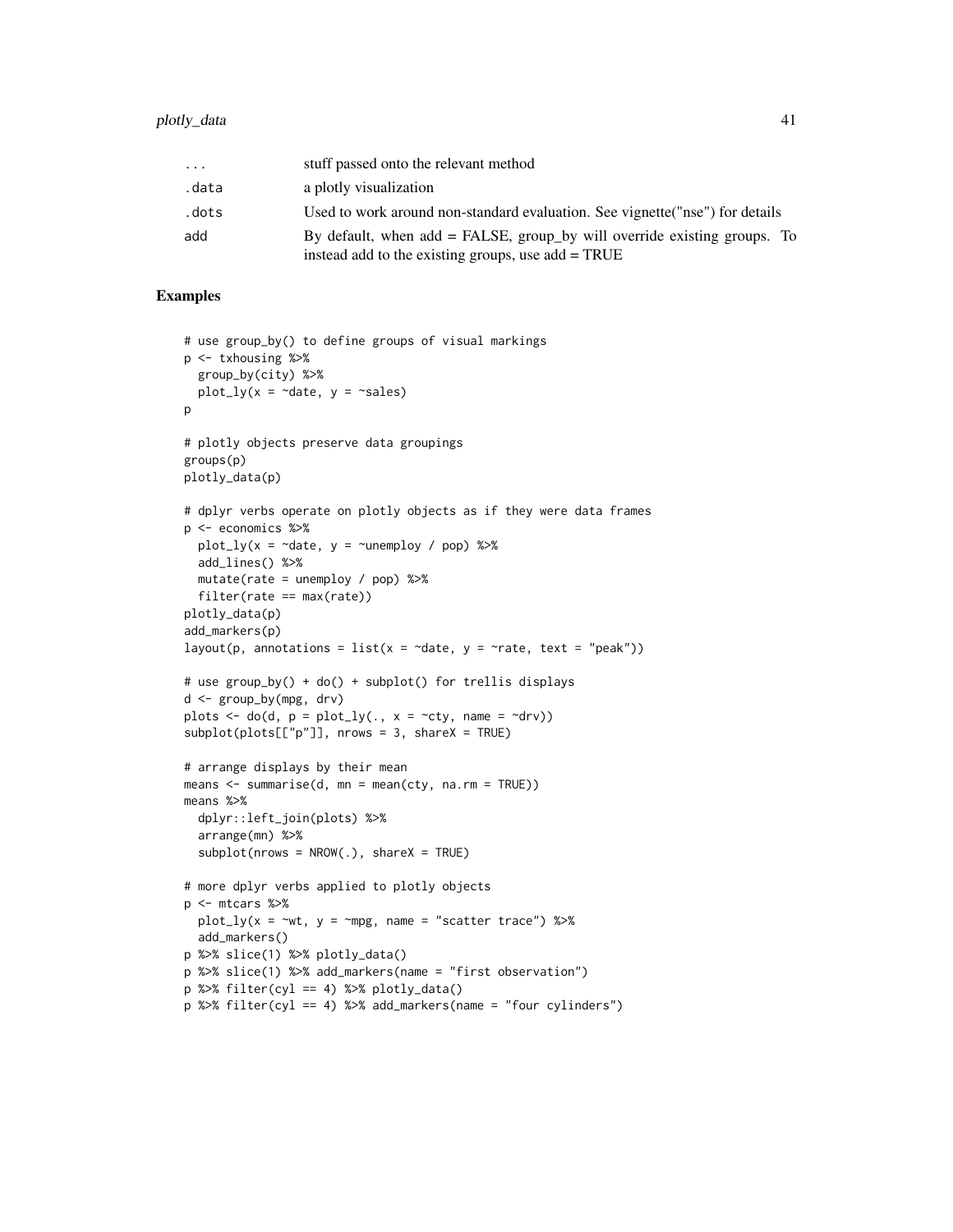<span id="page-41-0"></span>

Useful when used with [subplot\(\)](#page-58-1)

#### Usage

plotly\_empty(...)

### Arguments

... arguments passed onto [plot\\_ly\(\)](#page-46-1)

plotly\_example *Run a plotly example(s)*

### Description

Provides a unified interface for running demos, shiny apps, and Rmd documents which are bundled with the package.

#### Usage

```
plotly_example(type = c("demo", "shiny", "rmd"), name, edit = TRUE,
  ...)
```
#### Arguments

| type     | the type of example                                                                                      |
|----------|----------------------------------------------------------------------------------------------------------|
| name     | the name of the example (valid names depend on type).                                                    |
| edit     | whether to open the relevant source files using file edit. Only relevant if type is<br>"shiny" or "rmd". |
| $\cdots$ | arguments passed onto the suitable method.                                                               |

### Author(s)

Carson Sievert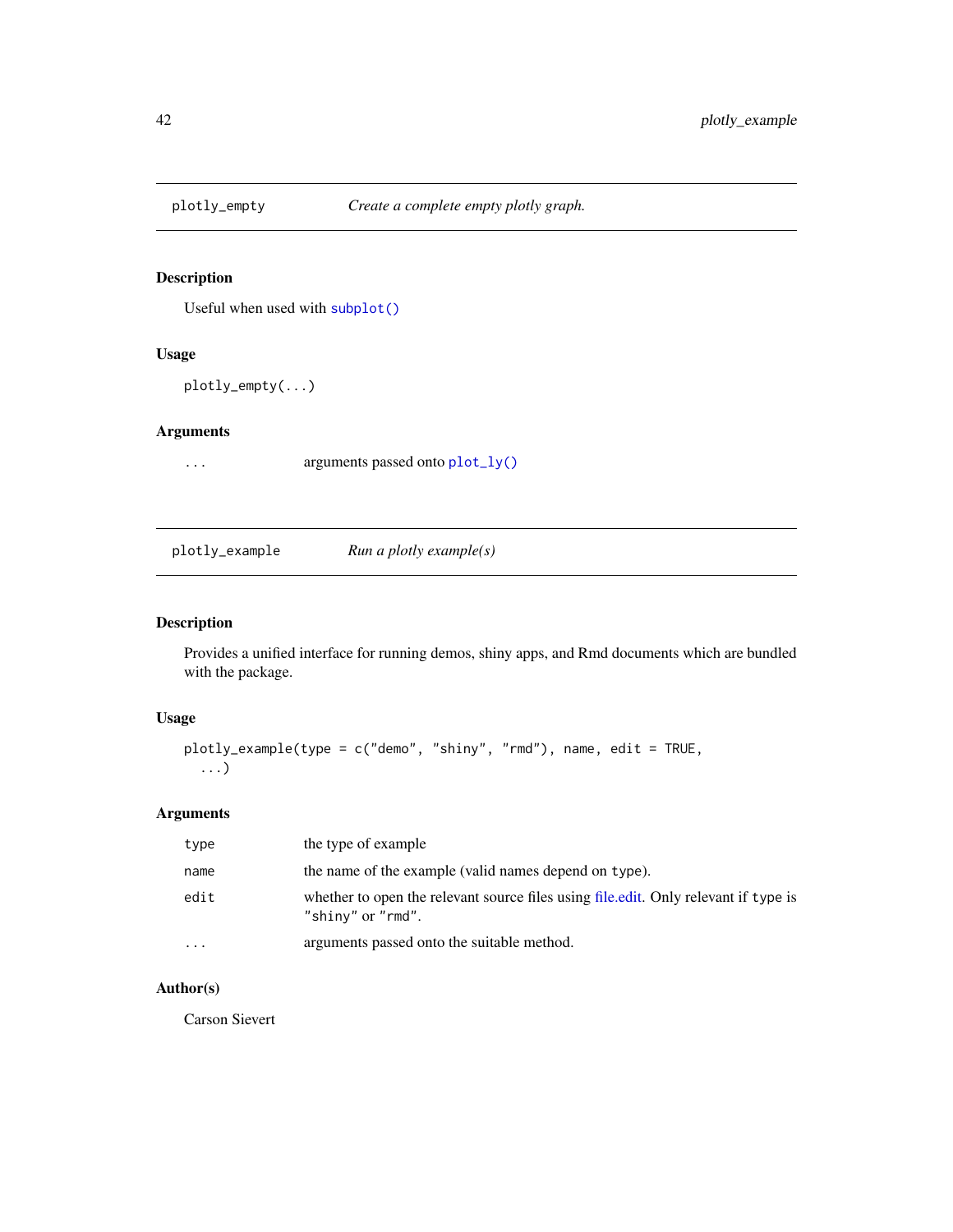<span id="page-42-0"></span>The images endpoint turns a plot (which may be given in multiple forms) into an image of the desired format.

### Usage

```
plotly_IMAGE(x, width = 1000, height = 500, format = "png",scale = 1, out_file, ...)
```
#### Arguments

| x         | either a plotly object or a list.                                                                 |
|-----------|---------------------------------------------------------------------------------------------------|
| width     | Image width in pixels                                                                             |
| height    | Image height in pixels                                                                            |
| format    | The desired image format 'png', 'jpeg', 'svg', 'pdf', 'eps', or 'webp'                            |
| scale     | Both png and jpeg formats will be scaled beyond the specified width and height<br>by this number. |
| out_file  | A filename for writing the image to a file.                                                       |
| $\ddotsc$ | arguments passed onto httr::POST                                                                  |

### Examples

```
## Not run:
p \leftarrow plot_{1}y(x = 1:10)Png <- plotly_IMAGE(p, out_file = "plotly-test-image.png")
Jpeg <- plotly_IMAGE(p, format = "jpeg", out_file = "plotly-test-image.jpeg")
Svg <- plotly_IMAGE(p, format = "svg", out_file = "plotly-test-image.svg")
Pdf <- plotly_IMAGE(p, format = "pdf", out_file = "plotly-test-image.pdf")
```
## End(Not run)

<span id="page-42-1"></span>plotly\_json *Inspect JSON sent to plotly.js*

#### Description

This function is useful for obtaining/viewing/debugging JSON sent to plotly.js.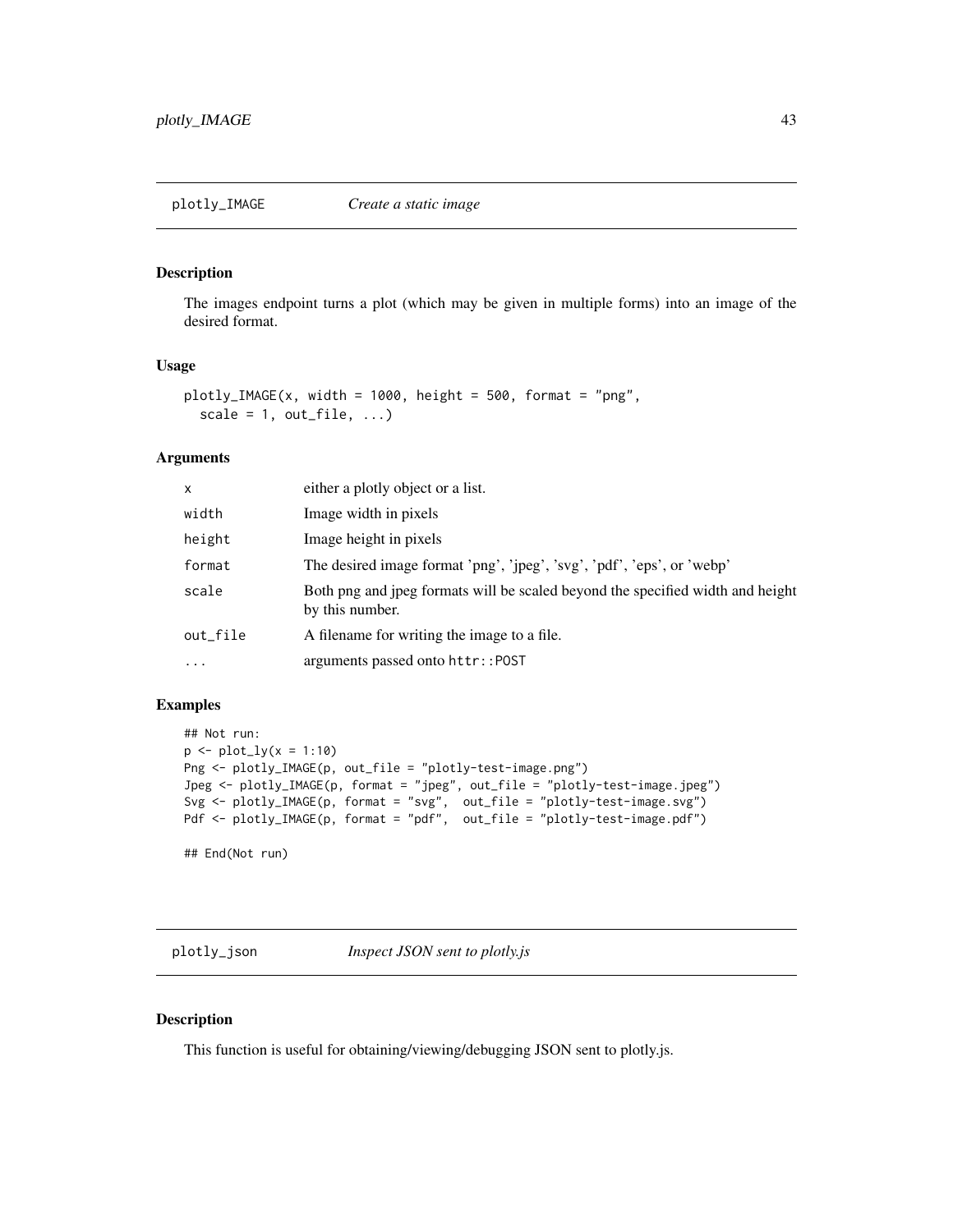### Usage

```
plotly_json(p = last_plot(), jsonedit = interactive(), pretty = TRUE,
 ...)
```
### Arguments

| р         | a plotly or ggplot object.                                                                                                                             |
|-----------|--------------------------------------------------------------------------------------------------------------------------------------------------------|
| jsonedit  | use listviewer:: <i>jsonedit</i> to view the JSON?                                                                                                     |
| pretty    | adds indentation whitespace to JSON output. Can be TRUE/FALSE or a number<br>specifying the number of spaces to indent. See <i>isonite::prettify</i> . |
| $\ddotsc$ | other options passed onto listviewer:: <i>jsonedit</i>                                                                                                 |
|           |                                                                                                                                                        |

### Examples

plotly\_json(plot\_ly()) plotly\_json(plot\_ly(), FALSE)

plotly\_POST *Create/Modify plotly graphs*

### Description

Deprecated: see [api\\_create\(\)](#page-10-2).

### Usage

```
plotly_POST(x = last_plot(), filename = NULL, fileopt = "overwrite",sharing = c("public", "private", "secret"), ...)
```

| x        | either a ggplot object, a plotly object, or a list.                                                                                                                                                                                                                                                                                                                                                                                                                                                             |
|----------|-----------------------------------------------------------------------------------------------------------------------------------------------------------------------------------------------------------------------------------------------------------------------------------------------------------------------------------------------------------------------------------------------------------------------------------------------------------------------------------------------------------------|
| filename | character string describing the name of the plot in your plotly account. Use / to<br>specify directories. If a directory path does not exist it will be created. If this<br>argument is not specified and the title of the plot exists, that will be used for the<br>filename.                                                                                                                                                                                                                                  |
| fileopt  | character string describing whether to create a "new" plotly, "overwrite" an ex-<br>isting plotly, "append" data to existing plotly, or "extend" it.                                                                                                                                                                                                                                                                                                                                                            |
| sharing  | If 'public', anyone can view this graph. It will appear in your profile and can<br>appear in search engines. You do not need to be logged in to Plotly to view this<br>chart. If 'private', only you can view this plot. It will not appear in the Plotly<br>feed, your profile, or search engines. You must be logged in to Plotly to view<br>this graph. You can privately share this graph with other Plotly users in your<br>online Plotly account and they will need to be logged in to view this plot. If |

<span id="page-43-0"></span>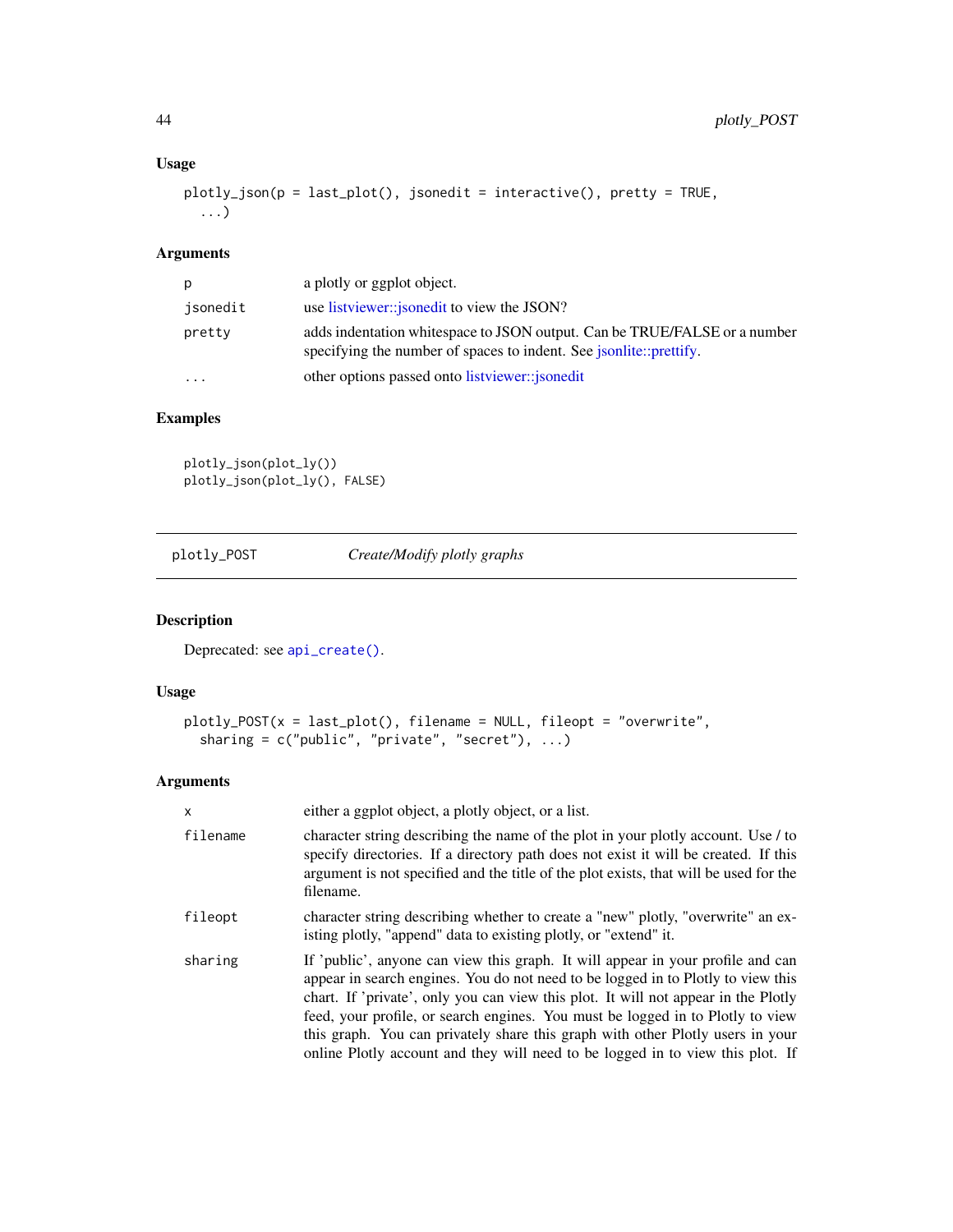<span id="page-44-0"></span>'secret', anyone with this secret link can view this chart. It will not appear in the Plotly feed, your profile, or search engines. If it is embedded inside a webpage or an IPython notebook, anybody who is viewing that page will be able to view the graph. You do not need to be logged in to view this plot. ... not used

#### See Also

[plot\\_ly\(\)](#page-46-1), [signup\(\)](#page-56-1)

plot\_dendro *Plot an interactive dendrogram*

#### Description

This function takes advantage of nested key selections to implement an interactive dendrogram. Selecting a node selects all the labels (i.e. leafs) under that node.

#### Usage

plot\_dendro(d, set = "A", xmin =  $-50$ , height =  $500$ , width =  $500$ , ...)

#### Arguments

| d      | a dendrogram object                 |
|--------|-------------------------------------|
| set    | defines a crosstalk group           |
| xmin   | minimum of the range of the x-scale |
| height | height                              |
| width  | width                               |
|        | arguments supplied to subplot()     |

#### Author(s)

Carson Sievert

#### See Also

[plot\\_ly\(\)](#page-46-1), [plot\\_mapbox\(\)](#page-49-1), [ggplotly\(\)](#page-22-1)

```
hc <- hclust(dist(USArrests), "ave")
dend1 <- as.dendrogram(hc)
plot_dendro(dend1, height = 600) %>%
  hide_legend() %>%
  highlight(persistent = TRUE, dynamic = TRUE)
```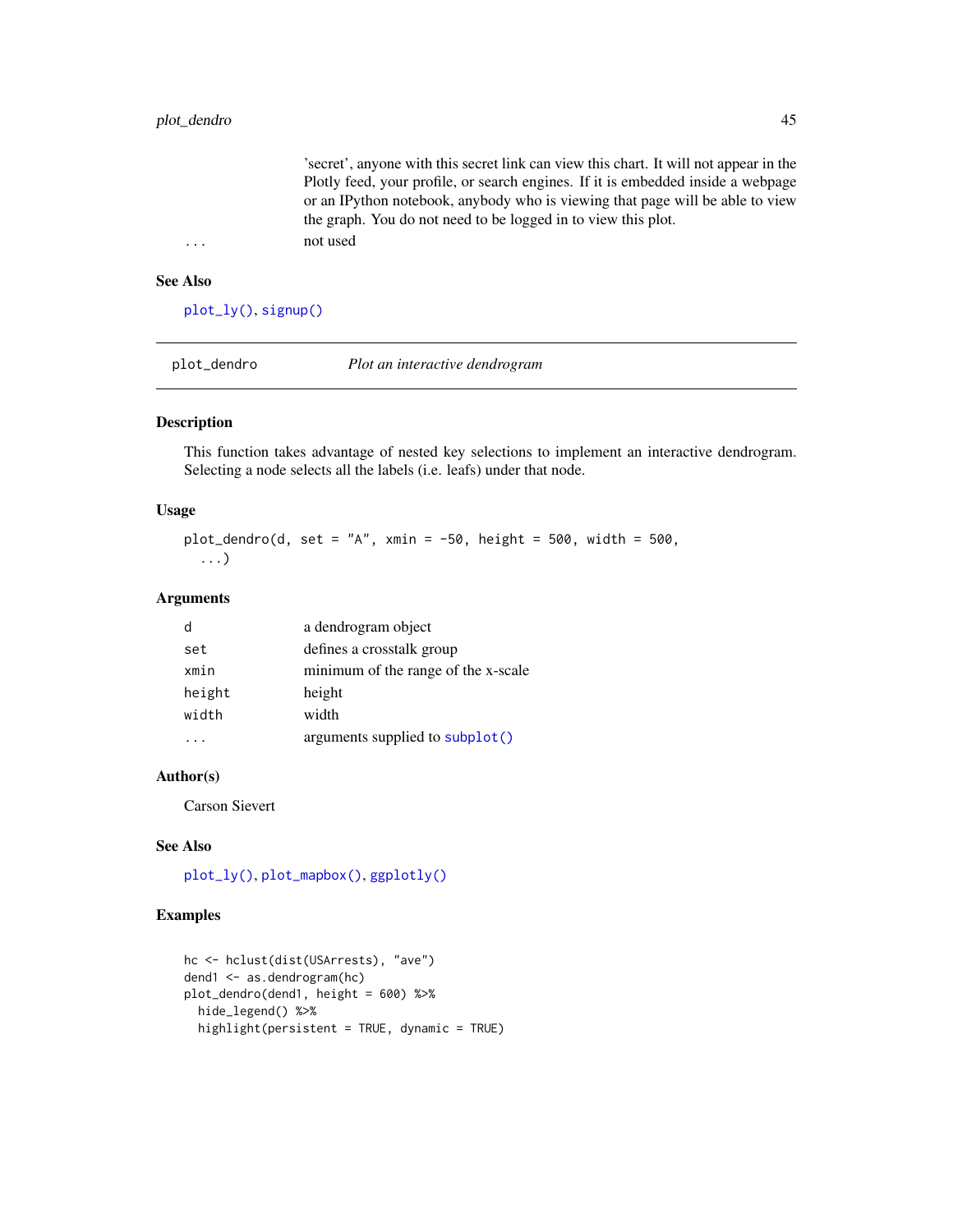<span id="page-45-1"></span><span id="page-45-0"></span>

Use this function instead of [plot\\_ly\(\)](#page-46-1) to initialize a plotly-geo object. This enforces the entire plot so use the scattergeo trace type, and enables higher level geometries like [add\\_polygons\(\)](#page-4-1) to work

#### Usage

plot\_geo(data = data.frame(), ..., offline = FALSE)

#### Arguments

| data     | A data frame (optional).                                                                                                                                                         |
|----------|----------------------------------------------------------------------------------------------------------------------------------------------------------------------------------|
| $\ddots$ | arguments passed along to $plot_l(y)$ .                                                                                                                                          |
| offline  | whether or not to include geo assets so that the map can be viewed with or<br>without an internet connection. The plotlyGeoAssets package is required for<br>this functionality. |

#### Author(s)

Carson Sievert

#### See Also

[plot\\_ly\(\)](#page-46-1), [plot\\_mapbox\(\)](#page-49-1), [ggplotly\(\)](#page-22-1)

```
map_data("world", "canada") %>%
 group_by(group) %>%
 plot\_geo(x = ~100, y = ~100) %>%
 add_markers(size = I(1))
```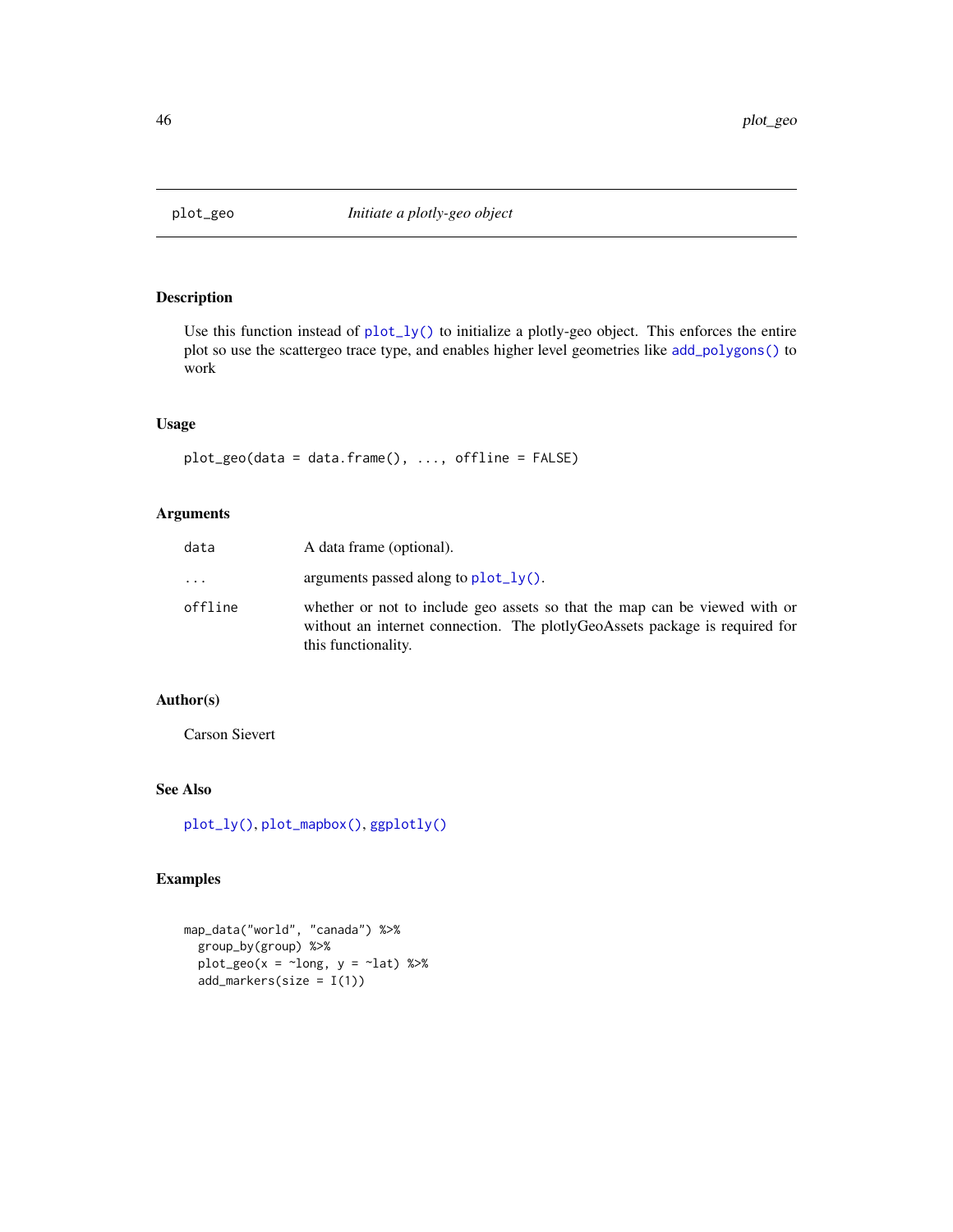<span id="page-46-1"></span><span id="page-46-0"></span>

This function maps R objects to [plotly.js,](https://plot.ly/javascript/) an (MIT licensed) web-based interactive charting library. It provides abstractions for doing common things (e.g. mapping data values to fill colors (via color) or creating [animations](#page-8-2) (via frame)) and sets some different defaults to make the interface feel more 'R-like' (i.e., closer to [plot\(\)](#page-0-0) and [ggplot2::qplot\(\)](#page-0-0)).

### Usage

```
plot_ly(data = data.frame(), ..., type = NULL, name, color,
  colors = NULL, alpha = NULL, stroke, strokes = NULL,
  alpha_stroke = 1, size, sizes = c(10, 100), span, spans = c(1, 20),
  symbol, symbols = NULL, linetype, linetypes = NULL, split, frame,
 width = NULL, height = NULL, source = 'A'')
```

| data         | A data frame (optional) or crosstalk::SharedData object.                                                                                                                                                                                                                                                                                                  |
|--------------|-----------------------------------------------------------------------------------------------------------------------------------------------------------------------------------------------------------------------------------------------------------------------------------------------------------------------------------------------------------|
| .            | Arguments (i.e., attributes) passed along to the trace type. See schema() for a<br>list of acceptable attributes for a given trace type (by going to traces -> type -><br>attributes). Note that attributes provided at this level may override other argu-<br>ments (e.g. plot_ly(x = 1:10, y = 1:10, color = I("red"), marker = list(color = "blue"))). |
| type         | A character string specifying the trace type (e.g. "scatter", "bar", "box",<br>etc). If specified, it <i>always</i> creates a trace, otherwise                                                                                                                                                                                                            |
| name         | Values mapped to the trace's name attribute. Since a trace can only have one<br>name, this argument acts very much like split in that it creates one trace for<br>every unique value.                                                                                                                                                                     |
| color        | Values mapped to relevant 'fill-color' attribute(s) (e.g. fillcolor, marker.color,<br>textfont.color, etc.). The mapping from data values to color codes may be con-<br>trolled using colors and alpha, or avoided altogether via $I()$ (e.g., color = $I('red'')$ ).<br>Any color understood by grDevices::col2rgb() may be used in this way.            |
| colors       | Either a colorbrewer2.org palette name (e.g. "YlOrRd" or "Blues"), or a vector<br>of colors to interpolate in hexadecimal "#RRGGBB" format, or a color interpo-<br>lation function like colorRamp().                                                                                                                                                      |
| alpha        | A number between 0 and 1 specifying the alpha channel applied to color. De-<br>faults to 0.5 when mapping to fillcolor and 1 otherwise.                                                                                                                                                                                                                   |
| stroke       | Similar to color, but values are mapped to relevant 'stroke-color' attribute(s)<br>(e.g., marker.line.color and line.color for filled polygons). If not specified, stroke<br>inherits from color.                                                                                                                                                         |
| strokes      | Similar to colors, but controls the stroke mapping.                                                                                                                                                                                                                                                                                                       |
| alpha_stroke | Similar to alpha, but applied to stroke.                                                                                                                                                                                                                                                                                                                  |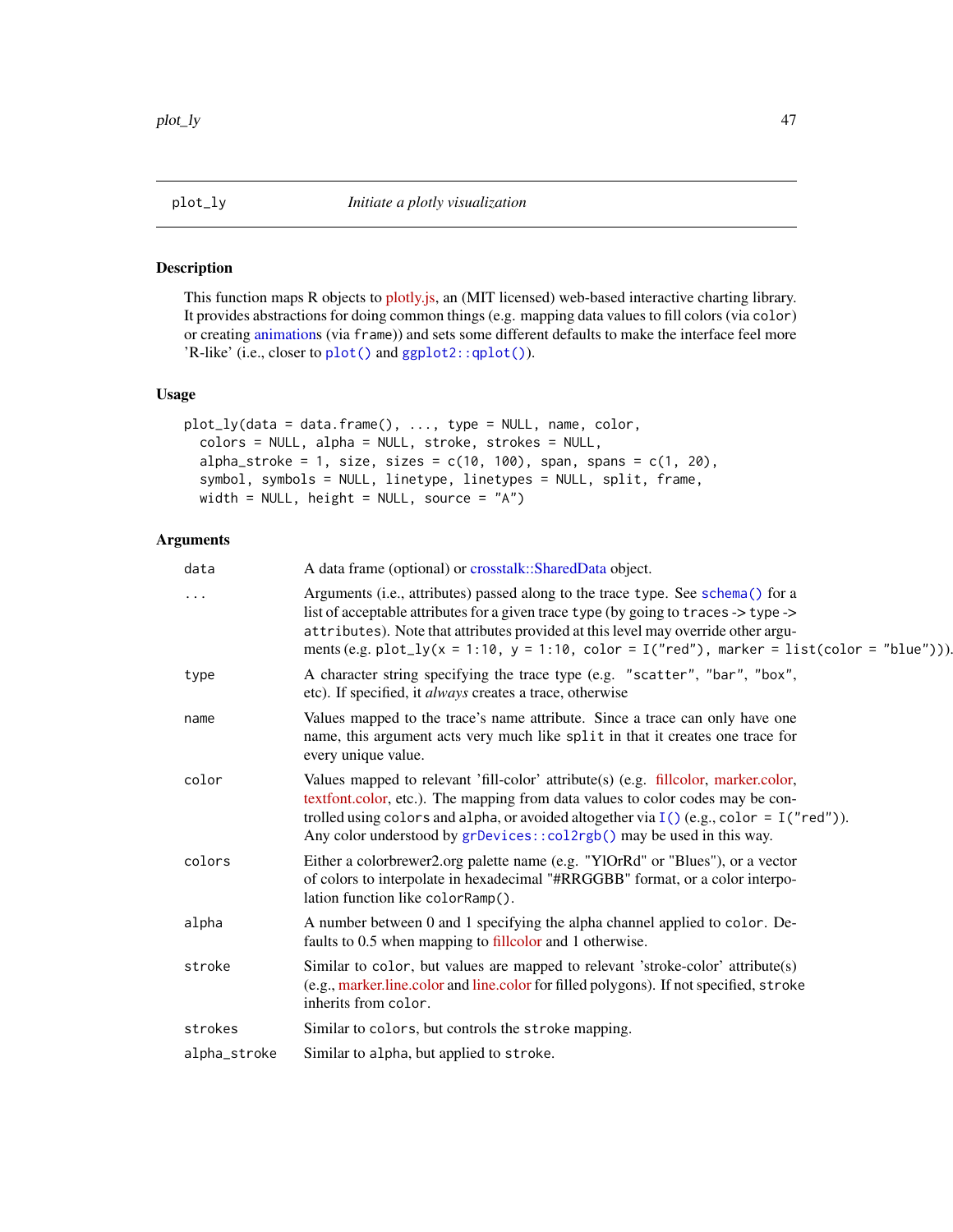<span id="page-47-0"></span>

| size      | (Numeric) values mapped to relevant 'fill-size' attribute(s) (e.g., marker.size,<br>textfont.size, and error_x.width). The mapping from data values to symbols may<br>be controlled using sizes, or avoided altogether via $I()$ (e.g., size = $I(30)$ ).                               |
|-----------|-----------------------------------------------------------------------------------------------------------------------------------------------------------------------------------------------------------------------------------------------------------------------------------------|
| sizes     | A numeric vector of length 2 used to scale size to pixels.                                                                                                                                                                                                                              |
| span      | (Numeric) values mapped to relevant 'stroke-size' attribute(s) (e.g., marker.line.width,<br>line.width for filled polygons, and error_x.thickness) The mapping from data<br>values to symbols may be controlled using spans, or avoided altogether via $I()$<br>$(e.g., span = I(30)).$ |
| spans     | A numeric vector of length 2 used to scale span to pixels.                                                                                                                                                                                                                              |
| symbol    | (Discrete) values mapped to marker, symbol. The mapping from data values to<br>symbols may be controlled using symbols, or avoided altogether via $I()$ (e.g.,<br>symbol = $I("pentagon"))$ . Any pch value or symbol name may be used in<br>this way.                                  |
| symbols   | A character vector of pch values or symbol names.                                                                                                                                                                                                                                       |
| linetype  | (Discrete) values mapped to line.dash. The mapping from data values to sym-<br>bols may be controlled using linetypes, or avoided altogether via $I()$ (e.g.,<br>linetype = $I("dash")$ . Any lty (see par) value or dash name may be used<br>in this way.                              |
| linetypes | A character vector of 1ty values or dash names                                                                                                                                                                                                                                          |
| split     | (Discrete) values used to create multiple traces (one trace per value).                                                                                                                                                                                                                 |
| frame     | (Discrete) values used to create animation frames.                                                                                                                                                                                                                                      |
| width     | Width in pixels (optional, defaults to automatic sizing).                                                                                                                                                                                                                               |
| height    | Height in pixels (optional, defaults to automatic sizing).                                                                                                                                                                                                                              |
| source    | a character string of length 1. Match the value of this string with the source<br>argument in event_data() to retrieve the event data corresponding to a specific<br>plot (shiny apps can have multiple plots).                                                                         |

#### Details

Unless type is specified, this function just initiates a plotly object with 'global' attributes that are passed onto downstream uses of [add\\_trace\(\)](#page-4-2) (or similar). A [formula](#page-0-0) must always be used when referencing column name(s) in data (e.g. plot\_ly(mtcars,  $x = \infty$ t)). Formulas are optional when supplying values directly, but they do help inform default axis/scale titles (e.g.,  $plot_{ly}(x = m_{cars$wt})$  vs  $plot_{ly}(x = m_{cars$wt})$ 

#### Author(s)

Carson Sievert

### References

<https://plotly-r.com/overview.html>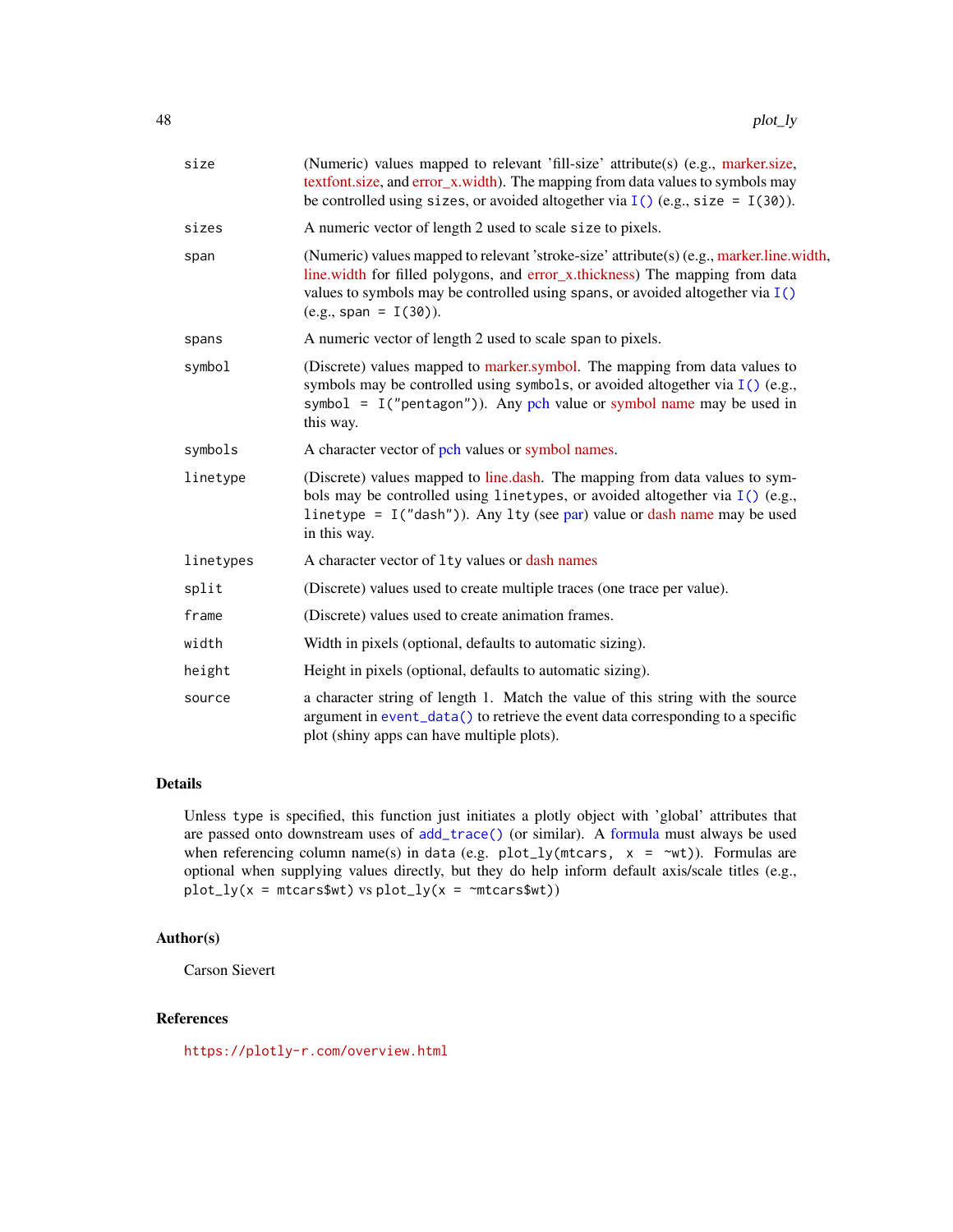<span id="page-48-0"></span>plot\_ly the contract of the contract of the contract of the contract of the contract of the contract of the contract of the contract of the contract of the contract of the contract of the contract of the contract of the co

#### See Also

- For initializing a plotly-geo object: [plot\\_geo\(\)](#page-45-1)
- For initializing a plotly-mapbox object: [plot\\_mapbox\(\)](#page-49-1)
- For translating a ggplot2 object to a plotly object: [ggplotly\(\)](#page-22-1)
- For modifying any plotly object: [layout\(\)](#page-31-1), [add\\_trace\(\)](#page-4-2), [style\(\)](#page-57-1)
- For linked brushing: [highlight\(\)](#page-26-2)
- For arranging multiple plots: [subplot\(\)](#page-58-1), [crosstalk::bscols\(\)](#page-0-0)
- For inspecting plotly objects: [plotly\\_json\(\)](#page-42-1)
- For quick, accurate, and searchable plotly is reference: [schema\(\)](#page-55-1)

#### Examples

## Not run:

```
# plot_ly() tries to create a sensible plot based on the information you
# give it. If you don't provide a trace type, plot_ly() will infer one.
plot_{ly}(economics, x = \text{pop})plot_{ly}(economics, x = \neg date, y = \neg pop)# plot_ly() doesn't require data frame(s), which allows one to take
# advantage of trace type(s) designed specifically for numeric matrices
plot_{1y}(z = \simvolcano)
plot_{1}y(z = \simvolcano, type = "surface")
```

```
# plotly has a functional interface: every plotly function takes a plotly
# object as it's first input argument and returns a modified plotly object
add\_lines(plot\_ly(economics, x = \neg date, y = \neg unemploy/pop))
```

```
# To make code more readable, plotly imports the pipe operator from magrittr
economics %\gg plot_ly(x = ~date, y = ~unemploy/pop) %\gg add_lines()
```

```
# Attributes defined via plot_ly() set 'global' attributes that
# are carried onto subsequent traces, but those may be over-written
plot_ly(economics, x = \text{`date}, \text{color} = I("black")) %>%
add\_lines(y = \simuempmed) %>%
add\_lines(y = \gammapsavert, color = I("red"))
```

```
# Attributes are documented in the figure reference -> https://plot.ly/r/reference
# You might notice plot_ly() has named arguments that aren't in this figure
# reference. These arguments make it easier to map abstract data values to
# visual attributes.
p \le - \text{plot\_ly}(iris, x = \text{``Sepal.width}, y = \text{``Sepal.Length})add_markers(p, color = ~Petal.Length, size = ~Petal.Length)
add\_markers(p, color = \neg Species)add_markers(p, color = ~Species, colors = "Set1")
add\_marks(p, symbol = ~<i>Species</i>)add\_paths(p, linetype = \neg Species)
```
## End(Not run)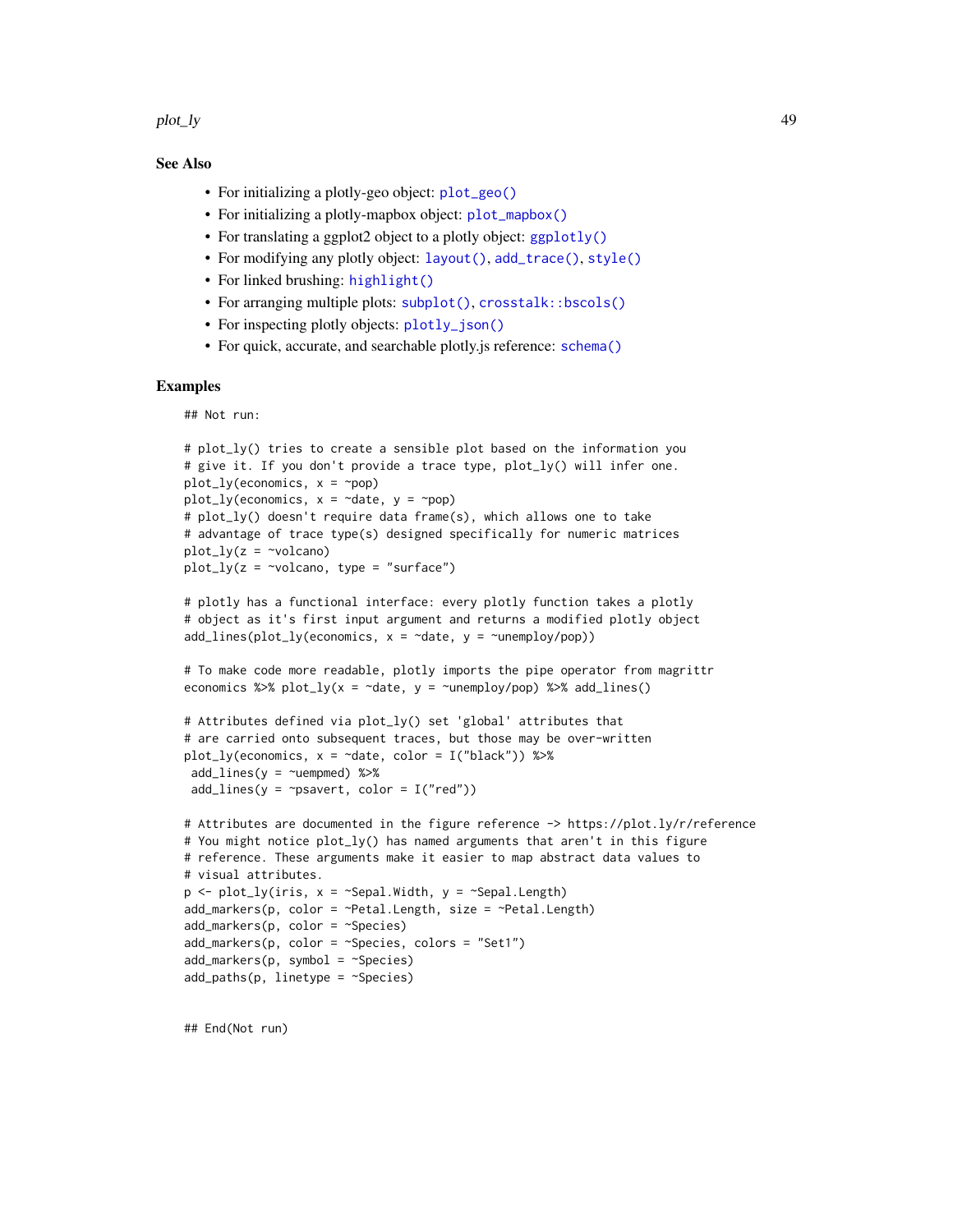<span id="page-49-1"></span><span id="page-49-0"></span>

Use this function instead of  $plot\_ly()$  to initialize a plotly-mapbox object. This enforces the entire plot so use the scattermapbox trace type, and enables higher level geometries like [add\\_polygons\(\)](#page-4-1) to work

#### Usage

plot\_mapbox(data = data.frame(), ...)

#### Arguments

| data      | A data frame (optional).                                                                                                                                                                          |
|-----------|---------------------------------------------------------------------------------------------------------------------------------------------------------------------------------------------------|
| $\ddotsc$ | arguments passed along to $plot_{1}y()$ . They should be valid scattermapbox<br>attributes - https://plot.ly/r/reference/#scattermapbox. Note that $x/y$<br>can also be used in place of lat/lon. |
|           |                                                                                                                                                                                                   |

#### Author(s)

Carson Sievert

#### See Also

[plot\\_ly\(\)](#page-46-1), [plot\\_geo\(\)](#page-45-1), [ggplotly\(\)](#page-22-1)

#### Examples

```
## Not run:
```

```
plot_mapbox(res_mn)
plot_mapbox(res_mn, color = ~INDRESNAME)
map_data("world", "canada") %>%
  group_by(group) %>%
  plot_mapbox(x = \simlong, y = \simlat) %>%
  add_polygons() %>%
  layout(
    mapbox = list(center = list(lat = \text{~median}(lat), \text{ }lon = \text{~median}(long)))
  \mathcal{L}
```
## End(Not run)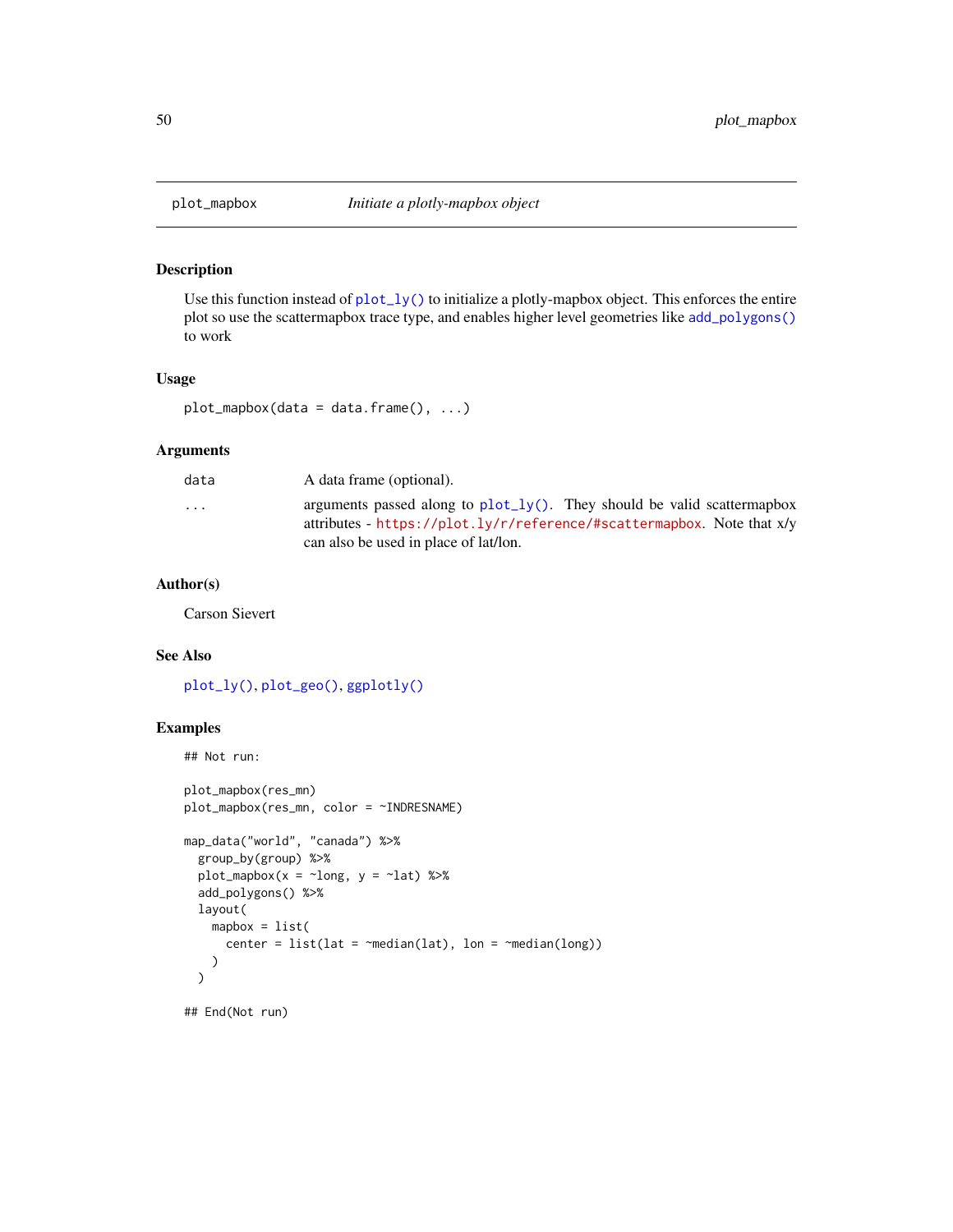<span id="page-50-0"></span>

Print method for a 'generic' API response

### Usage

```
## S3 method for class 'api'
print(x, \ldots)
```
### Arguments

|         | a list.                                  |
|---------|------------------------------------------|
| $\cdot$ | additional arguments (currently ignored) |

print.api\_grid *Print a plotly grid object*

### Description

Print a plotly grid object

### Usage

```
## S3 method for class 'api_grid'
print(x, \ldots)
```

| X | a plotly grid object                     |
|---|------------------------------------------|
| . | additional arguments (currently ignored) |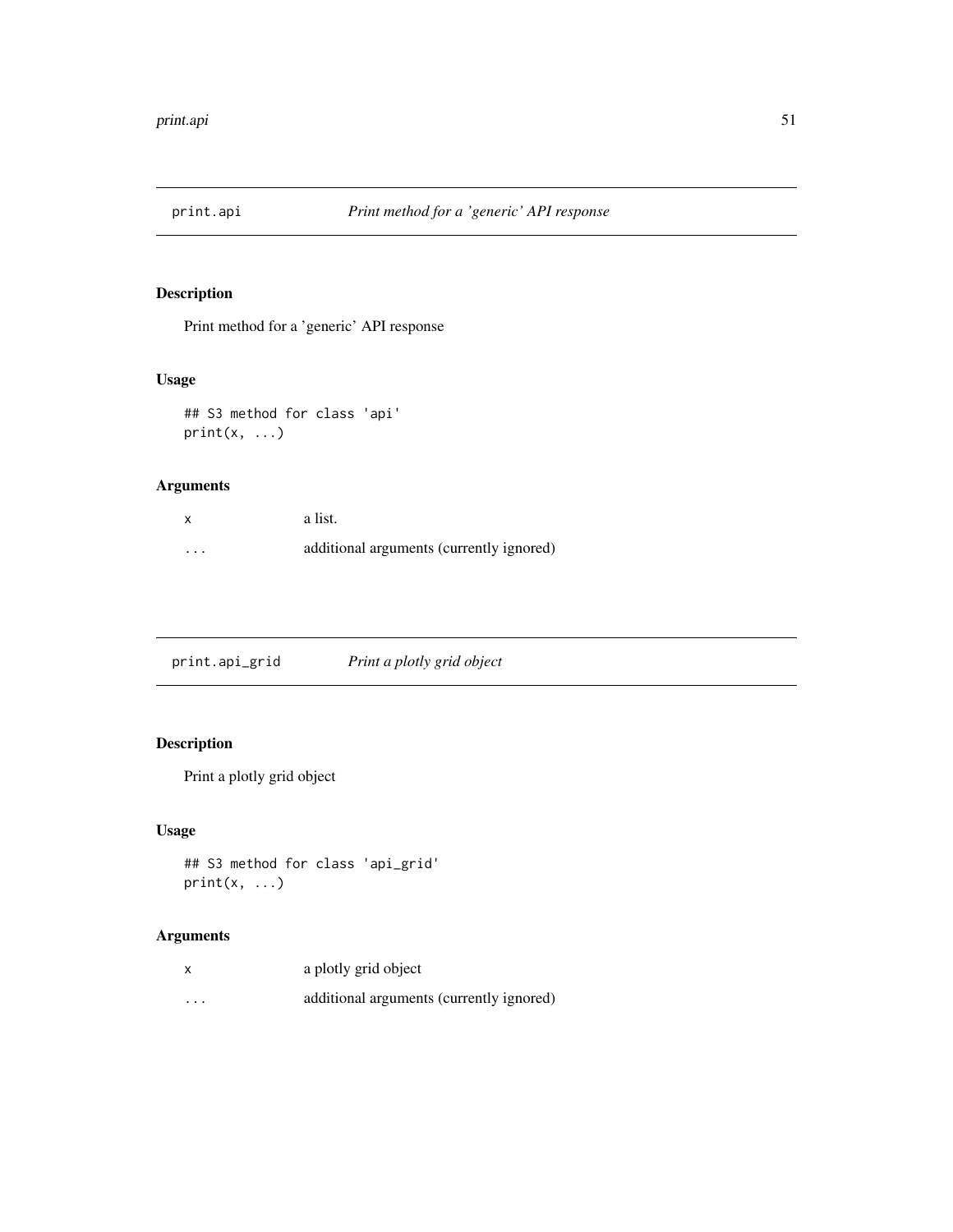<span id="page-51-0"></span>Print a plotly grid object

### Usage

```
## S3 method for class 'api_grid_local'
print(x, \ldots)
```
### Arguments

|          | a plotly grid object                     |
|----------|------------------------------------------|
| $\cdots$ | additional arguments (currently ignored) |

| Print a plot on plotly's platform<br>print.api_plot |
|-----------------------------------------------------|
|-----------------------------------------------------|

### Description

Print a plot on plotly's platform

### Usage

```
## S3 method for class 'api_plot'
print(x, \ldots)
```

| X        | a plotly figure object                   |
|----------|------------------------------------------|
| $\cdots$ | additional arguments (currently ignored) |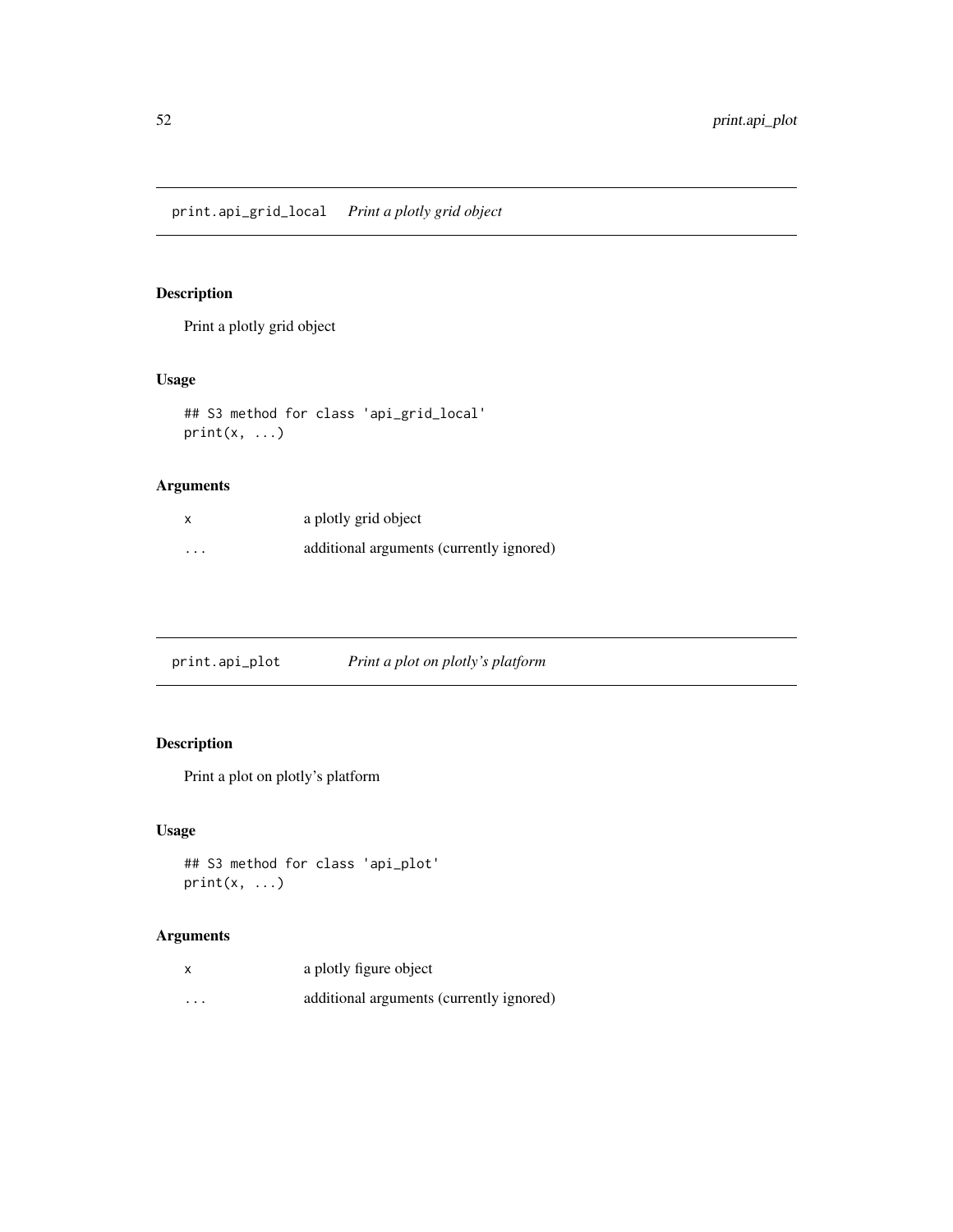<span id="page-52-0"></span>

Add a range slider to the x-axis

#### Usage

rangeslider(p, start =  $NULL$ , end =  $NULL$ , ...)

### Arguments

| p                       | plotly object.                                                                            |
|-------------------------|-------------------------------------------------------------------------------------------|
| start                   | a start date/value.                                                                       |
| end                     | an end date/value.                                                                        |
| $\cdot$ $\cdot$ $\cdot$ | these arguments are documented here https://plot.ly/r/reference/#layout-xaxis-rangeslider |

### Author(s)

Carson Sievert

```
plot_{1}y(x = time(USAccDeaths), y = USAccDeaths) %>%
  add_lines() %>%
 rangeslider()
d <- tibble::tibble(
  time = seq(as.Date("2016-01-01"), as.Date("2016-08-31"), by = "days"),
 y = rnorm(seq_along(time))
 )
plot_{1}y(d, x = \text{time}, y = \text{y}) %>%
  add_lines() %>%
  rangeslider(d$time[5], d$time[50])
```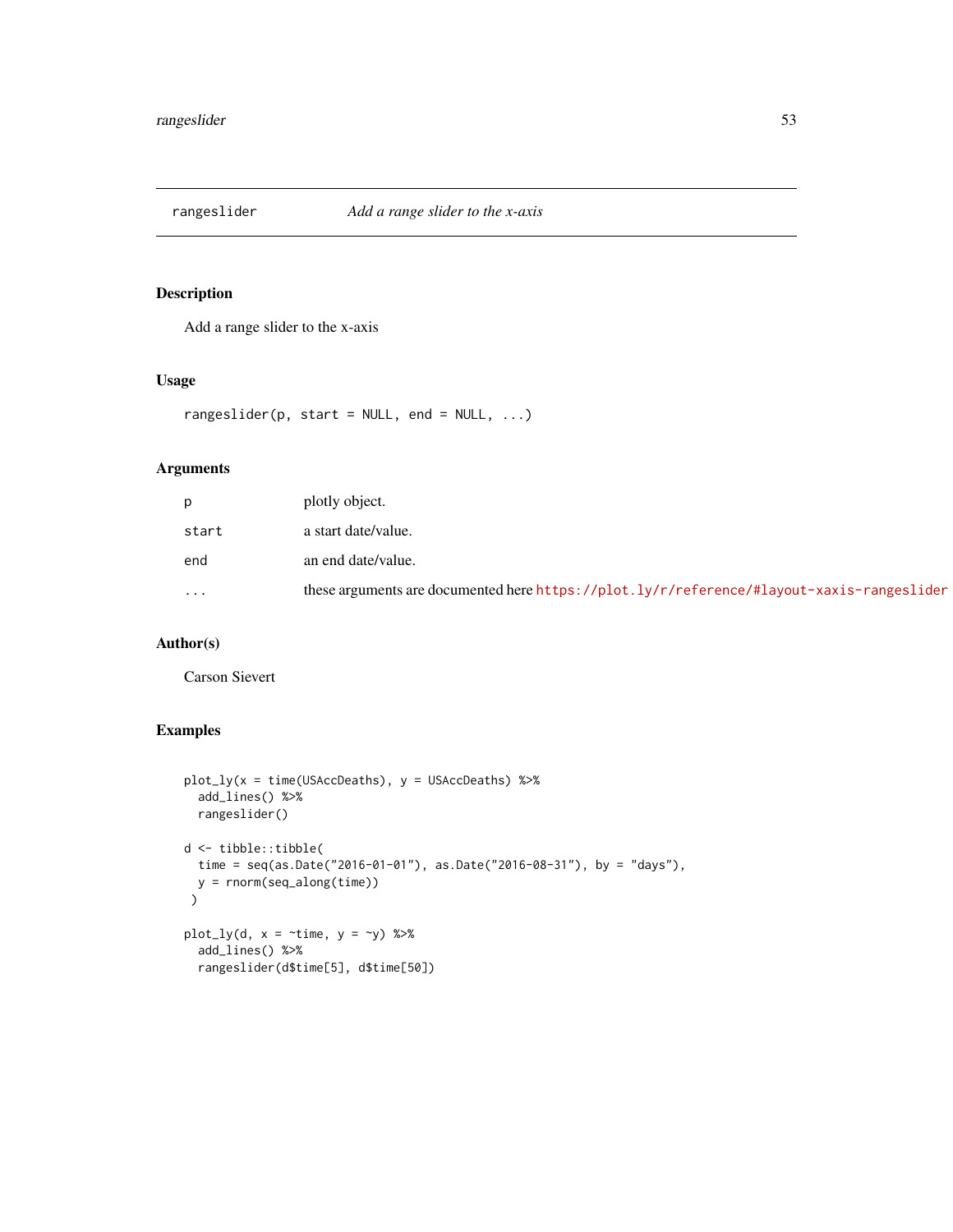<span id="page-53-0"></span>

Convenient embedding images via [layout\(\)](#page-31-1) [https://plot.ly/r/reference/#layout-images.](#page-0-0)

#### Usage

raster2uri(r, ...)

### Arguments

|                         | an object coercable to a raster object via as . raster () |
|-------------------------|-----------------------------------------------------------|
| $\cdot$ $\cdot$ $\cdot$ | arguments passed onto as . raster().                      |

### Author(s)

Carson Sievert

```
# a red gradient (from ?as.raster)
r <- as.raster(matrix(hcl(0, 80, seq(50, 80, 10)), nrow = 4, ncol = 5))
plot(r)
# embed the raster as an image
plot_{1}y(x = 1, y = 1) %>%
  layout(
    images = list(list(
    source = raster2uri(r),
    xref = "paper",
    yref = "paper",
     x = 0, y = 0,sizex = 0.5, sizey = 0.5,
     xanchor = "left", yanchor = "bottom"
 ))
 \mathcal{L}
```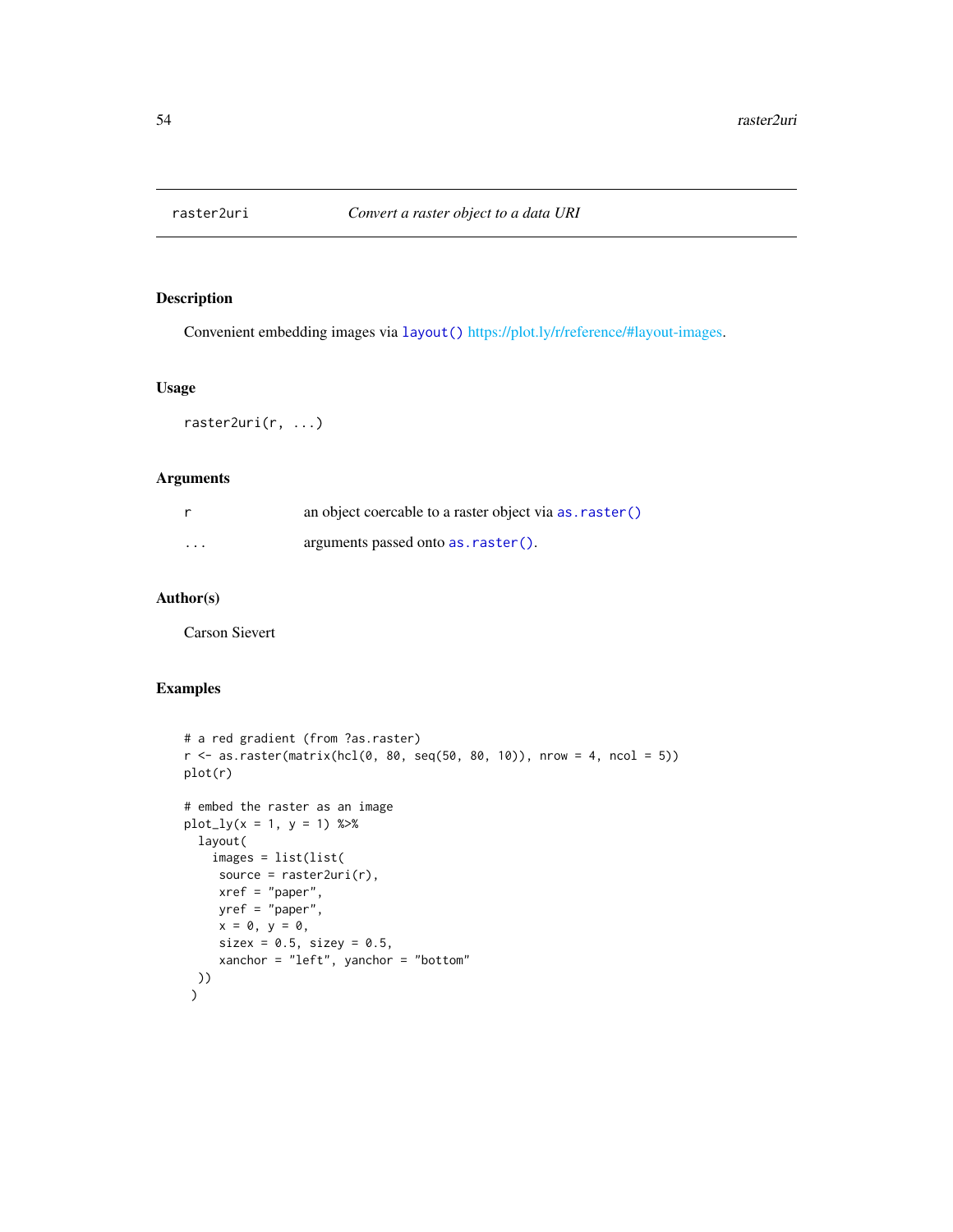<span id="page-54-0"></span>remove\_typedarray\_polyfill

*Remove TypedArray polyfill*

#### Description

By default, plotly.js' TypedArray polyfill is included as a dependency, so printing "just works" in any context. Many users won't need this polyfill, so this function may be used to remove it and thus reduce the size of the page.

#### Usage

remove\_typedarray\_polyfill(p)

#### Arguments

p a plotly object

#### Details

The polyfill seems to be only relevant for those rendering plots via phantomjs and RStudio on some Windows platforms.

#### Examples

```
## Not run:
p1 <- plot_ly()
p2 <- remove_typedarray_polyfill(p1)
t1 <- tempfile(fileext = ".html")
htmlwidgets::saveWidget(p1, t1)
file.info(t1)$size
htmlwidgets::saveWidget(p2, t1)
file.info(t1)$size
```
## End(Not run)

res\_mn *Minnesotan Indian Reservation Lands*

#### Description

Minnesotan Indian Reservation Lands

#### Usage

res\_mn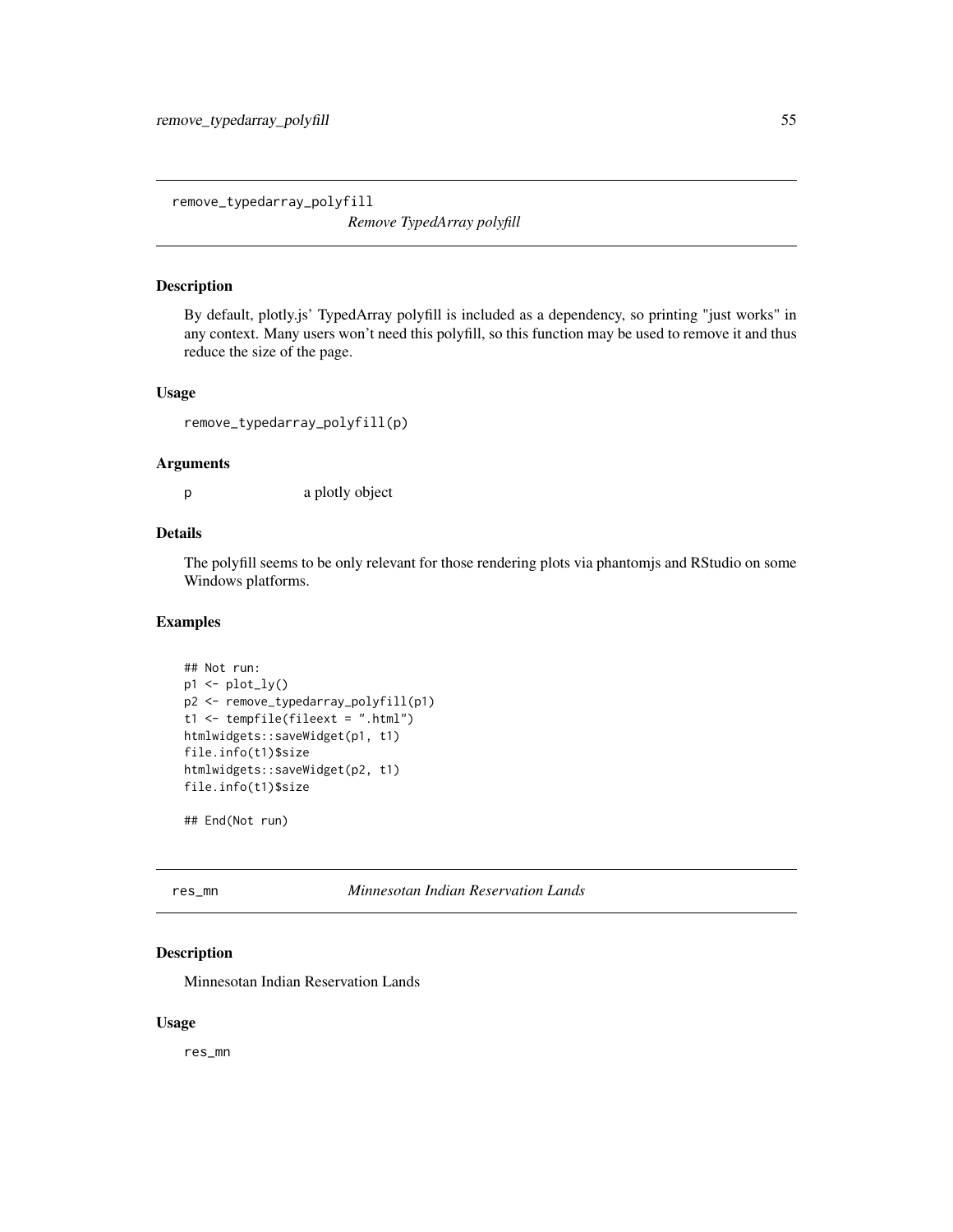#### 56 schema and the set of the set of the set of the set of the set of the set of the set of the set of the set of the set of the set of the set of the set of the set of the set of the set of the set of the set of the set of

### Format

An sf data frame with 13 features and 5 fields

### References

<https://www.dot.state.mn.us/maps/gdma/gis-data.html>

<span id="page-55-1"></span>schema *Acquire (and optionally display) plotly's plot schema*

#### Description

The schema contains valid attributes names, their value type, default values (if any), and min/max values (if applicable).

#### Usage

```
schema(jsonedit = interactive(), ...)
```
#### Arguments

| jsonedit | use listviewer:: jsonedit to view the JSON?     |
|----------|-------------------------------------------------|
| $\cdot$  | other options passed onto listviewer:: jsonedit |

```
s < - schema()
# retrieve acceptable `layout.mapbox.style` values
```

```
if (!is.na(Sys.getenv('MAPBOX_TOKEN', NA))) {
 styles <- s$layout$layoutAttributes$mapbox$style$values
 subplot(
   plot_mapbox() %>% layout(mapbox = list(style = styles[3])),
   plot_mapbox() %>% layout(mapbox = list(style = styles[5]))
 )
}
```
<span id="page-55-0"></span>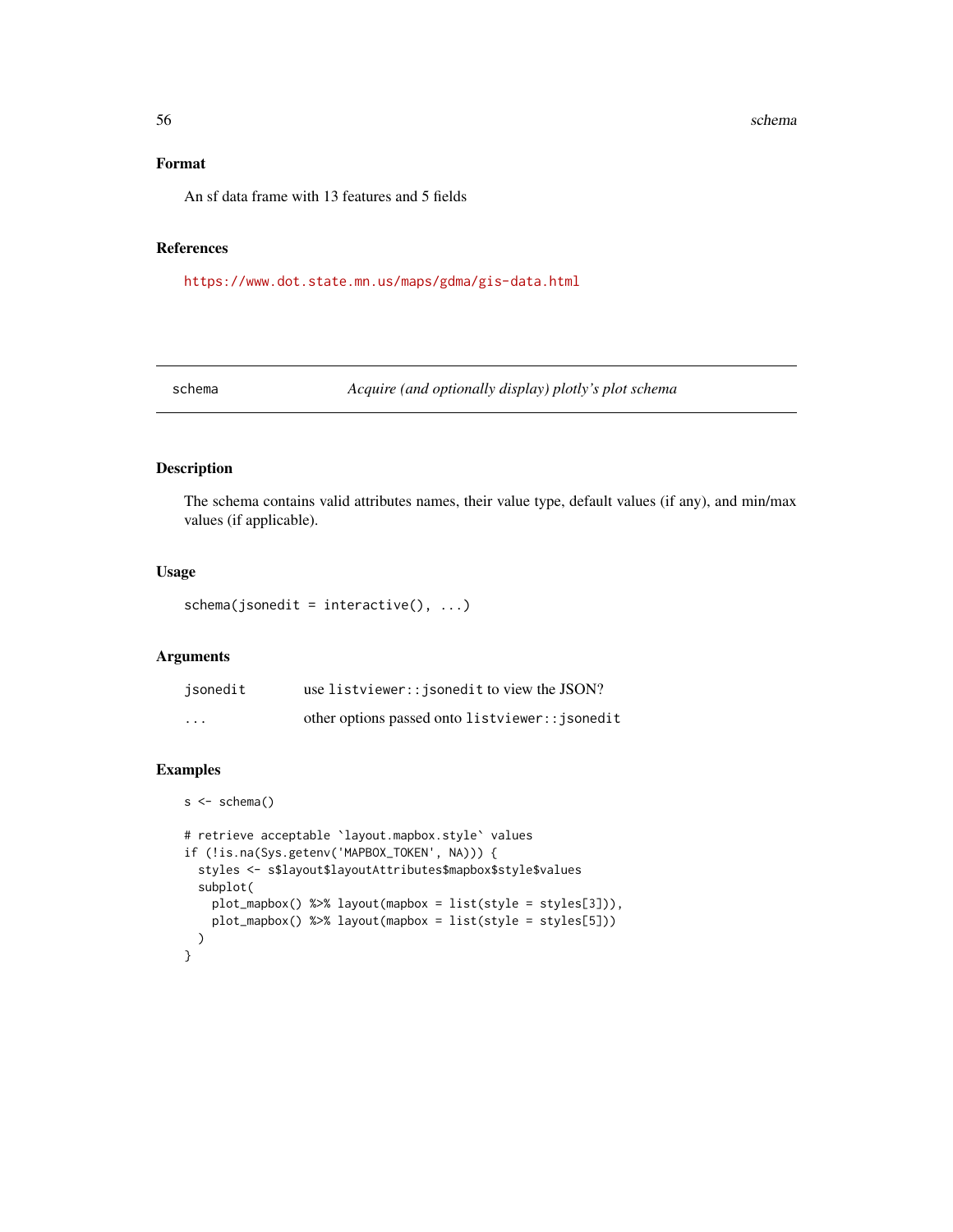<span id="page-56-2"></span><span id="page-56-0"></span>

Useful for viewing colors after they've been converted to plotly.js' color format – "rgba(255, 255,  $255, 1$ "

#### Usage

showRGB(x, ...)

### Arguments

| x        | character string specifying color(s).        |
|----------|----------------------------------------------|
| $\cdots$ | arguments passed along to scales:: show_col. |

#### Author(s)

Carson Sievert

### Examples

showRGB(toRGB(colors()), labels = FALSE)

<span id="page-56-1"></span>signup *Create a new plotly account.*

### Description

A sign up interface to plotly through the R Console.

#### Usage

```
signup(username, email, save = TRUE)
```

| username | Desired username.                                                                                                                |
|----------|----------------------------------------------------------------------------------------------------------------------------------|
| email    | Desired email.                                                                                                                   |
| save     | If request is successful, should the username $\&$ API key be automatically stored<br>as an environment variable in a .Rprofile? |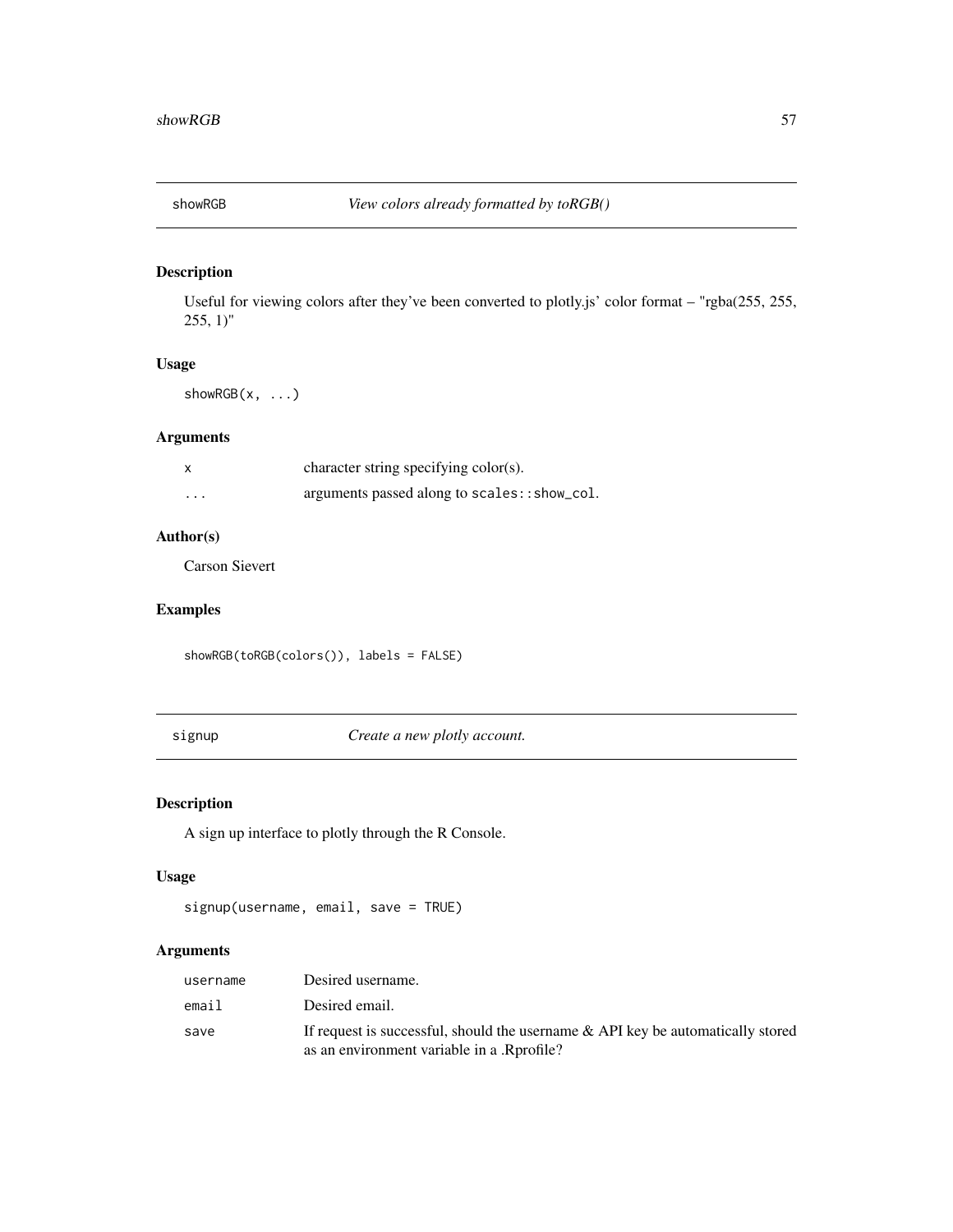### <span id="page-57-0"></span>Value

- api\_key key to use with the api
- tmp\_pw temporary password to access your plotly account

#### References

https://plot.ly/rest/

#### Examples

```
## Not run:
# You need a plotly username and API key to communicate with the plotly API.
# If you don't already have an API key, you can obtain one with a valid
# username and email via signup().
s <- signup('anna.lyst', 'anna.lyst@plot.ly')
# If you already have a username and API key, please create the following
# environment variables:
Sys.setenv("plotly_username" = "me")
Sys.setenv("plotly_api_key" = "mykey")
# You can also change the default domain if you have a plotly server.
Sys.setenv("plotly_domain" = "http://mydomain.com")
# If you want to automatically load these environment variables when you
# start R, you can put them inside your ~/.Rprofile
# (see help(.Rprofile) for more details)
```
## End(Not run)

<span id="page-57-1"></span>

style *Modify trace(s)*

#### Description

Modify trace(s) of an existing plotly visualization. Useful when used in conjunction with [get\\_figure\(\)](#page-21-1).

#### Usage

 $style(p, ..., traces = NULL)$ 

|                         | A plotly visualization.                                                       |
|-------------------------|-------------------------------------------------------------------------------|
| $\cdot$ $\cdot$ $\cdot$ | Visual properties.                                                            |
| traces                  | numeric vector. Which traces should be modified? By default, attributes place |
|                         | in will be applied to every trace.                                            |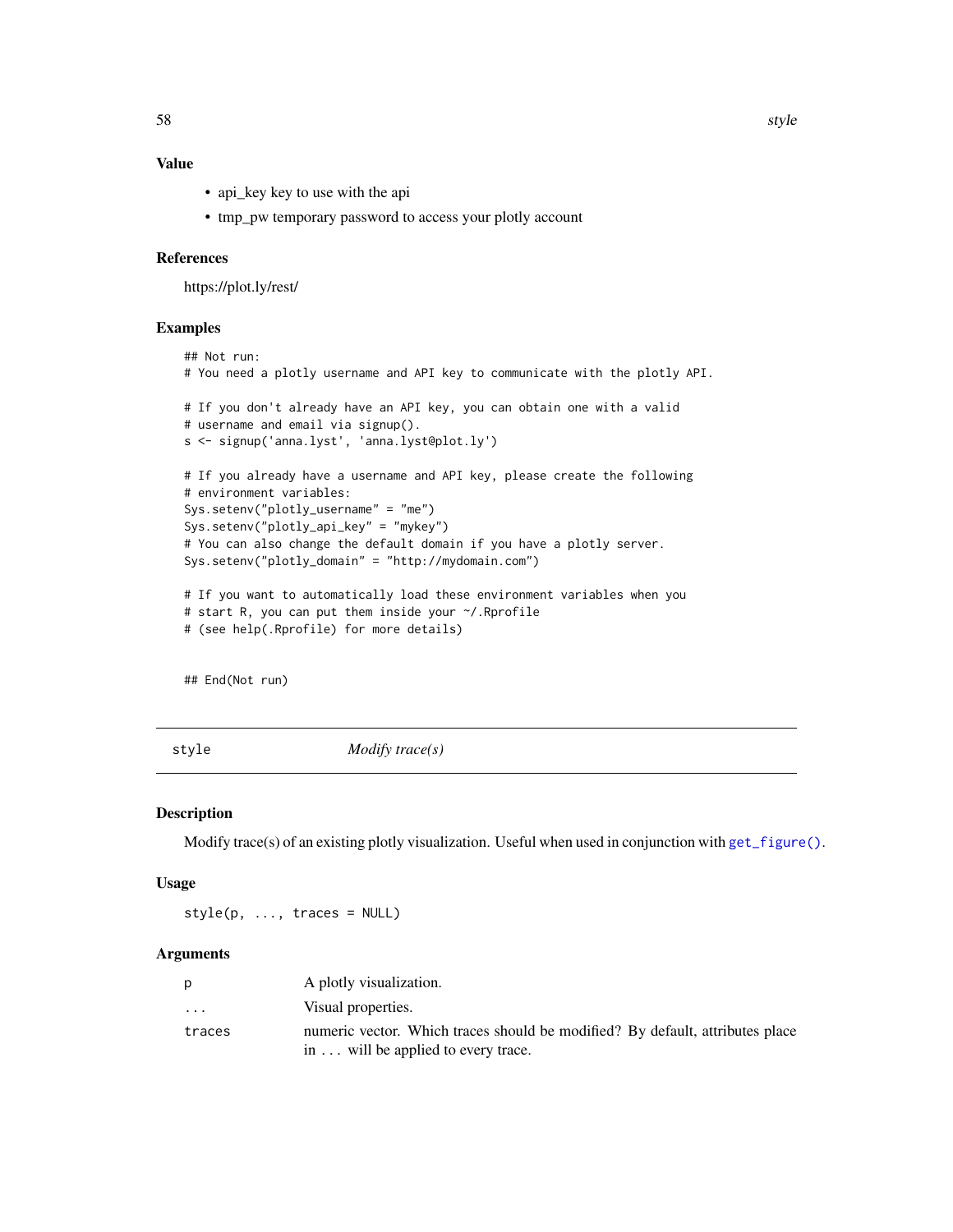<span id="page-58-0"></span>subplot that the subset of the set of the set of the set of the set of the set of the set of the set of the set of the set of the set of the set of the set of the set of the set of the set of the set of the set of the set

#### Author(s)

Carson Sievert

#### See Also

[api\\_download\\_plot\(\)](#page-10-1)

#### Examples

```
# style() is especially useful in conjunction with ggplotly()
# It allows you to leverage the underlying plotly.js library to change
# the return result of ggplotly()
(p <- ggplotly(qplot(data = mtcars, wt, mpg, geom = c("point", "smooth"))))
# removes hoverinfo for the line/ribbon traces (use `plotly_json()` to verify!)
style(p, hoverinfo = "none", traces = c(2, 3))
# another example with plot_ly() instead of ggplotly()
marker <- list(
  color = "red",
 line = list(
   width = 20,
    color = "black"
)
\lambda(p \leq plot_{1y}(x = 1:10, y = 1:10, marker = marker))# note how the entire (marker) object is replaced if a list is provided
style(p, marker = list(line = list(color = "blue")))
# similar to plotly.js, you can update a particular attribute like so
# https://github.com/plotly/plotly.js/issues/1866#issuecomment-314115744
style(p, marker.line.color = "blue")
# this clobbers the previously supplied marker.line.color
style(p, marker.line = list(width = 2.5), marker.size = 10)
```
<span id="page-58-1"></span>

subplot *View multiple plots in a single view*

#### Description

View multiple plots in a single view

#### Usage

```
subplot(..., nrows = 1, widths = NULL, heights = NULL,margin = 0.02, shareX = FALSE, shareY = FALSE, titleX = shareX,
  titleY = shareY, which_layout = "merge")
```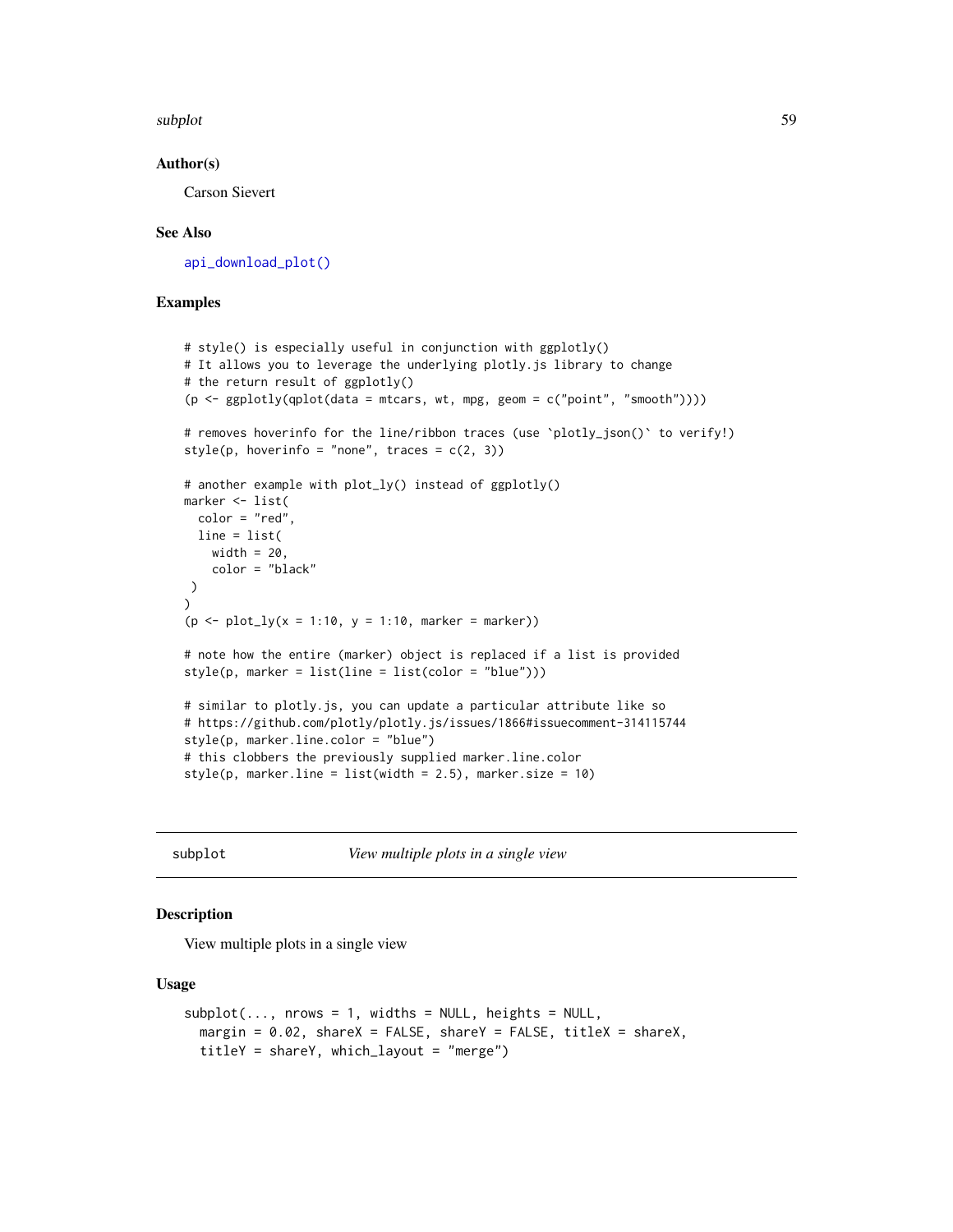#### Arguments

|              | One of the following                                                                                                                                                                                                                                                                                                                  |
|--------------|---------------------------------------------------------------------------------------------------------------------------------------------------------------------------------------------------------------------------------------------------------------------------------------------------------------------------------------|
|              | • any number of plotly/ggplot2 objects.                                                                                                                                                                                                                                                                                               |
|              | • a list of plotly/ggplot2 objects.                                                                                                                                                                                                                                                                                                   |
|              | • a tibble with one list-column of plotly/ggplot2 objects.                                                                                                                                                                                                                                                                            |
| nrows        | number of rows for laying out plots in a grid-like structure. Only used if no<br>domain is already specified.                                                                                                                                                                                                                         |
| widths       | relative width of each column on a 0-1 scale. By default all columns have an<br>equal relative width.                                                                                                                                                                                                                                 |
| heights      | relative height of each row on a 0-1 scale. By default all rows have an equal<br>relative height.                                                                                                                                                                                                                                     |
| margin       | either a single value or four values (all between 0 and 1). If four values are<br>provided, the first is used as the left margin, the second is used as the right<br>margin, the third is used as the top margin, and the fourth is used as the bottom<br>margin. If a single value is provided, it will be used as all four margins. |
| shareX       | should the x-axis be shared amongst the subplots?                                                                                                                                                                                                                                                                                     |
| shareY       | should the y-axis be shared amongst the subplots?                                                                                                                                                                                                                                                                                     |
| titleX       | should x-axis titles be retained?                                                                                                                                                                                                                                                                                                     |
| titleY       | should y-axis titles be retained?                                                                                                                                                                                                                                                                                                     |
| which_layout | adopt the layout of which plot? If the default value of "merge" is used, layout<br>options found later in the sequence of plots will override options found earlier<br>in the sequence. This argument also accepts a numeric vector specifying which<br>plots to consider when merging.                                               |

#### Value

A plotly object

#### Author(s)

Carson Sievert

```
# pass any number of plotly objects to subplot()
p1 \leq p1 p1 \leq p1 (economics, x = \text{`date}, y = \text{`uempmed})p2 \leq plot_{ly}(economics, x = \neg date, y = \neg unemploy)subplot(p1, p2, p1, p2, nrows = 2, margin = 0.05)#' # anchor multiple traces on the same legend entry
 p1 <- add_lines(p1, color = I("black"), name = "1st", legendgroup = "1st")
 p2 \leq - add_lines(p2, color = I("red"), name = "2nd", legendgroup = "2nd")
 subplot(
   p1, style(p1, showlegend = FALSE),
```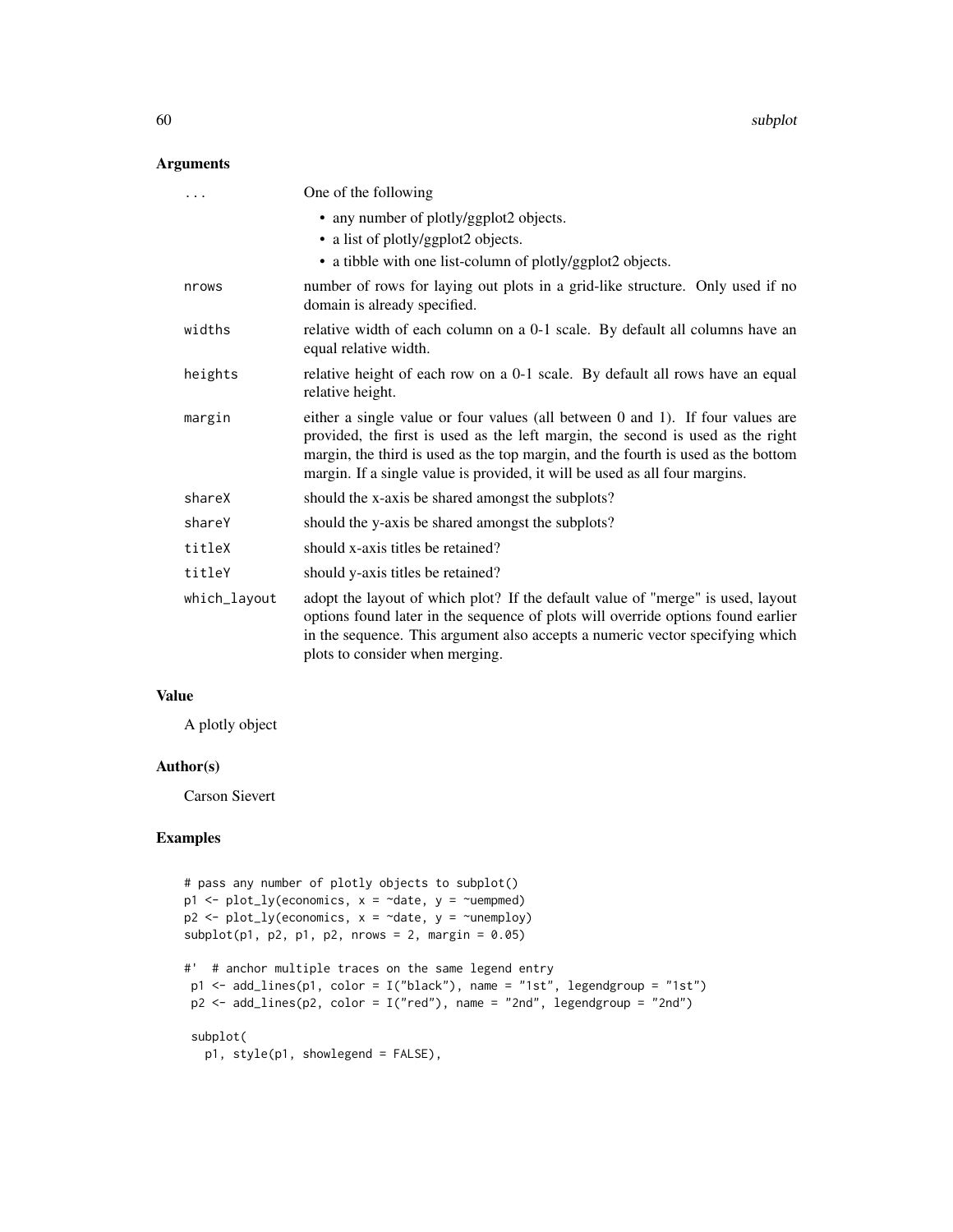```
p2, style(p2, showlegend = FALSE),
  nrows = 2, margin = 0.05)
# or pass a list
economics_long %>%
 split(.$variable) %>%
 lapply(function(d) plot_ly(d, x = ~date, y = ~value)) %>%
 subplot(nrows = NROW(.), shareX = TRUE)# or pass a tibble with a list-column of plotly objects
economics_long %>%
 group_by(variable) %>%
 do(p = plot_ly(., x = ~date, y = ~value)) %>%
 subplot(nrows = NROW(.), shareX = TRUE)# learn more at https://cpsievert.github.io/plotly_book/subplot.html
```
<span id="page-60-1"></span>

#### TeX *Render TeX in a plotly graph using MathJax*

#### Description

This function makes it slightly easier to render TeX in a plotly graph  $-$  it ensures that MathJax is included with the final result and also ensures the provided string is surrounded with \$ (this is what plotly.js uses to declare a string as TeX).

#### Usage

 $Text(x)$ 

#### Arguments

x a character vector

#### See Also

[config](#page-15-1)

### Examples

```
plot_{1}y(x = c(1, 2, 3, 4), y = c(1, 4, 9, 16)) %>%
 layout(title = TeX("\\text{Some mathjax: }\\alpha+\\beta x")) %>%
 config(mathjax = "cdn")
```
<span id="page-60-0"></span> $T_{\rm e}$  61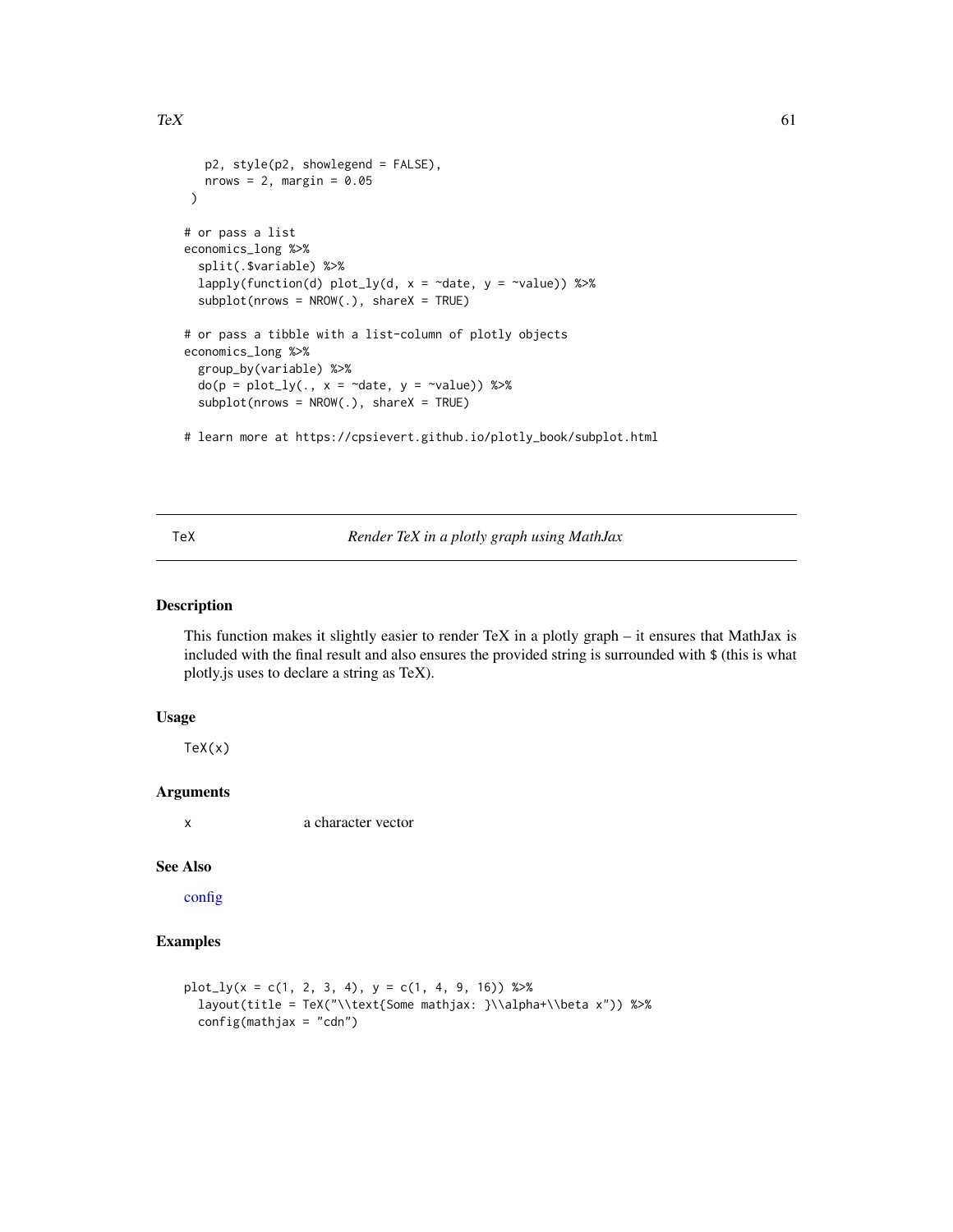<span id="page-61-1"></span><span id="page-61-0"></span>

Convert R colours to RGBA hexadecimal colour values

### Usage

 $toRGB(x, alpha = 1)$ 

### Arguments

|       | see the col argument in col2rgb for valid specifications |
|-------|----------------------------------------------------------|
| alpha | alpha channel on 0-1 scale                               |

### Value

hexadecimal colour value (if is.na(x), return "transparent" for compatibility with Plotly)

### See Also

[showRGB\(\)](#page-56-2)

```
toRGB("steelblue")
# [1] "rgba(70,130,180,1)"
m \leftarrow list(color = toRGB("red"),
  line = list(
    color = toRGB("black"),
    width = 19)
\overline{)}plot_{ly}(x = 1, y = 1, marker = m)
```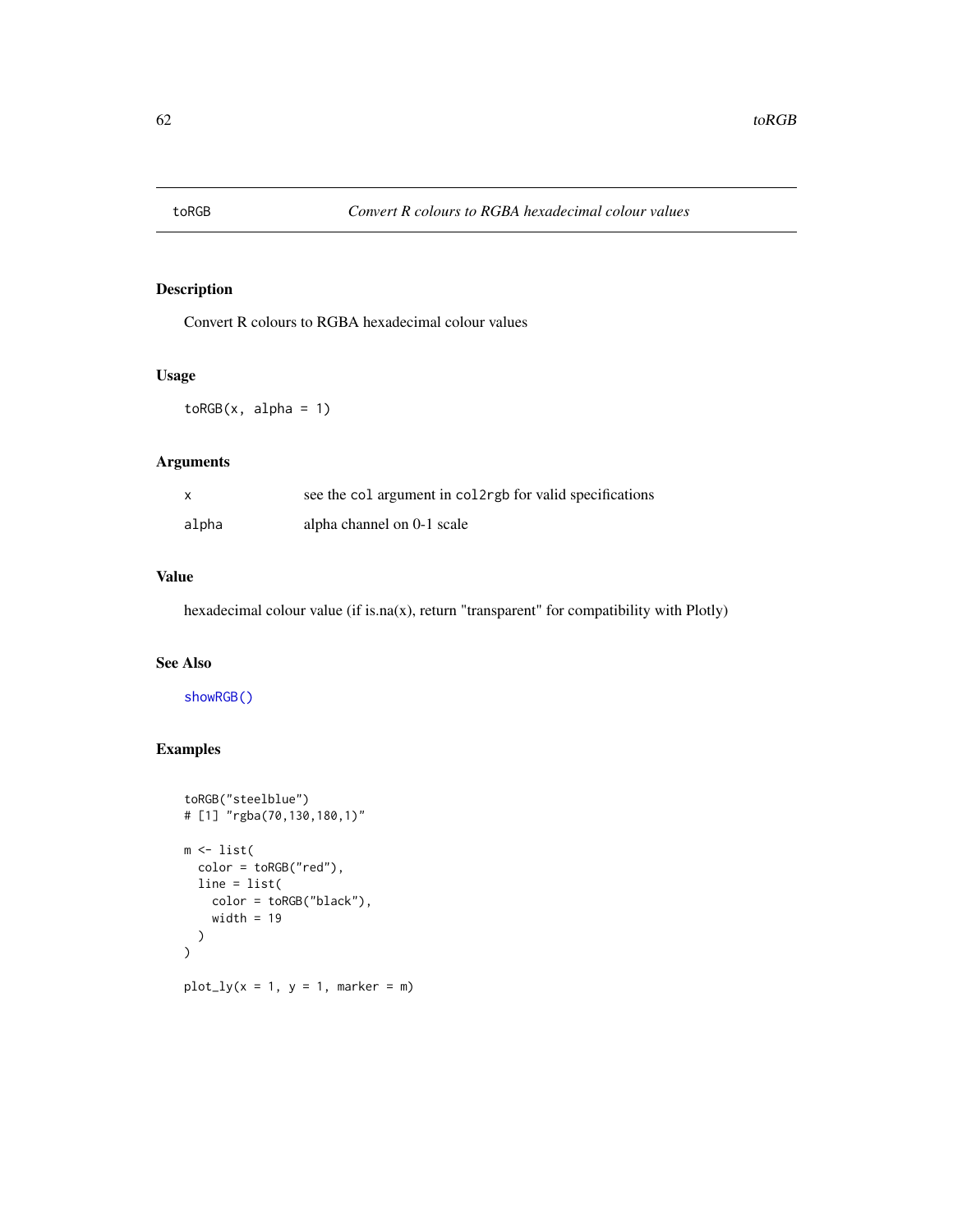<span id="page-62-0"></span>

Convert trace types to WebGL

### Usage

toWebGL(p)

### Arguments

p a plotly or ggplot object.

#### Examples

```
# currently no bargl trace type
toWebGL(ggplot() + geom_bar(aes(1:10)))
toWebGL(qplot(1:10, 1:10))
```
to\_basic *Convert a geom to a "basic" geom.*

### Description

This function makes it possible to convert ggplot2 geoms that are not included with ggplot2 itself. Users shouldn't need to use this function. It exists purely to allow other package authors to write their own conversion method(s).

#### Usage

```
to_basic(data, prestats_data, layout, params, p, ...)
```

| data          | the data returned by $ggplot2::ggplot_buid()$ .                       |
|---------------|-----------------------------------------------------------------------|
| prestats_data | the data before statistics are computed.                              |
| layout        | the panel layout.                                                     |
| params        | parameters for the geom, statistic, and 'constant' aesthetics         |
| р             | a ggplot2 object (the conversion may depend on scales, for instance). |
| $\ddotsc$     | currently ignored                                                     |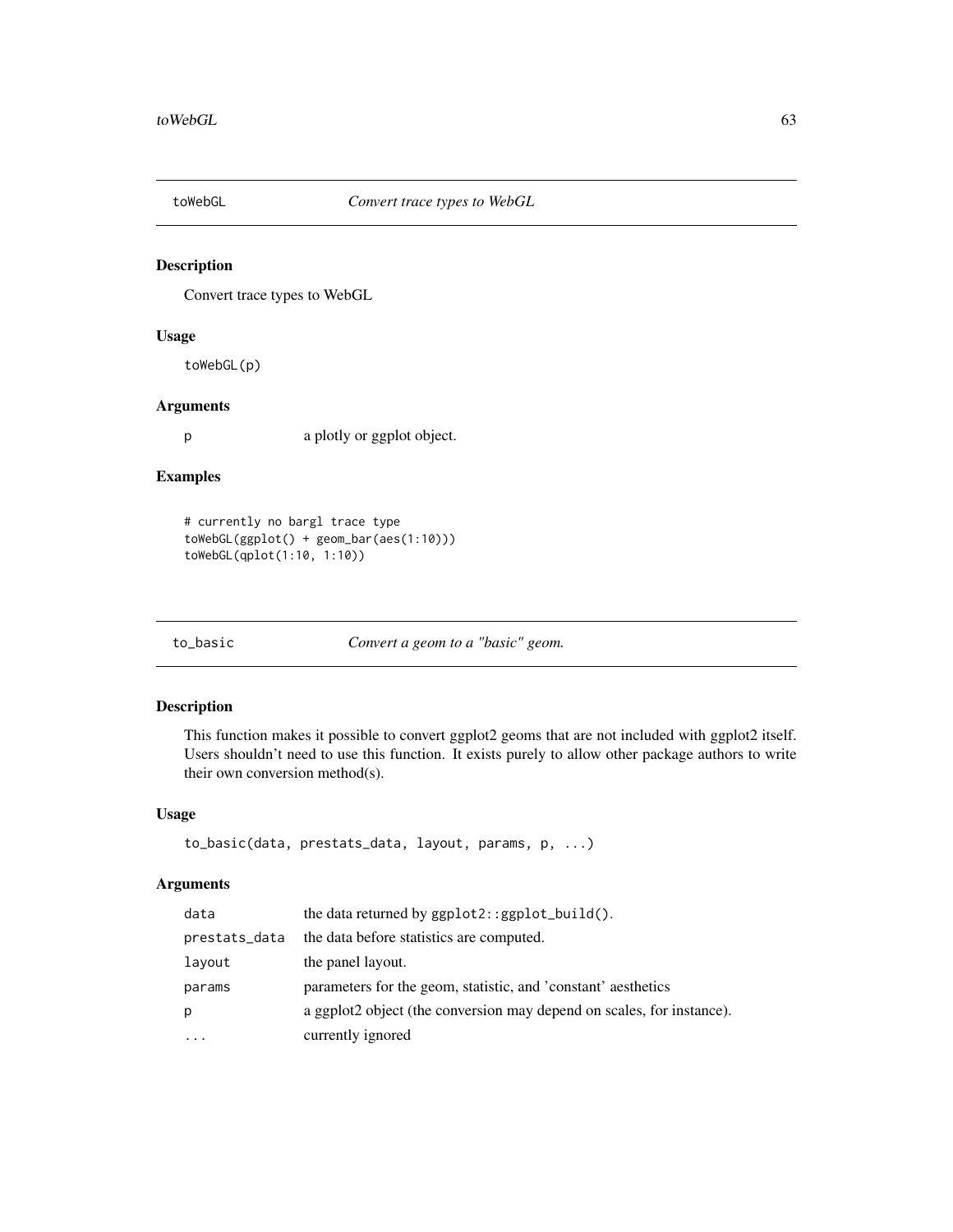<span id="page-63-0"></span>

Description TBD.

### Usage

wind

### Format

A data frame with three variables: r, t, nms.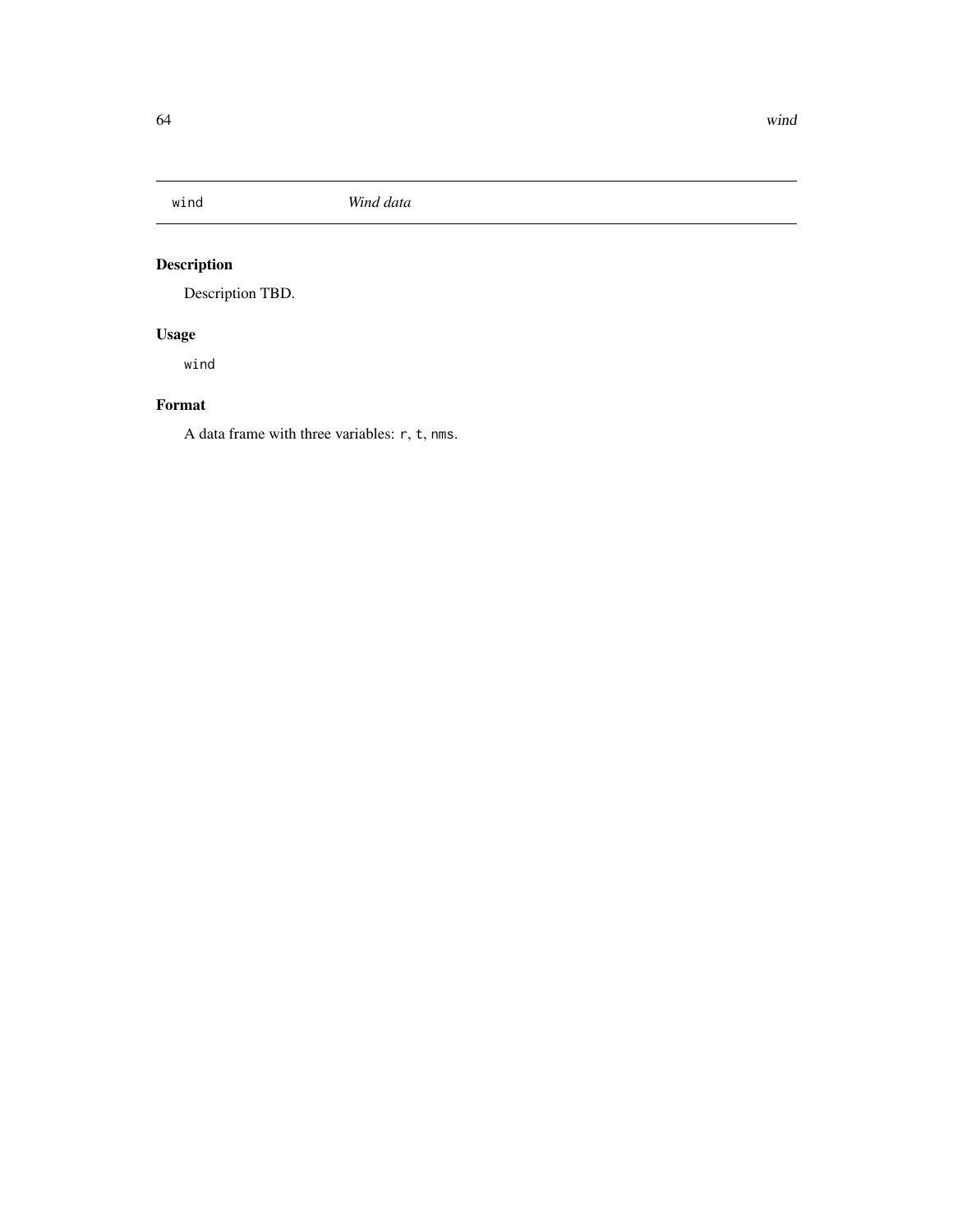# <span id="page-64-0"></span>**Index**

∗Topic datasets hobbs, [30](#page-29-0) mic, [33](#page-32-0) res\_mn, [55](#page-54-0) wind, [64](#page-63-0) add\_annotations, [3](#page-2-0) add\_area *(*add\_trace*)*, [5](#page-4-0) add\_bars *(*add\_trace*)*, [5](#page-4-0) add\_boxplot *(*add\_trace*)*, [5](#page-4-0) add\_choropleth *(*add\_trace*)*, [5](#page-4-0) add\_contour *(*add\_trace*)*, [5](#page-4-0) add\_data, [4](#page-3-0) add\_fun, [4](#page-3-0) add\_heatmap *(*add\_trace*)*, [5](#page-4-0) add\_histogram *(*add\_trace*)*, [5](#page-4-0) add\_histogram2d *(*add\_trace*)*, [5](#page-4-0) add\_histogram2dcontour *(*add\_trace*)*, [5](#page-4-0) add\_lines *(*add\_trace*)*, [5](#page-4-0) add\_markers *(*add\_trace*)*, [5](#page-4-0) add\_mesh *(*add\_trace*)*, [5](#page-4-0) add\_paths *(*add\_trace*)*, [5](#page-4-0) add\_pie *(*add\_trace*)*, [5](#page-4-0) add\_polygons *(*add\_trace*)*, [5](#page-4-0) add\_polygons(), *[46](#page-45-0)*, *[50](#page-49-0)* add\_ribbons *(*add\_trace*)*, [5](#page-4-0) add\_scattergeo *(*add\_trace*)*, [5](#page-4-0) add\_segments *(*add\_trace*)*, [5](#page-4-0) add\_sf *(*add\_trace*)*, [5](#page-4-0) add\_surface *(*add\_trace*)*, [5](#page-4-0) add\_table *(*add\_trace*)*, [5](#page-4-0) add\_text *(*add\_trace*)*, [5](#page-4-0) add\_trace, [5](#page-4-0) add\_trace(), *[48,](#page-47-0) [49](#page-48-0)* animation, *[47](#page-46-0)* animation *(*animation\_opts*)*, [9](#page-8-0) animation\_button *(*animation\_opts*)*, [9](#page-8-0) animation\_opts, [9](#page-8-0) animation\_opts(), *[9](#page-8-0)* animation\_slider *(*animation\_opts*)*, [9](#page-8-0)

api *(*api\_create*)*, [11](#page-10-0) api\_create, [11](#page-10-0) api\_create(), *[44](#page-43-0)* api\_download\_grid *(*api\_create*)*, [11](#page-10-0) api\_download\_plot *(*api\_create*)*, [11](#page-10-0) api\_download\_plot(), *[22](#page-21-0)*, *[59](#page-58-0)* arrange\_.plotly *(*plotly\_data*)*, [39](#page-38-0) as.raster(), *[54](#page-53-0)* as.widget, [13](#page-12-0) as\_widget, [14](#page-13-0) attrs\_selected, [14](#page-13-0) attrs\_selected(), *[28,](#page-27-0) [29](#page-28-0)* bbox, [15](#page-14-0) colorbar, [15](#page-14-0)

config, [16,](#page-15-0) *[34](#page-33-0)*, *[61](#page-60-0)* crosstalk::bscols(), *[49](#page-48-0)* crosstalk::SharedData, *[6](#page-5-0)*, *[29](#page-28-0)*, *[47](#page-46-0)*

data.frame, *[11](#page-10-0)* distinct\_.plotly *(*plotly\_data*)*, [39](#page-38-0) do\_.plotly *(*plotly\_data*)*, [39](#page-38-0)

embed\_notebook, [18](#page-17-0) event\_data, [18,](#page-17-0) *[20](#page-19-0)* event\_data(), *[19](#page-18-0)*, *[23](#page-22-0)*, *[48](#page-47-0)* event\_register, *[19](#page-18-0)*, [19](#page-18-0) event\_unregister, *[19](#page-18-0)*, [20](#page-19-0) export, [20](#page-19-0)

file.edit, *[42](#page-41-0)* filter\_.plotly *(*plotly\_data*)*, [39](#page-38-0) formula, *[48](#page-47-0)*

```
geom2trace, 21
get_figure, 22
get_figure(), 58
gg2list, 22
ggplot2::ggplot(), 23
ggplot2::last_plot(), 32
```